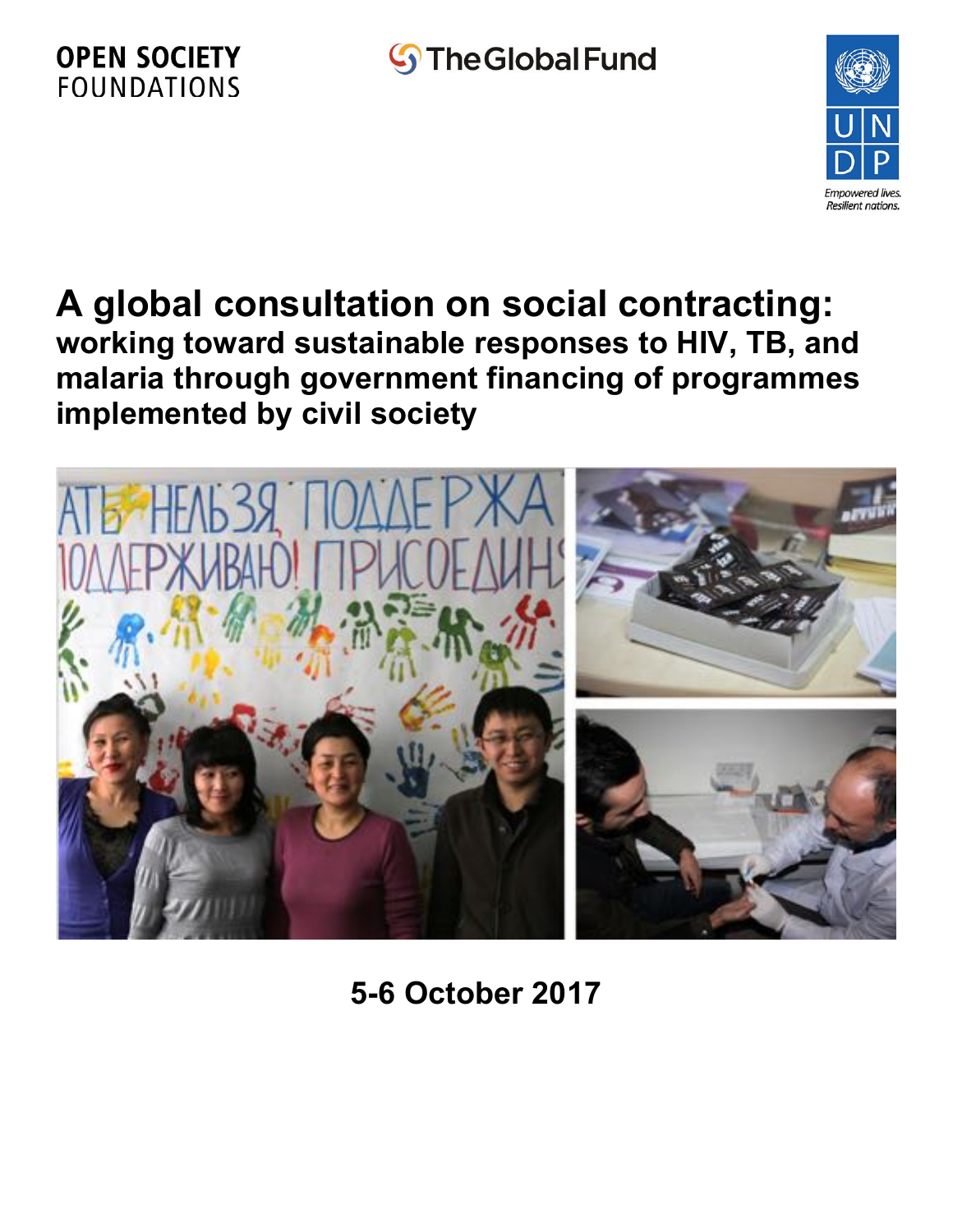**CONVENED BY THE OPEN SOCIETY FOUNDATIONS, THE UNITED NATIONS DEVELOPMENT PROGRAMME, AND THE GLOBAL FUND TO FIGHT AIDS, TUBERCULOSIS AND MALARIA**

5–6 October 2017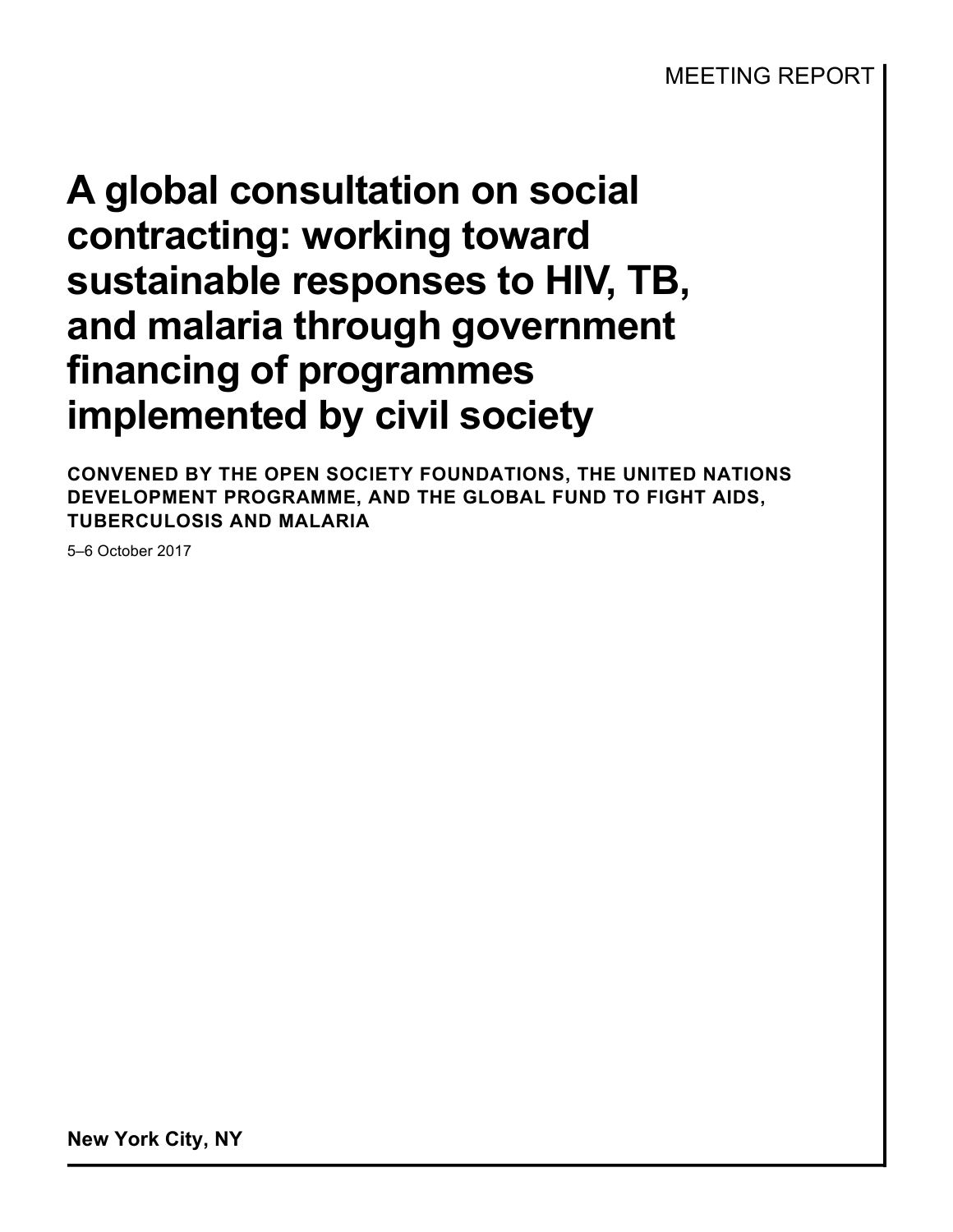# **Contents**

| 2.1 The global and local landscape: why social contracting is useful in some contexts10 |     |
|-----------------------------------------------------------------------------------------|-----|
|                                                                                         |     |
|                                                                                         |     |
|                                                                                         |     |
|                                                                                         |     |
|                                                                                         |     |
|                                                                                         |     |
|                                                                                         |     |
| 6.2 Commitments by consultation co-conveners to advance social contracting              | .29 |
| Annex 1. Background Paper to the Consultation: Social Contracting Obstacles and         |     |
|                                                                                         |     |
|                                                                                         |     |
|                                                                                         |     |

### **Acronyms and abbreviations**

| <b>AIDS</b> | Acquired Immunodeficiency Syndrome                  |
|-------------|-----------------------------------------------------|
| ART         | anti-retroviral therapy                             |
| <b>CBO</b>  | community-based organization                        |
| <b>CCM</b>  | country coordinating mechanism                      |
| <b>CSO</b>  | civil society organization                          |
| <b>CSS</b>  | community system strengthening                      |
| <b>EECA</b> | Eastern Europe and Central Asia                     |
| Global Fund | Global Fund to Fight AIDS, Tuberculosis and Malaria |
| <b>HIV</b>  | Human Immunodeficiency Virus                        |
| <b>LAC</b>  | Latin America and the Caribbean                     |
| M&E         | monitoring and evaluation                           |
| <b>MSM</b>  | men who have sex with men                           |
|             |                                                     |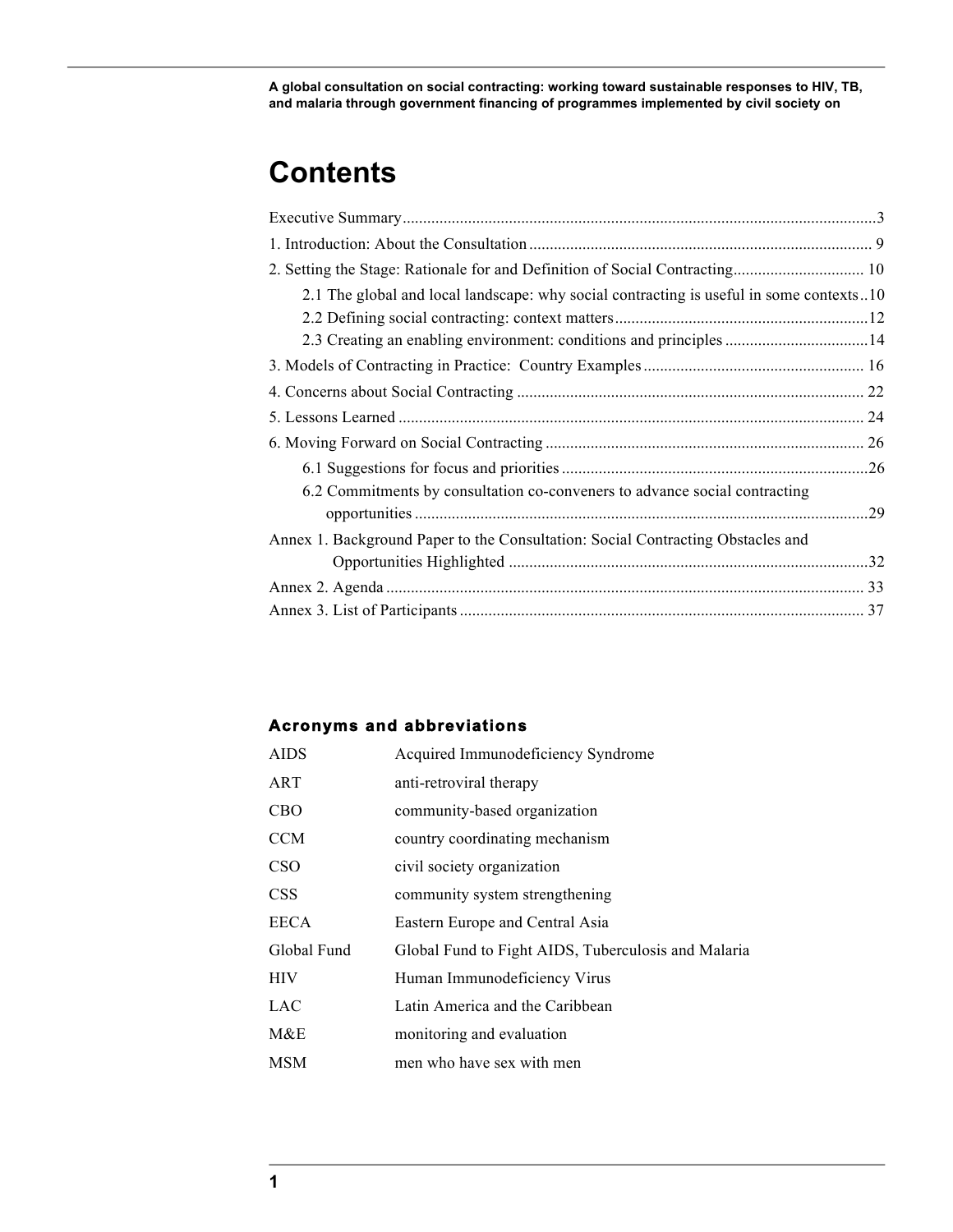| NGO           | non-governmental organization                 |
|---------------|-----------------------------------------------|
| <b>OSF</b>    | <b>Open Society Foundations</b>               |
| <b>PEPFAR</b> | US President's Emergency Plan for AIDS Relief |
| <b>SCDT</b>   | social contracting diagnostic tool            |
| <b>SDGs</b>   | Sustainable Development Goals                 |
| <b>STC</b>    | sustainability, transition and co-financing   |
| TB            | tuberculosis                                  |
| <b>UNAIDS</b> | Joint United Nations Programme on HIV/AIDS    |
| <b>UNDP</b>   | United Nations Development Programme          |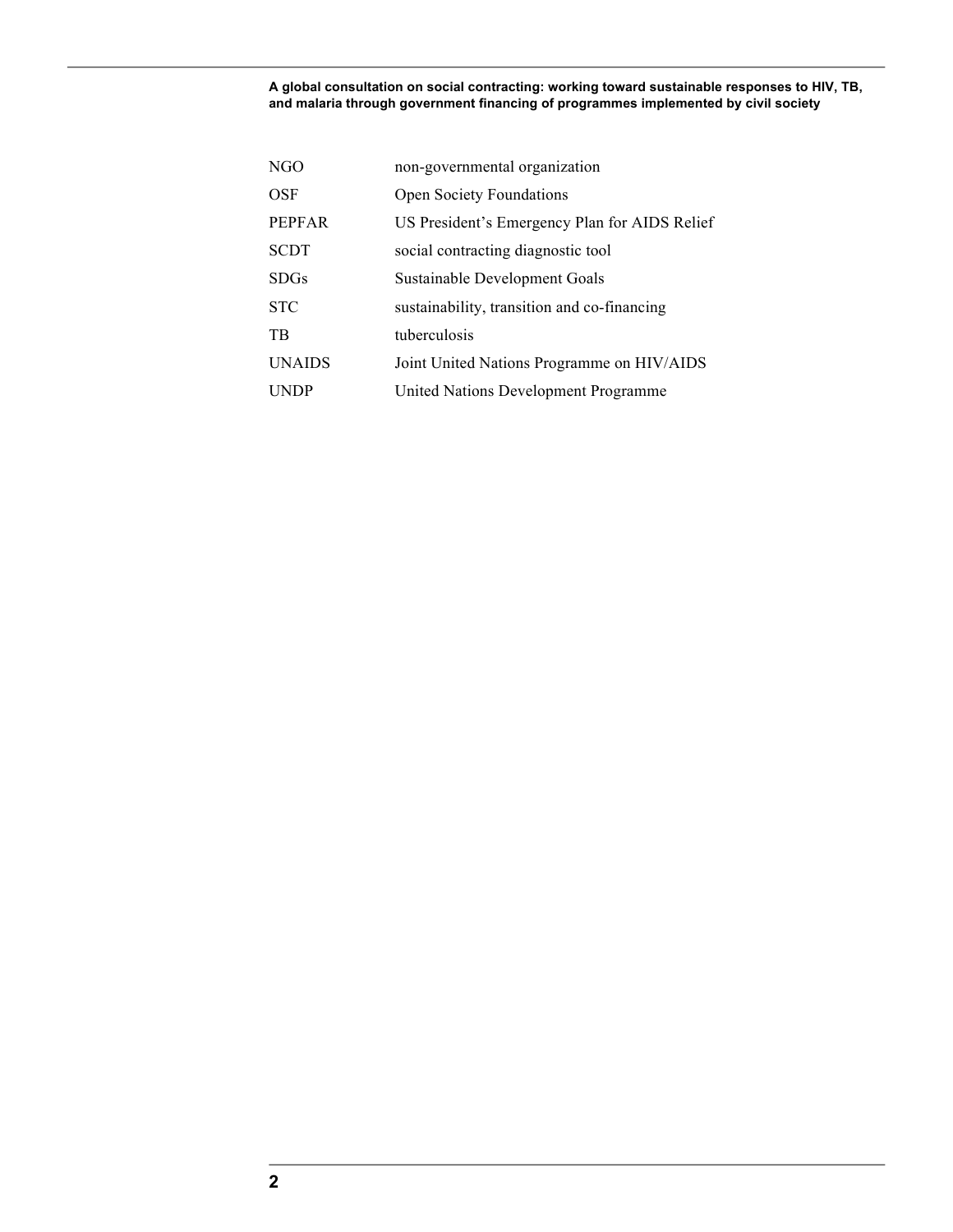# **Executive Summary**

With the ambitious relevant target of Sustainable Development Goal 3 the United Nations Member States aim, among other, to end the AIDS, tuberculosis, and malaria epidemics by 2030. The 2030 Agenda for Sustainable Development pledges to leave no one behind and to strive to address the need of those left furthest behind first. Countries everywhere are being urged to scale up their HIV, TB and malaria responses. While significant progress has been made in moving towards targets such as  $90-90-90<sup>1</sup>$  in many countries, more extensive and comprehensive efforts are required in most places to reach all affected by and at risk for HIV, TB and malaria—and particularly the most vulnerable, isolated and ignored. Social contracting is a financing option by which **governments finance programmes, interventions and other activities implemented by civil society actors.** This option could help prevent reductions and disruptions in targeted services for key and vulnerable populations (in particular) and ideally contribute to more rapidly expanding effective HIV, tuberculosis (TB) and malaria responses. This report presents the background, findings, and next steps that were the result of a 5-6 October 2017 consultation convened in New York by the Open Society Foundations (OSF), the United Nations Development Programme (UNDP) and the Global Fund to fight AIDS, Tuberculosis and Malaria (Global Fund) to discuss social contracting.

External donors, including the Global Fund and the US President's Emergency Plan for AIDS Relief (PEPFAR), have historically been a main source of funding for prevention and treatment programming focused on key and vulnerable populations. As external financing becomes more limited in certain contexts, a greater share of funding responsibility will need to come from domestic sources, primarily governments. Whether and how domestic financing will enable such critical work to continue, expand and be sustained is a priority consideration for members of key populations and all others living with or otherwise vulnerable to the three diseases wherever they reside.Social contracting could be an advantageous option in any country that is seeking to build and improve its health system. The sustainability of vital services offered by civil society groups depends on them having access to alternative funding sources. Governments and other domestic sources are the most logical, and sometimes the only options. Social contracting has been shown to be an effective way to formally link the two sectors.

This consultation brought together an inclusive body of more than 60 people representing national governments, civil society groups, multilateral organizations and donors from Eastern Europe and Central Asia, Latin America and the Caribbean, Eastern and Southern Africa, and Asia–Pacific. This offered an opportunity for dialogue and discussion from both sides of the social contracting relationship in a range of contexts.

Input from these participants included observations from their own perspectives as to initiatives and approaches relevant to social contracting that are going on already in their

<sup>1</sup> UNAIDS, On the Fast Track to End AIDS, 2016-2021 Strategy, http://www.unaids.org/sites/default/files/media\_asset/20151027\_UNAIDS\_PCB37\_15\_18\_EN\_rev1.pdf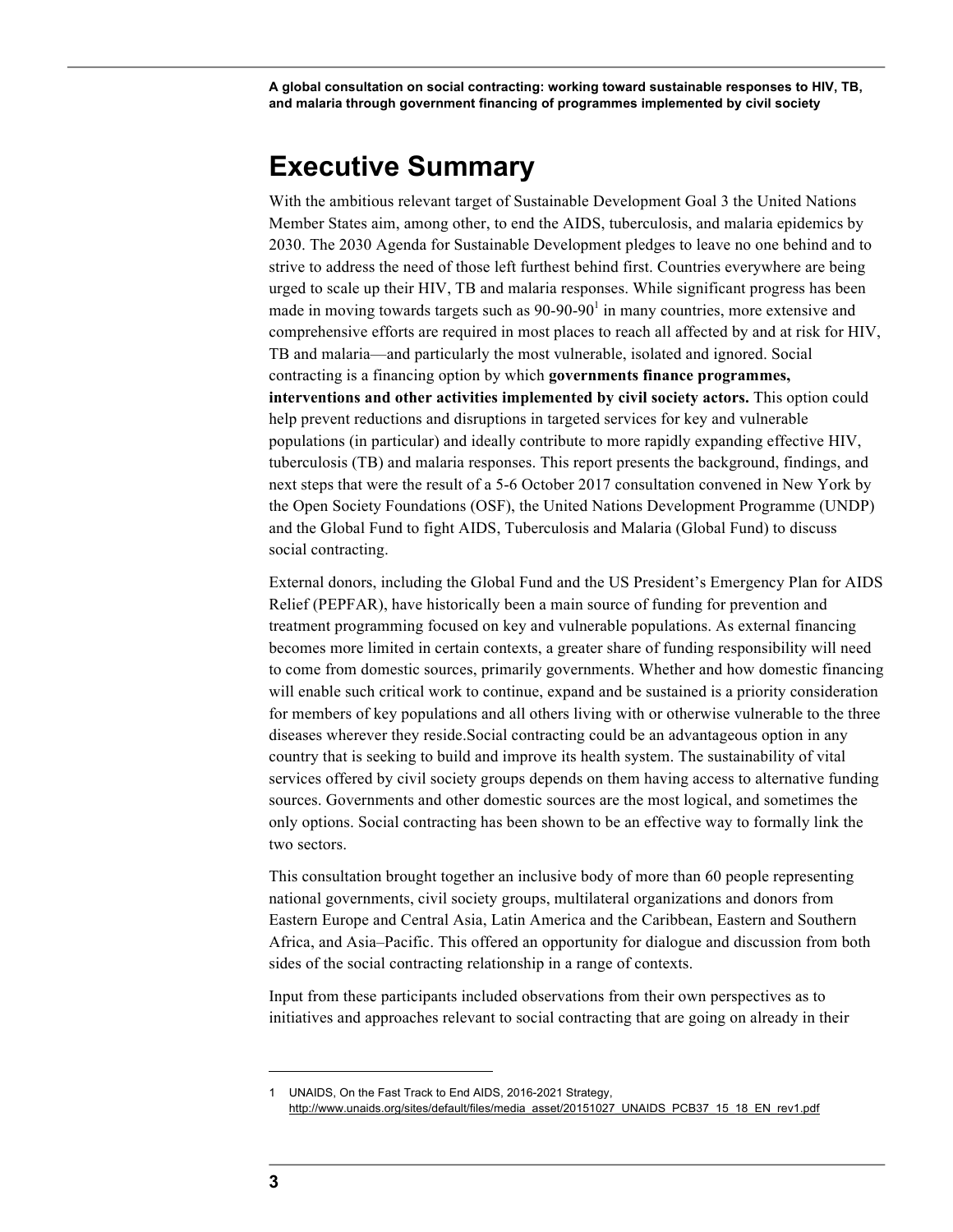countries. The consultation also included reflections from donors and technical partners about their experiences to date with social contracting as well as how they might be able to support such efforts in the future.

This report provides a summary of several of the main discussion areas and topics, including some practical elements and principles that could guide the design and implementation of social contracting mechanisms. More detailed information about the consultation, including many of the country-specific models presented, is available upon request from the co-conveners.

#### **Defining Social Contracting**

A background paper prepared for this consultation defined social contracting as: "The process by which government resources are used to fund entities which are not part of government (called here civil society organizations, or CSOs) to provide health services which the government has a responsibility to provide, in order to assure the health of its citizenry."<sup>2</sup>

Finding consensus on a common definition for social contracting proves challenging, due to differences in opinions and contexts for the wide variety of actors involved. Despite these differences, consultation participants acknowledged that terms other than the one proposed at the meeting could be used to describe the same basic concept.

#### **Conditions and Principles for Social Contracting**

Participants determined a core set of seven conditions and principles for social contracting, including goals-oriented arrangements; free and fair competition; transparency; equal treatment of applications; accountability; independence; and proportionate supervision and oversight – all of which are described in detail on page 9 of this report.

Among the most pressing enabling environment issues were those of the legal, policy and regulatory nature. Participants described experiences of the legal framework for social contracting being shaped by a range of laws, policies, and implementation practices related to CSOs, including those governing their legal formation and oversight, licensing, the permissibility and taxation of CSOs, and regulation of foreign funding of domestic entities, among others. Other priority areas mentioned in regard to an enabling environment included the capacity of civil society to serve as implementers; accountability mechanisms for all involved parties; high-quality planning and communication by government actors on contracting processes; robust assessment and monitoring systems; and trust between government and non-government actors.

#### **Existing Models and Practice of Social Contracting**

The consultation provided an opportunity for showcasing experiences from nine countries: Belarus, Croatia, Former Yugoslav Republic of Macedonia, Guyana, Kazakhstan,

<sup>2</sup> OSF, UNDP, GFATM, Social Contracting: working toward sustainable responses to HIV, TB and Malaria through government financing of programs implemented by civil society. Background Paper (2017)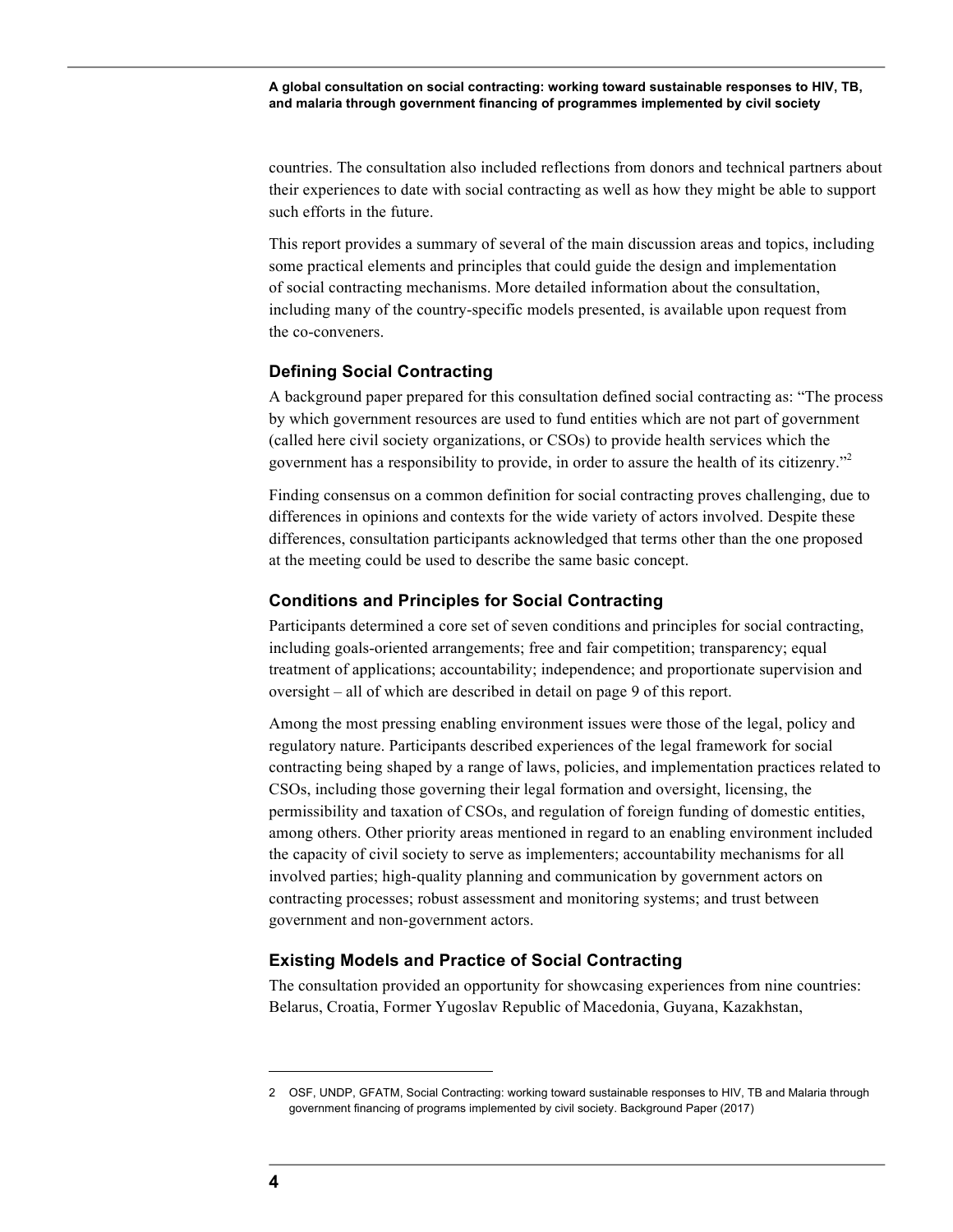Kyrgyzstan, Mexico, Montenegro, and Ukraine. Brief case studies for each country are included in this report, highlighting notable features and components of each country's social contracting mechanism, as well as key background information and context which is valuable for understanding the case.

The overarching impression from these country cases was that social contracting has already proved to be a promising opportunity or is anticipated to be so once it is implemented. Similar impressions emerged from comments by meeting respondents from countries whose social contracting structures and history were not formally presented, including Mauritius, Panama and Viet Nam.

Ultimately, it is noted that some of the approaches summarized in the case studies, or components of them, might be replicable or adaptable in other contexts. However, the forms of social contracting that take root in different countries are likely to be have distinct features based on factors such as culture, history, legal structures, the strength and prominence of the civil society sector, financing and funding traditions, social expectations, and political priorities.

#### **Concerns about Social Contracting**

The concept and experience of social contracting is accompanied by a range of concerns which can be instructive for developing social contracting systems for service delivery related to HIV, TB and malaria.

Most concerns raised focused on the impact on civil society groups' independence and effectiveness and the resulting possible consequences for their clients. At various points in the meeting, government representatives from different countries also referred to concerns related to civil society groups' ability and capacity to successfully fulfil contractual requirements and provide valid, comprehensive reporting of activities and impact. These concerns are presented in further detail in the full report, but include:

- Lack of government willingness to invest in **sufficient core funding** for CSOs;
- Inability or restriction of CSOs to **fulfil essential advocacy roles** when dependent on government funding;
- Issues with measuring outputs and outcomes of **some of the most important activities** performed by CBOs and other civil society groups, which **cannot be measured in standard ways;**
- **The quality and extent of services** provided to the most 'controversial' people, including criminalized groups;
- Potential **loss of autonomy** for CSOs, limiting their creativity, innovation, and flexibility to respond to new and sudden priorities;
- **Changes in government** which lead to changes in the interest in or desire to engage in social contracting with civil society;
- Question of whether CBOs and other groups in the civil society sector that **provide the most acceptable and best services** are most likely to be engaged by goverments;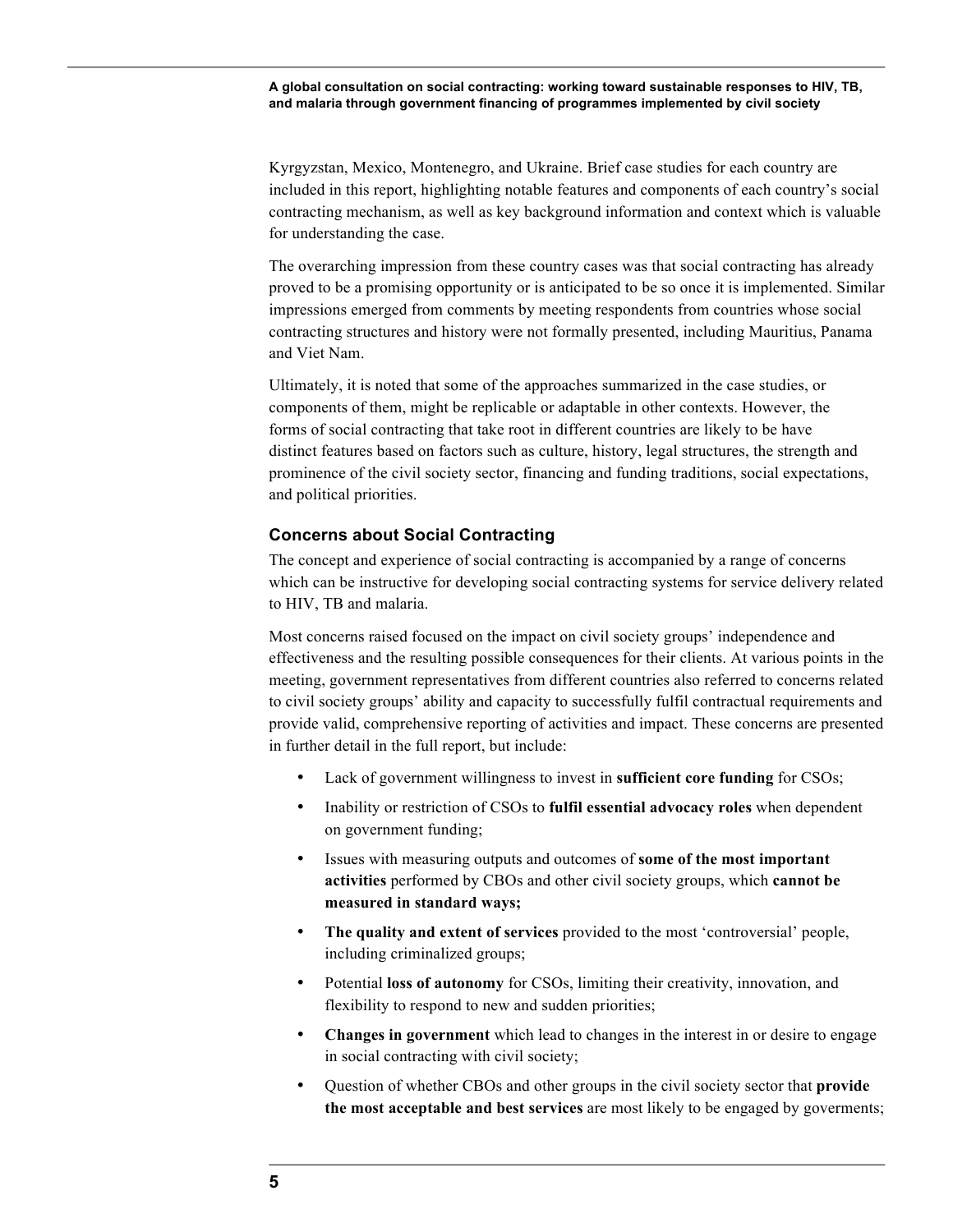- Difficulty of implementing in places where **independent CSOs find it hard to thrive and exist;** and
- Restrictive and prohibitive competition between **smaller CSOs who find it difficult to compete** with larger ones or private sector entities.

Many of the concerns mentioned above are not solely or even primarily about social contracting. Participants were generally enthusiastic about exploring ways to use social contracting in context-relevant ways to benefit both those receiving critical HIV, TB and malaria services and the governments that want to reach them. The concerns instead more directly reflect apprehension and frustration about ongoing and seemingly intractable barriers to access for many key and vulnerable populations, and the worry that current political, funding and human rights landscapes offer limited hope for improvement.

#### **Lessons Learned**

Several lessons learned were identified from country cases and from the consultation discussion at large. These, presented in further detail in the full report, include:

- (a) Existing mechanisms for contracting can work but do not always. Countries must carefully examine any frameworks or mechanisms in place to determine whether they meet the specific needs of sustaining HIV, TB and malaria services through domestic financing, and should remain flexible to adapt as needed.
- (b) External donor financing, structures and partnerships can be used to build viable, efficient environments for social contracting and promote sustainability overall.
- (c) Advance planning can help to make social contracting arrangements more efficient, convenient and effective.
- (d) Diversification in financing is important for civil society groups.
- (e) Examples exist of contexts where civil society groups have largely maintained their independence, autonomy and voice while engaged in social contracting.
- (f) Accountability matters for all: contracting arrangements between governments and civil society are a two-way street.
- (g) Feasibility studies make sense in contexts with little or no history of government contracting with civil society groups to provide HIV, TB or malaria services.

#### **Next Steps: Moving Forward on Social Contracting**

The consultation resulted in broad agreement that some system of government support will be required in most countries as external financing decreases. Social contracting therefore represents an important way to ensure sustainability of services for key and vulnerable populations.

Suggestions were made throughout the consultation as to priority action steps or options that could help improve understanding and uptake of governments contracting with civil society groups to provide HIV, TB and malaria services—regardless of whether a model or mechanism is referred to as social contracting. An overarching principle noted by many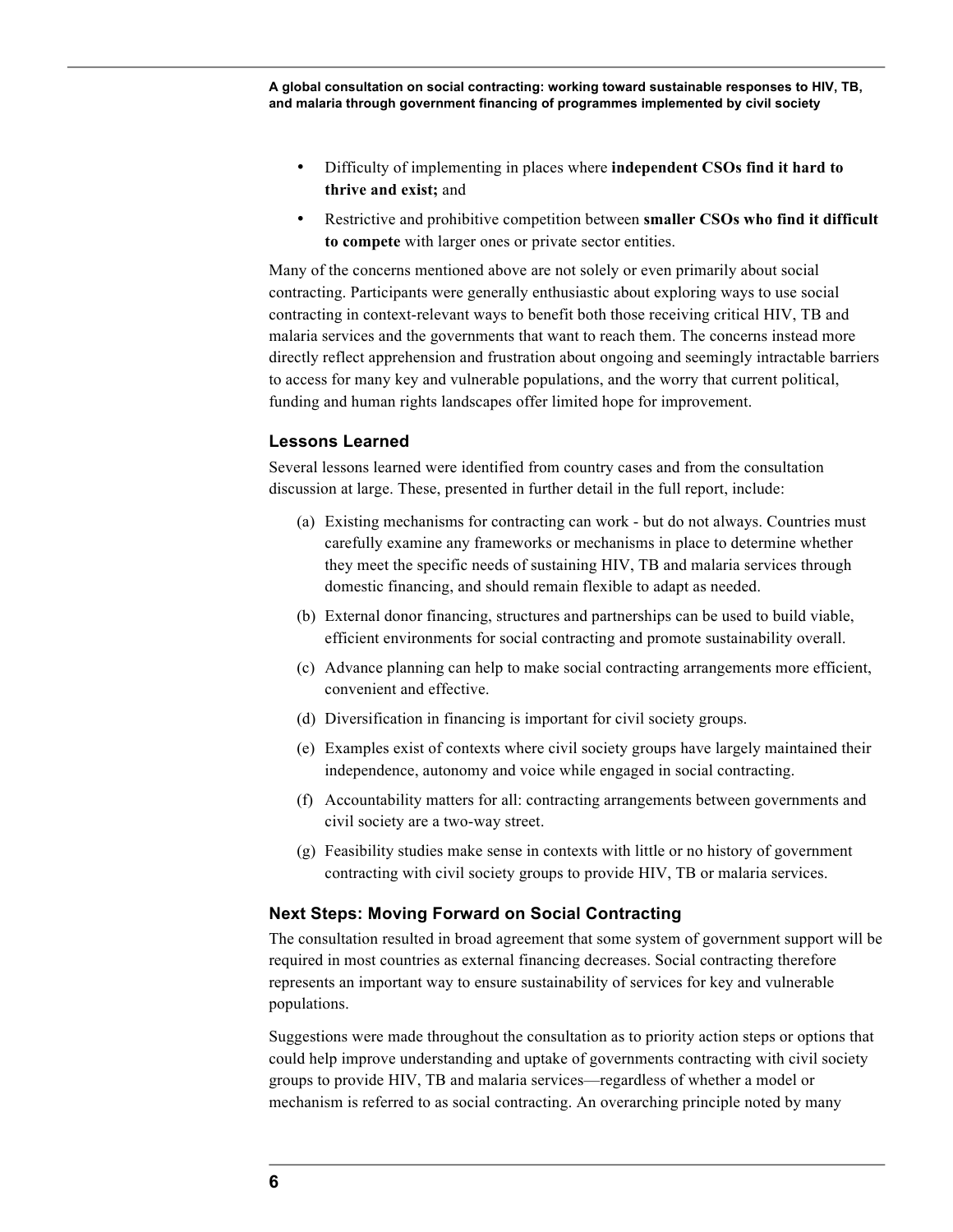participants is that civil society should be involved in each step of any analysis or action associated with financial or other arrangements that could affect the sector.

The observations and suggestions mentioned about moving forward include the following, in brief:

- (a) *Raise awareness of civil society's crucial role*. The Global Fund, other donors and technical partners should assist governments to recognize the unique roles played by CBOs and other civil society groups in these disease responses.
- (b) *Know and use budgets.* To ensure robust and expanded public funding of civil society activities, civil society groups should prioritize building capacity to understand and utilize budget information for planning and advocacy activities.
- (c) *Know the territory before making decisions.* Responsive and responsible social contracting systems require extensive mapping to understand the needs and possibilities for service provision through social contracting. Comprehensive mapping of this sort ideally should focus on the following, among other things: the legal environment, baseline relationships (between government and civil society), extent and quality of services, and gaps in financing and other resources.
- (d) *Know the costs*. Detailed costing is useful for all social and other services that potentially could be provided by CSOs through social contracting arrangements. Costing can also be a good tool for civil society for both effectiveness and advocacy purposes.
- (e) *Prepare for the future.* More concentrated, serious steps should be taken now to introduce and consider the use of social contracting–type approaches in lowerincome countries that do not yet face the challenges of transitions from external financing.
- (f) *Learn from what is already taking place.* As indicated throughout the consultation, there are many places with operational forms of financial arrangements that might be considered social contracting. The sharing of country experiences was a highly popular part of the meeting, and it was referred to positively in many immediate post-consultation evaluation forms.

Overall, representatives from both the government and civil society sectors indicated that they wanted to know more about similar arrangements, whether called social contracting or not, in additional countries and contexts. Many also signalled a desire for 'deeper dives' into the models discussed at the consultation and any other case studies that could be made available.

**This strong level of interest in the social contracting concept in general is a notable outcome of the consultation.** It suggests that the opportunities and potential benefits offered have wide appeal across a range of different contexts—although it is also evident that participants are not likely to commit to any sort of approach without careful, extensive consideration.

Following the consultation, the three co-conveners—the Global Fund, UNDP and OSF outlined focus areas and (in some cases) specific activities at the centre of their institutions'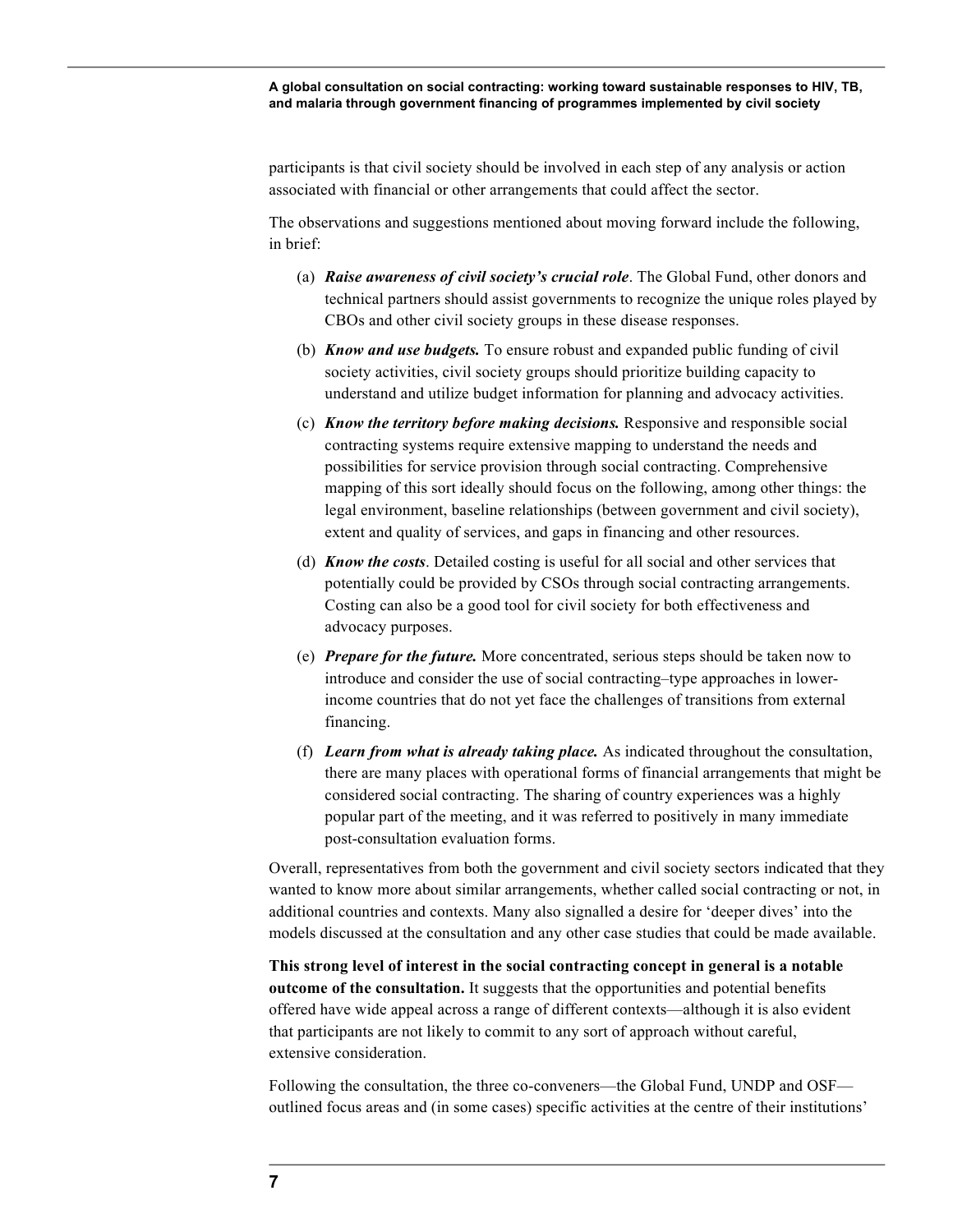follow-up work to support and expand social contracting models and opportunities. Inputs are listed in full detail at the end of the report.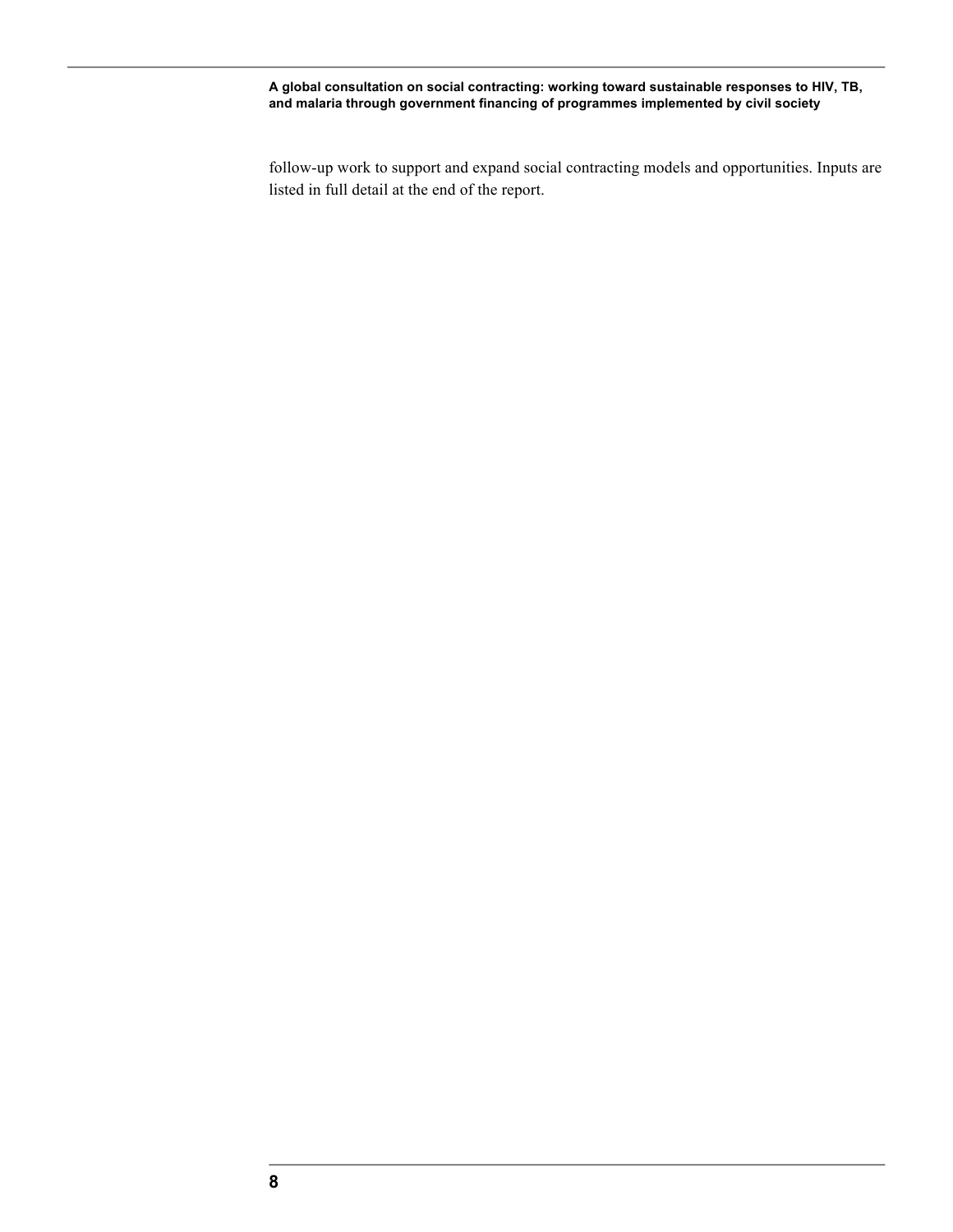# **1. Introduction: About the Consultation**

#### **Why social contracting? And why now? Summary rationale for the consultation**

HIV, TB and malaria responses must be significantly scaled up to meet the Sustainable Development Goals (SDGs) and other targets countries have agreed to, such as the UNAIDS Fast-Track agenda to end the AIDS epidemic by 2030. Expansion of responses requires additional funds and more options for raising and allocating them, including - due to shifts in the external financing landscape - increasing contributions from national and local budgets, and in some cases, financing national responses entirely from domestic sources. Discussions such as those held at this October 2017 consultation are especially important and timely in the context of more limited external financing for middle income countries, particularly in Latin America and the Caribbean (LAC) and Eastern Europe and Central Asia (EECA).

Social contracting mechanisms are promising options for governments to fund their disease responses efficiently and effectively. Numerous examples of successful mechanisms, including Croatia and Mexico, already exist where civil society groups sign contracts with government entities to deliver critical HIV, TB and malaria services.

The value and importance of social contracting has taken on greater urgency as concerns grow over the sustainability of services for key and vulnerable populations.<sup>3</sup> In many contexts, external financing has provided the majority, if not all, financial support for civil society groups working with and for these populations. National governments will need to take over this support if programmes and services targeting them are to be maintained and expand as part of overall efforts to meet the SDGs. Social contracting offers a proven way for governments to meet this need, and for civil society groups and their clients (especially those from key and vulnerable populations) to have their funding and services needs met as well.

The 5-6 October 2017 consultation in New York was convened to discuss social contracting, a financing option that could help prevent reductions and disruptions in targeted services for key and vulnerable populations (in particular) and ideally contribute to more rapidly expanding effective HIV, TB and malaria responses. Different definitions (see Section 2.2 below) are applied to the term, but at its core **social contracting refers to government financing of programmes, interventions and other activities implemented by civil society actors.**

<sup>3</sup> Key populations in the context of HIV, TB and/or malaria typically include men who have sex with men (MSM),sexworkers, transgender individuals and people who inject drugs. Populations also highly vulnerable in various contexts include migrants, indigenous peoples, prisoners, and adolescent girls and young women. See Global Fund, Factsheet, Key Populations: A Definition (2015) https://www.theglobalfund.org/media/1289/core\_keypopulationsdefinition\_infonote\_en.pdf?u=63648896442000000 0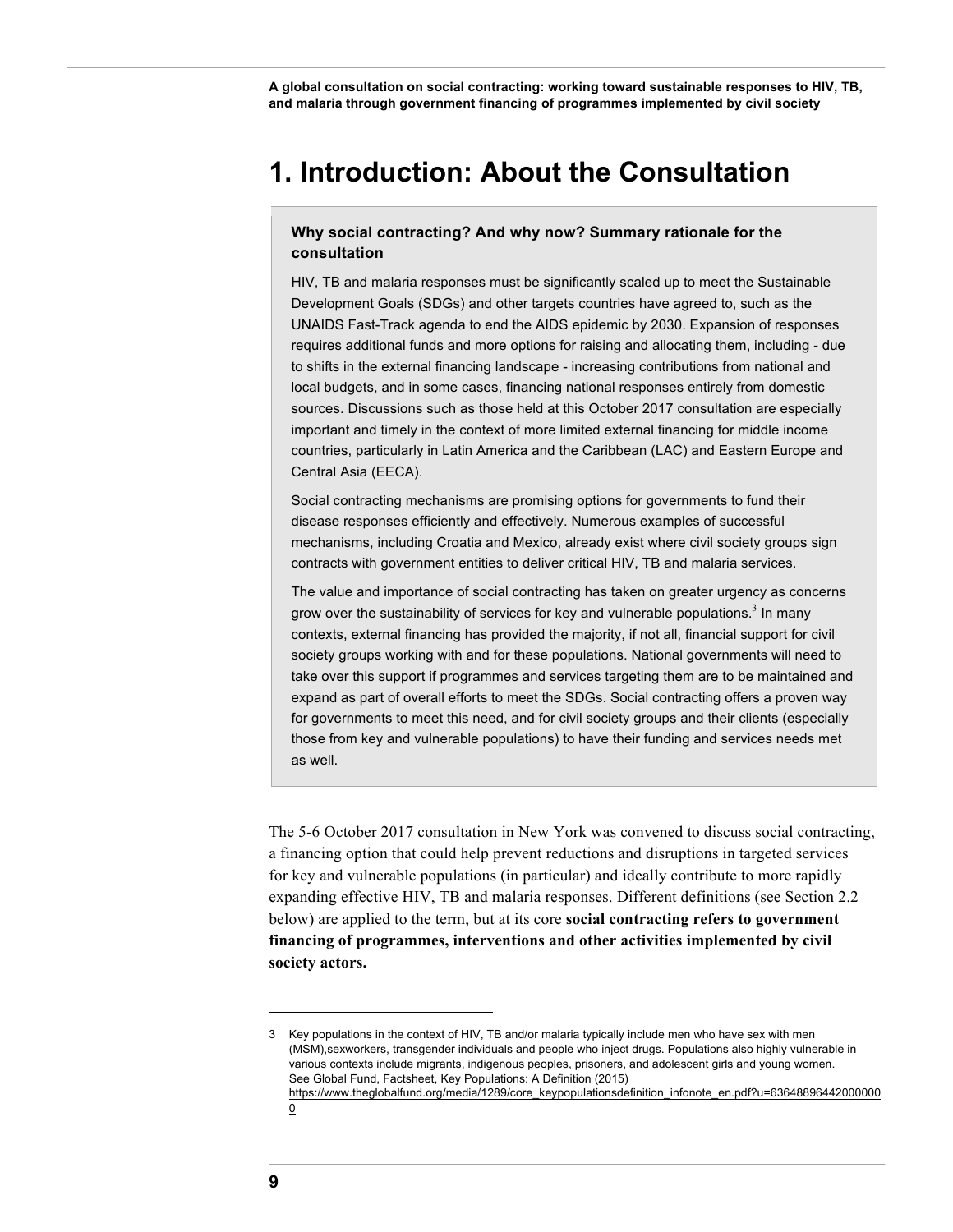Common implementers in such arrangements are community-based organisations (CBOs) and other groups within the civil society sector. They have long formed the backbone of efforts to reach and support key and vulnerable populations. Social contracting therefore might be one viable option to ensure that responses continue to scale up among these and othervulnerable populations, and it could help improve the likelihood that all available services are of acceptable quality and accessibility.

Effective implementation and use of social contracting depends on trusting partnerships, which is why the consultationaimed to have a range of expertise and be broadly inclusive. It brought together more than 60 people representing national governments, civil society groups, multilateral organizations and donors. In the spirit of collaboration, organizers invitedat least one representative from both government and civil society sectors in several countries from different global regions—including Eastern Europe and Central Asia, Latin America and the Caribbean, Eastern and Southern Africa, and Asia–Pacific—where forms of social contracting are already being used or could be started in the future.<sup>4</sup> This offered an opportunity for dialogue and discussion from both sides of the social contracting relationship in a range of contexts.

Input from these participants included observations from their own perspectives as to initiatives and approaches relevant to social contracting that are going on already in their countries. The consultation also included reflections from donors and technical partners about their experiences to date with social contracting as well as how they might be able to support such efforts in the future.

This report provides a summary of several of the main discussion areas and topics, including some practical elements and principles that could guide the design and implementation of social contracting mechanisms. More detailed information about the consultation, including many of the country-specific models presented, is available upon request from the coconveners.

# **2. Setting the Stage: Rationale for and Definition of Social Contracting**

### **2.1 The global and local landscape: why social contracting is useful in some contexts**

Countries everywhere need to expand and improve work against HIV, tuberculosis (TB) and malaria, in order to end epidemics which are fully preventable. Most have committed to achieving goals specifically associated with these infectious diseases, such as the 90-90-90 targets at the core of the Joint United Nations Programme on HIV/AIDS (UNAIDS) Fast-

<sup>4</sup> Countries represented in this manner included Botswana, Croatia, the Dominican Republic, the Former Yugoslav Republic of Macedonia, Guyana, Kyrgyzstan, Mauritius, Mexico, Montenegro, Namibia, Panama, Ukraine and Viet Nam.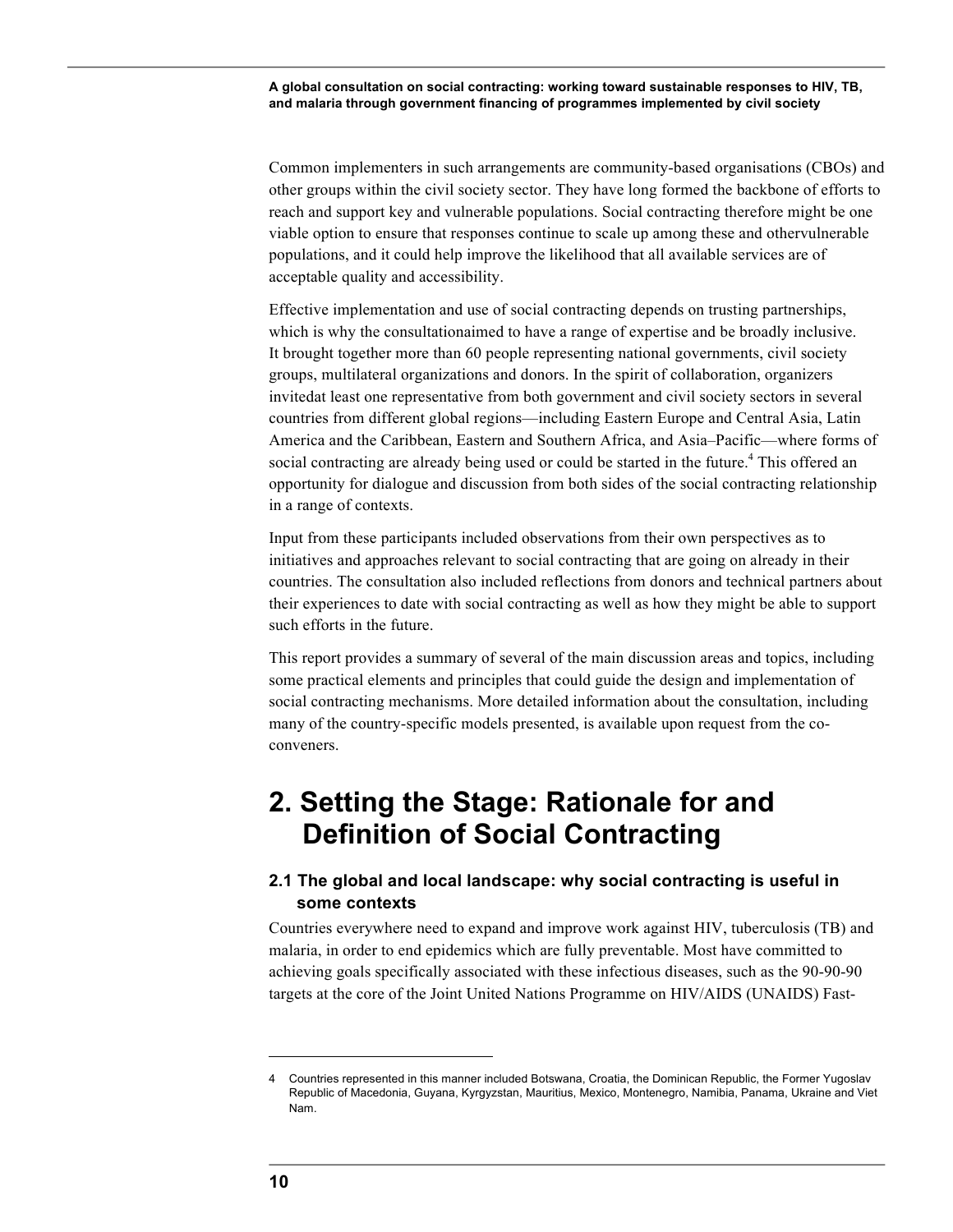Track initiative.<sup>5</sup> All countries also have committed to meeting targets outlined in the 2030 Agenda for Sustainable Development, with positive impacts expected regarding all three diseases through actions taken to meet the wide-ranging SDGs. The UNAIDS 2016–2021 Strategy, the Global Fund  $2017-2022$  Strategy<sup>6</sup> and the Strategy on HIV, Health and Development of UNDP are closely aligned to the SDGs.<sup>7</sup>

Significant progress in programmatic scale-up has been made in many countries, but more extensive and comprehensive efforts are required in most places to reach all affected by and at risk for HIV, TB and malaria—and particularly the most vulnerable, isolated and ignored, many of whom have been described as being 'left behind'. Improved access to services and support for these populations is essential to the success of disease responses in any context.

External donors, including the Global Fund and the US President's Emergency Plan for AIDS Relief (PEPFAR), have historically been amain source of funding for prevention and treatment programming focused on key and vulnerable populations. As external financing becomes more limited in certain contexts, a greater share of funding responsibility will need to come fromdomestic sources, primarily governments. Whether and how domestic financing will enable such critical work to continue, expand and be sustained is a priority consideration for people in key populations and other people affected by epidemics, wherever they reside.

In response to such fundamental changes in external financing landscape for the three diseases, governments, civil society groups at all levels, and technical partners are recognizing the need for changes in how they work together.Social contracting could be an advantageous option in any country that is seeking to build and improve its health system. It could also prove especially valuable for efforts in response toHIV, TB and malaria in countries facing funding and programming challenges, related to low domestic investment in key services and/non-existent or declining donor support.

The social contracting concept is based on the premise that civil society groups often can provide certain essential services more effectively and efficiently than the government or other sectors, including in areas that have infrequently if ever received domestic support such as HIV prevention amongmany key and vulnerable populations. In recent years, however,CBOs and other civil society groups in a growing number of countries report that

<sup>5</sup> The UNAIDS Fast-Track agenda emphasizes the following targets for 2020: zero discrimination; 500,000 annual new infections among adults (which would be about one quarter of the number in recent years); and the so-called 90-90-90 targets in which 90 per cent of people (children, adolescents and adults) living with HIV know their HIV status; 90 per cent of people who know their HIV-positive status are accessing treatment; and 90 per cent of people on treatment have suppressed viral loads. For 2030, the targets include zero discrimination, 200,000 new infections among adults, and improvements in the treatment-related targets by five percentage points each, to 95-95-95.

<sup>6</sup> GFATM, The Global Fund Strategy 2017-2022: Investing the End the Epidemics (2016), https://www.theglobalfund.org/media/1176/bm35\_02-theglobalfundstrategy2017- 2022investingtoendepidemics\_report\_en.pdf

<sup>7</sup> UNDP Connecting the Dots, HIV, Health and Development Strategy 2016-2021 (2016), http://www.undp.org/content/undp/en/home/librarypage/hiv-aids/hiv--health-and-development-strategy-2016- 2021.html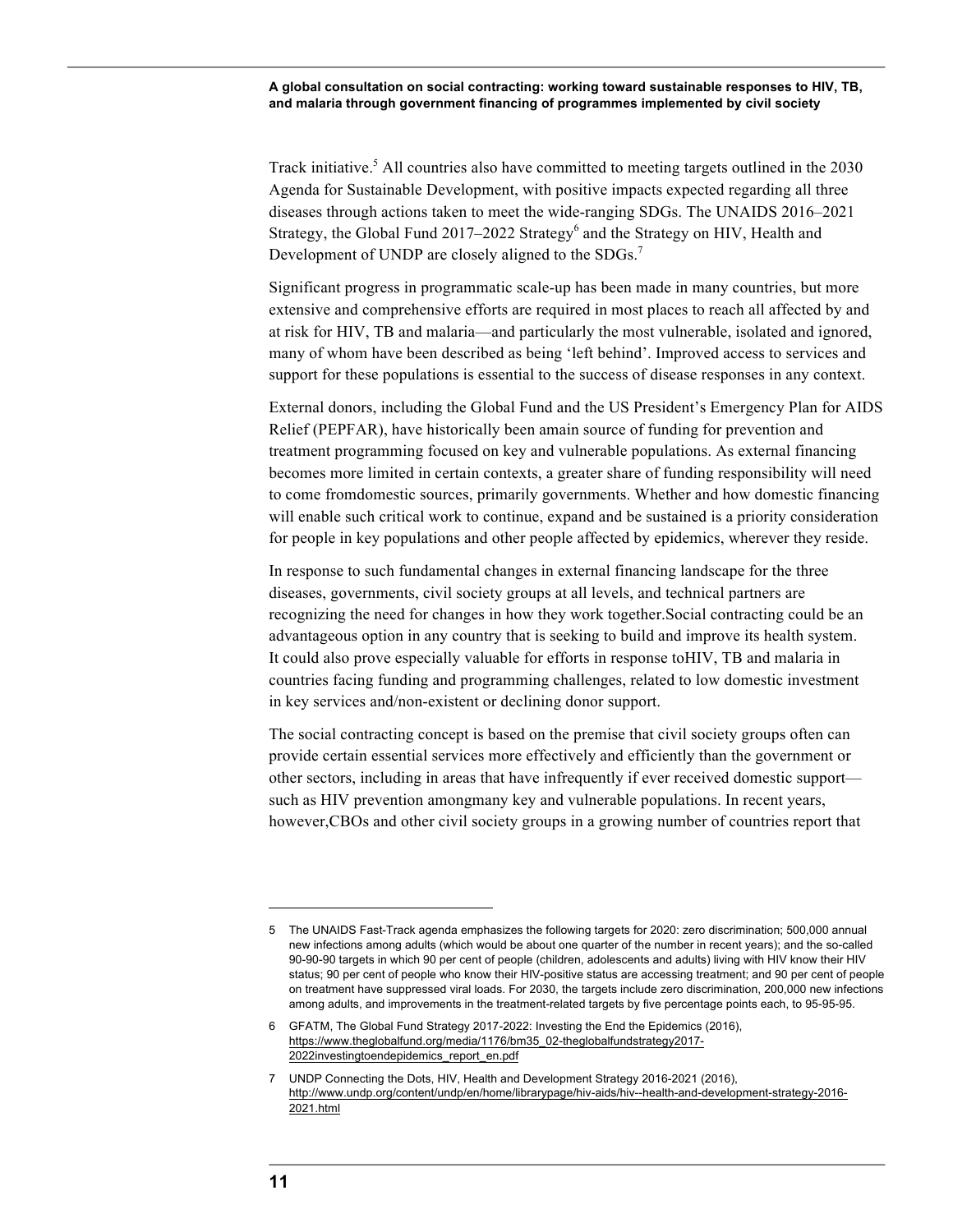organizations have been forced to close, or are at heightened risk of taking that step soon, due to lack of funds.

The sustainability of vital services offered by civil society groups depends on them having access to alternative funding sources. Governments and other domestic sources are the most logical, and sometimes the only options. Social contracting has been shown to be an effective way to formally link the two sectors.

#### **2.2 Defining social contracting: context matters**

A background paper prepared collaboratively in advance by the consultation cosponsors—and distributed to all participants before the meeting—included the following working definition of social contracting: "The process by which government resources are used to fund entities which are not part of government (called here civil society organizations, or CSOs) to provide health services which the government has a responsibility to provide, in order to assure the health of its citizenry."<sup>8</sup>

Following that definition's introduction early in the meeting, some participants expressed example, the term 'public financing of CSO service delivery' is a term preferred by some stakeholders.Regarding the term 'social contracting' itself, some participants proposed other options for the overall concept that emphasized collaboration, including 'social participation' and phrases that highlighted 'planning and coordination'. Some also called for more careful consideration and consistency in how the term is translated into other languages, including those spoken and interpreted at the consultation (Russian and Spanish).

Despite these differences, it was acknowledged by participants that terms other than the one proposed at the meeting could be used to describe the same basic concept. **A main takeaway message was that the approach would always be highly context-specific, whatever it is called and regardless of how it might be structured—but that social contracting should be understood as an important tool to enable publicfunding for CSOs.**

Embedded within this message is the important idea that although no one definition of social contracting is likely to suffice for all country contexts, it should be possible to describe some basic and generally accepted parameters that are applicable in most places worldwide. In each context, too, there will almost certainly be unique term(s) used to describe these types of arrangements between the public and civil society sectors to provide HIV, TB, malaria and other health and development services such as those required for progress on all SDGs.

The summaries presented below provide examples of some differences in opinion or interpretation regarding social contracting that werecited and described at various points during the consultation. Participants did not attempt to reach consensus on any of these issues.

<sup>8</sup> This definition is intended to cover what is broadly acceptable and expected in most countries. Some governments take a more expansive view than suggested by the word 'citizenry' as they also provide access to essential health services also to people on their territory who are not citizens.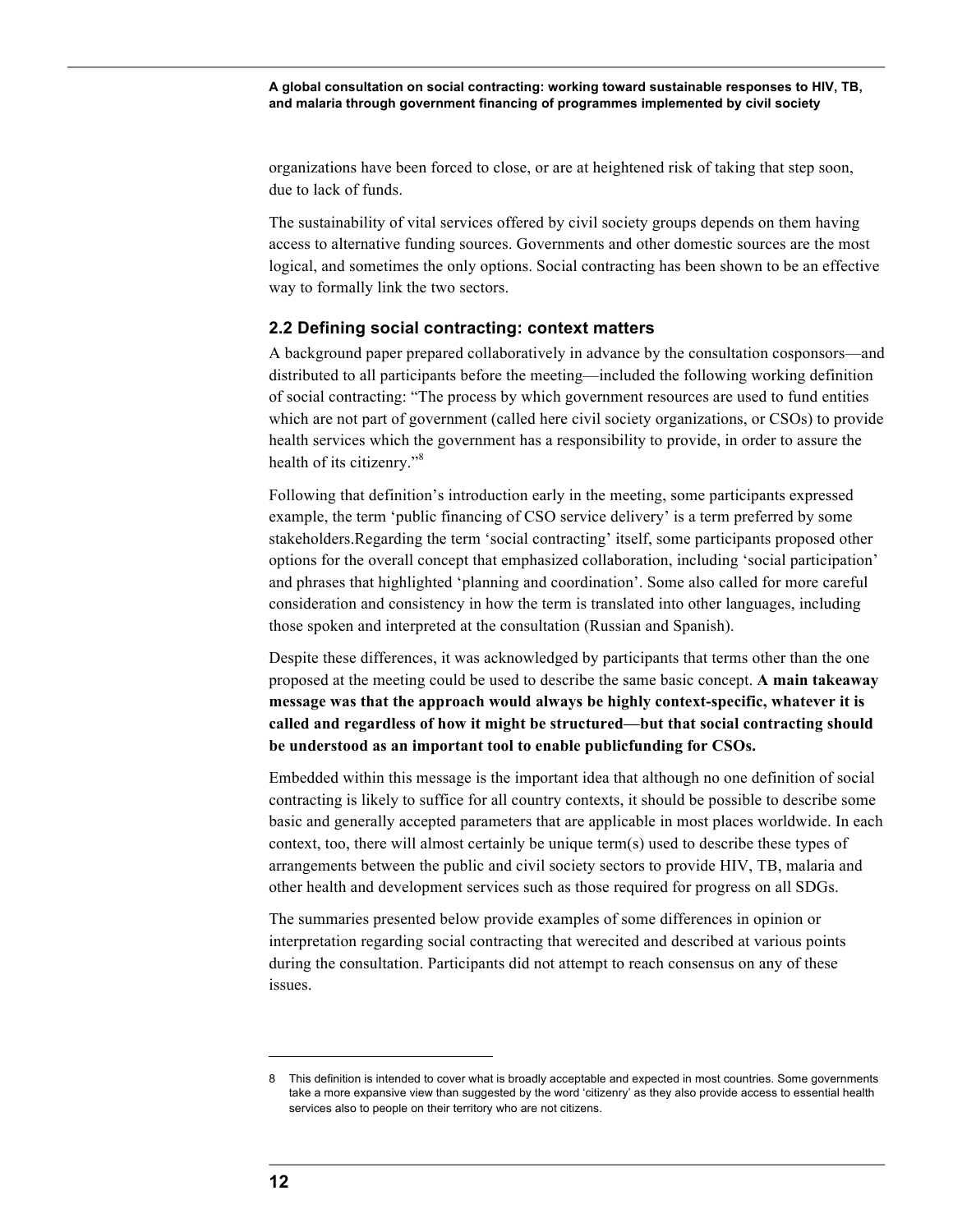#### *Who or what can be funded?*

- *One opinion:* A mechanism can only be considered social contracting if a government is funding non-profit CSOs. No other organizations or institutions (e.g., for-profit ones, including those in the private sector) are eligible.
- *Contrasting opinion:* The private sector and any other for-profit entities should also be allowed to participate in such arrangements with government.
- *One opinion:* Social contracting is a financial arrangement setting out terms for an exchange of money for services rendered.
- *Contrasting opinion:* A wider interpretation is preferable, and it should include situations in which a government provides non-financial support (e.g., commodities such as condoms) for CSOs providing services.
- *One opinion:* Social contracting does not include financial arrangements between a government and any other entity, civil society or not, that does not have legal status, does not pay wages or salaries, or does not have any financing structures or mechanisms.
- *Contrasting opinion:* A more expansive interpretation is necessary to avoid excluding CBOs in many countries, especially those that work with and for criminalized and highly stigmatized populations such as MSM, sex workers and people who use drugs. Many of them cannot get legally recognized even if they have credible structures in place and can demonstrate the reach and impact of their services.
- *One opinion:* A government hiring individuals, such as peer educators, to work in public-sector clinics would not constitute social contracting. The reason is that in such cases, there is no contract with a CSO, only with an individual, and therefore those hired are more properly considered government employees.
- *Contrasting opinion:* This interpretation could limit a government's ability to allocate resources in more targeted, precise manners to meet specific needs. Social contracting should instead accommodate using government funds to hire individuals from the civil society sector as needed to provide unique and vital support and other services such as peer education.

#### *How can financial arrangements be structured?*

• *One opinion:* Contracts are at the heart of the concept, including all the relevant targets, indicators, financial-dispensation schedules, and reporting expectations.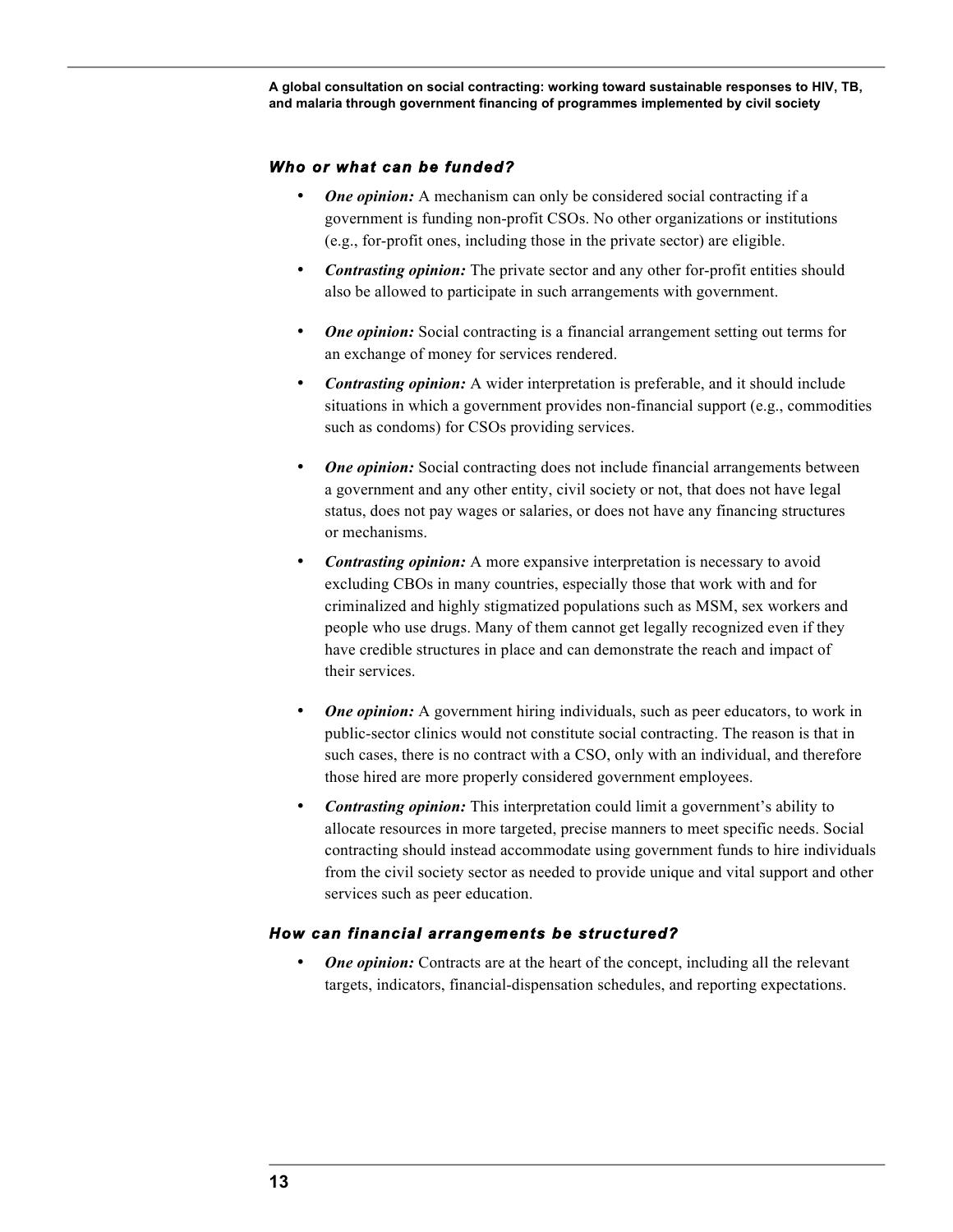• *Contrasting opinion:* Funding arrangements could include grants, for example, and still be considered part of the overall social contracting mechanism.<sup>9</sup>

#### *How widely should social contracting be used?*

- *One opinion:* Social contracting should only be used when governments cannot or will not provide specific services. This means that each sector has strict, divergent areas of work: the government provides all medical services, for example, while CSOs receive government funding only for non-biomedical prevention and other services targeting key populations.
- *Contrasting opinion:* Social contracting should be an 'open bidding' system, in which CSOs can compete with private sector and government to be funded for any services within one or more disease responses. Decision-making criteria should be based on whatever institution or organization can provide specific services most efficiently, cost-effectively, quickly and sustainably.

#### **2.3 Creating an enabling environment: conditions and principles**

Several conditions and principles were discussed as being important for the establishment of an enabling environment for arrangements that could be categorized as social contracting. Box 1at the end of this sub-section includes a list of core principles proposed at the consultation.

The legal, policy and regulatoryenvironments areof great importance. There should be a legal basis for social contracting in general, but having a specific favourable law on social contracting is not necessary, nor is it sufficient on its own. The legal environment for social contracting is shaped by a range of laws, policies, and implementation practices related to CSOs, including those governing their legal formation and oversight, licensing, the permissibility and taxation of CSOs, and regulation of foreign funding of domestic entities, among others. These various norms may be enabling or obstructive.

One example of an excessively onerous legal condition in one country in Latin America was cited at the consultation: current regulations impose a 5 per cent cap on civil society groups' spending on administrative expenses if they are certified as able to receive tax-deductible donations.That policy sets a significant burden when takinginto account extensive administrative responsibilities associated with social contracting, including reporting and oversight.

<sup>9</sup> Grants often include targets, schedules and expectations of the sort that are specified in contracts. Typically, though, grants are financed differently (often through a lump initial sum, for example); cover a more limited scope; and in the case of many civil society groups providing HIV, TB and malaria services are for relatively small amounts of funding. Another important difference is that contractors (including CSOs) are legally bound to deliver, and could be found in breach of default if they do not do so. There are no such legal consequences if objectives specified in a grant are not met.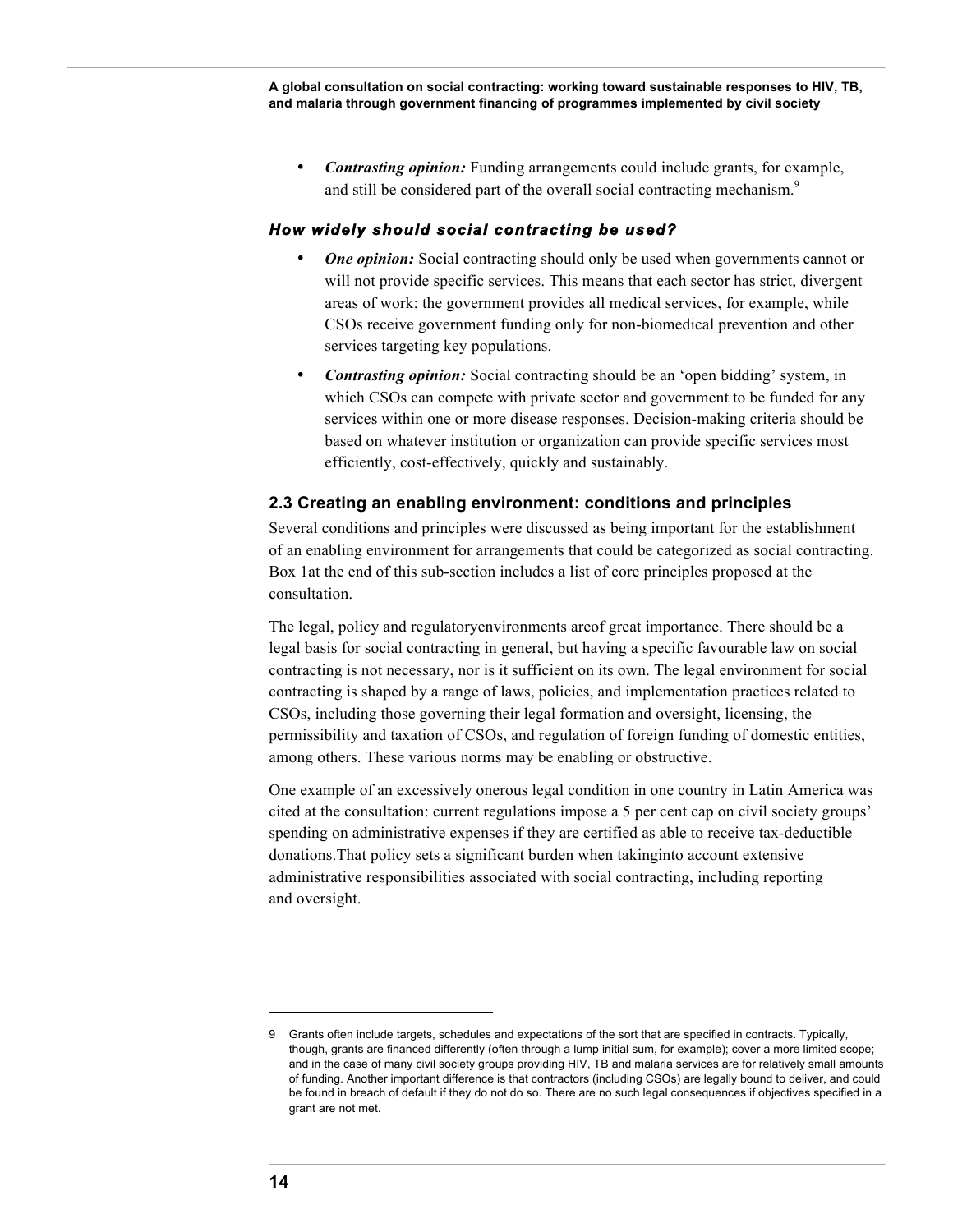## *Other priority areas mentioned in regard to an enabling environment include*

### *the following:*

- Sufficient capacity for CBOs and other contracting CSOs to manage and report, as per conditions specified in a contract
- Clear accountability mechanisms for both government and civil society recipients
- High-quality planning and clarity by government as to what it is funding, why and its expectations for each arrangement, among other things. This is part of a broader need for governments to have sufficient capacity to manage all components of social contracting processes, from development of calls to evaluation
- Clear assessment and monitoring procedures
- Trust between government and civil society partners
- The need to invest in enabling environment and in improving enabling environment

### *Some other important factors likely include the following, among others:*

- Removal or at least sufficient reduction of barriers for key and vulnerable populations to access services, and for CSOs or other groups to reach out to them and provide services. This would include, for example, policies that enable the delivery of services in contexts where needle and syringe exchange is illegal and governments cannot fund drop-in centres through social contracting.
- Removal or at least sufficient reduction of legal and other barriers on registration for CBOs and other CSOs, including those led by or focused on key and vulnerable populations.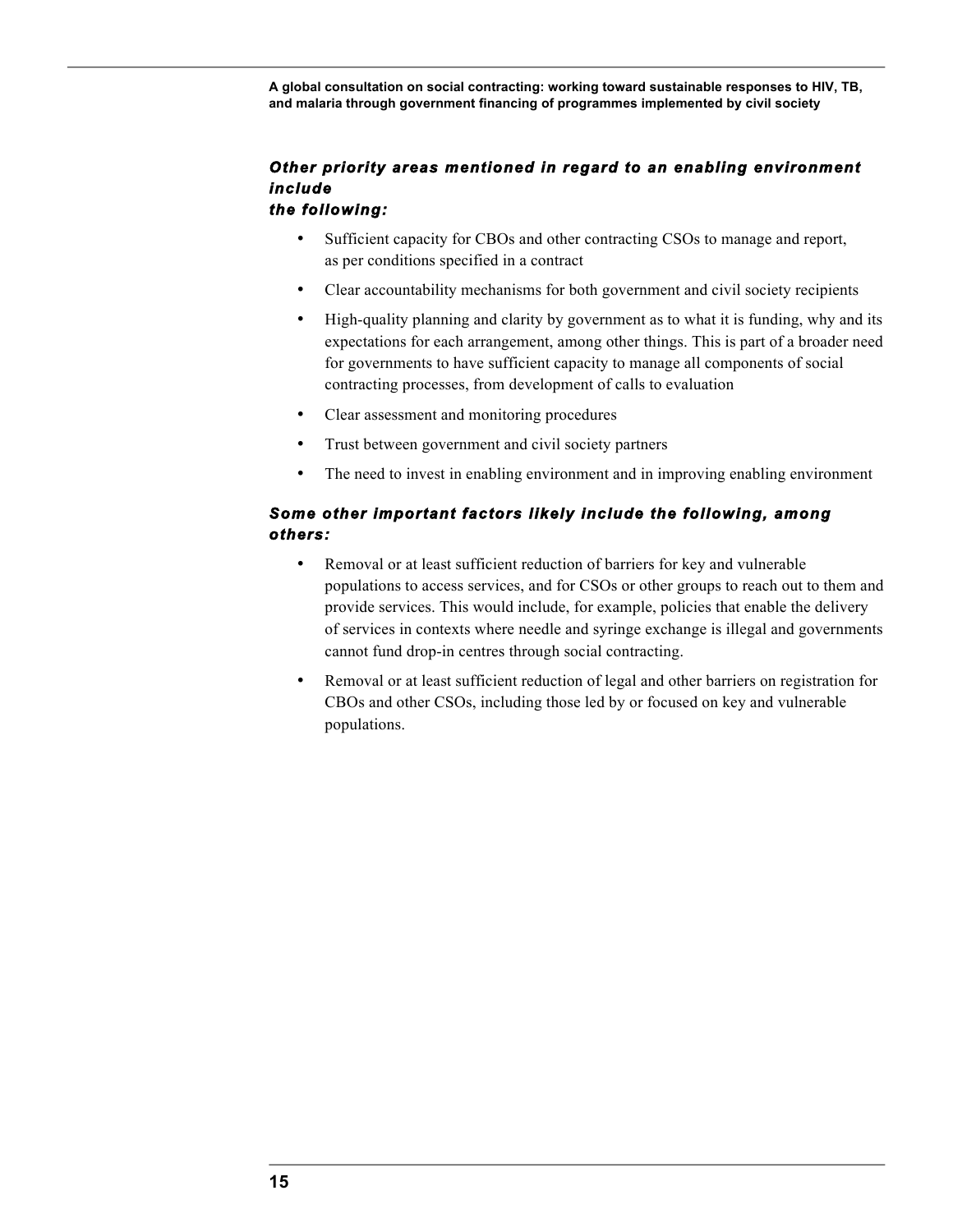#### **Basic, common principles for social contracting**

Some common principles were proposed for frameworks and regulations governing public funding for CSOs delivering services in general as well as HIV, TB and malaria services specifically. They include:

- Arrangements should be **goals oriented:** public funding should be allocated for clearly defined goals and priorities in line with the government policies and public health needs. Evaluation should be driven by indicators to measure the achievement of these goals.
- **Free and fair competition** should be ensured: Information about contract opportunities should be advertised as widely as possible to encourage competition among all potential applicants.
- Application and selection procedures should be clear and **transparent**, and provide for maximum clarity and openness of the process (e.g., requirements to publish the tender announcement in official and local media, allowing appropriate time for submission of proposal, publicizing the selection criteria and names of selected applicants).
- **Equal treatment of applications** should be a main priority. This would mean, for example, a set of pre-established clear and objective criteria, which ensure nondiscrimination and selection of the most qualified applicant based on the merit of the proposal.
- The principle of **accountability** refers to, among other things, spending the allocated funds in an agreed way and with clear reporting obligations.
- The **independence** of all CSOs should be recognized and supported. This includes their right within the law to comment on and to challenge government policy and to determine and manage their own affairs. CSOs and communities also should be engaged in shaping and reviewing social contracting policies and structures.
- Procedures for application, documentation, reporting requirements, oversight and supervision should be **proportionate** to the programme activities and funding provided.

# **3. Models of Contracting in Practice: Country Examples**

Listed below in alphabetical order by country name are summaries of some examples presented at the consultation of different approaches being undertaken or considered in various countries for providing public funds to CSOs to deliver services associated with HIV, TB and malaria. The overarching impression from the country presentations is that social contracting has already proved to be a promising opportunity or is anticipated to be so once it is implemented. Similar impressions emerged from comments by meeting respondents from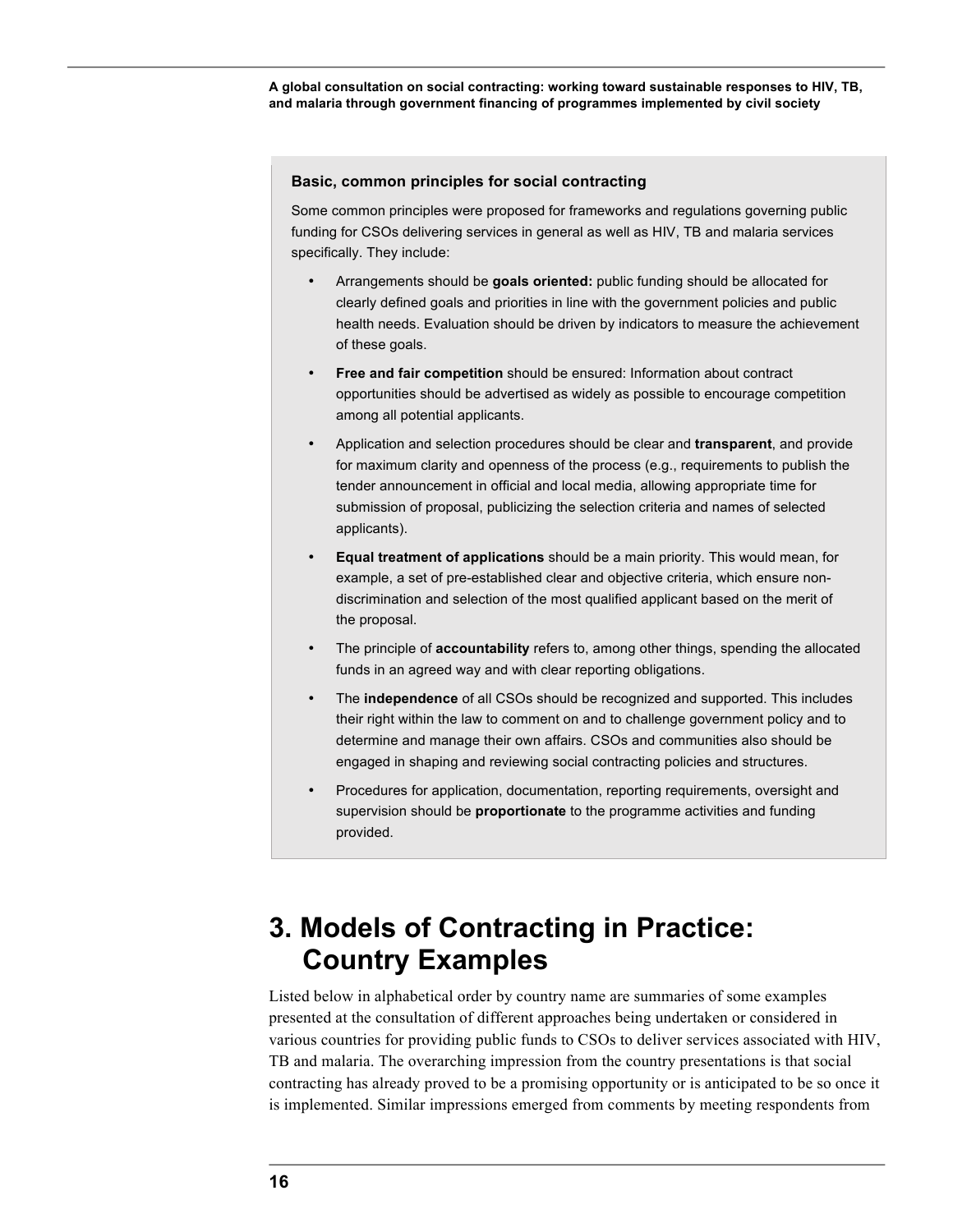countries whose social contracting structures and history were not formally presented, including Mauritius, Panama and Viet Nam.

Some of the approaches summarized, or components of them, might be replicable or adaptable in other contexts. However, the forms of social contracting that take root in different countries are likely to be have distinct features based on factors such as culture, history, legal structures, the strength and prominence of the civil society sector, financing and funding traditions, social expectations, and political priorities.

#### **Belarus<sup>10</sup>**

*Background and other observations:* Until recently, Belarus had no legislation that specifically allowed for the funding of independent CSOs. In October 2017, changes were adopted to the law on the prevention of communicable diseases that allow the use of a social contracting mechanism to support CSOs providing services associated with such diseases (including HIV prevention).

The legal reform effort was driven by advocacy undertaken by local and region civil society groups. Their influence and success point to the importance of such groups having sufficient funding for critical advocacy work.

#### **Croatia**

*Notable features or components:* Longstanding, continually evolving, institutionalized social contracting structure and tradition. Clearly defined and communicated thematic areas and activities guiding how and what can be funded through public funds.

One underlying principle is that there should always be a possibility to publicly fund CSOs, as long as quality and effectiveness are assured. Both government and civil society partners in these financing arrangements for social services consider mutual trust, understanding, partnership and coordination to be core values for success.

Numerous positive impacts of this longstanding structure are evident. CSOs supporting key and vulnerable populations have benefited from this comprehensive structure and its clearly defined and transparent elements. A total of US\$850,000 was made available for HIV prevention activities in 2016–2017, for example, including for prevention among MSM.<sup>11</sup>

*Background and other observations:* The formal Croatian structure for social contracting has been built up over the past 20 years. It is based on four pillars that support effective government–civil society cooperation: *strategy* and normative frame of creating an enabling

<sup>10</sup> Belarus was not represented at the consultation by either government or civil society. The summary information is based on comments made by other meeting participants and presentations discussing research undertaken by the Eurasian Harm Reduction Association, a regional network working on sustainability.

<sup>11</sup> More detailed information about public funding of HIV services in the country, including after Global Fund financing stopped, may be found in a UNDP case study published in 2015: 'Towards Domestic Financing of National HIV Responses: Lessons Learned from Croatia'. The publication is available at www.hr.undp.org/content/croatia/en/home/library/poverty/towards-domestic-financing-of-national-hivresponses.html.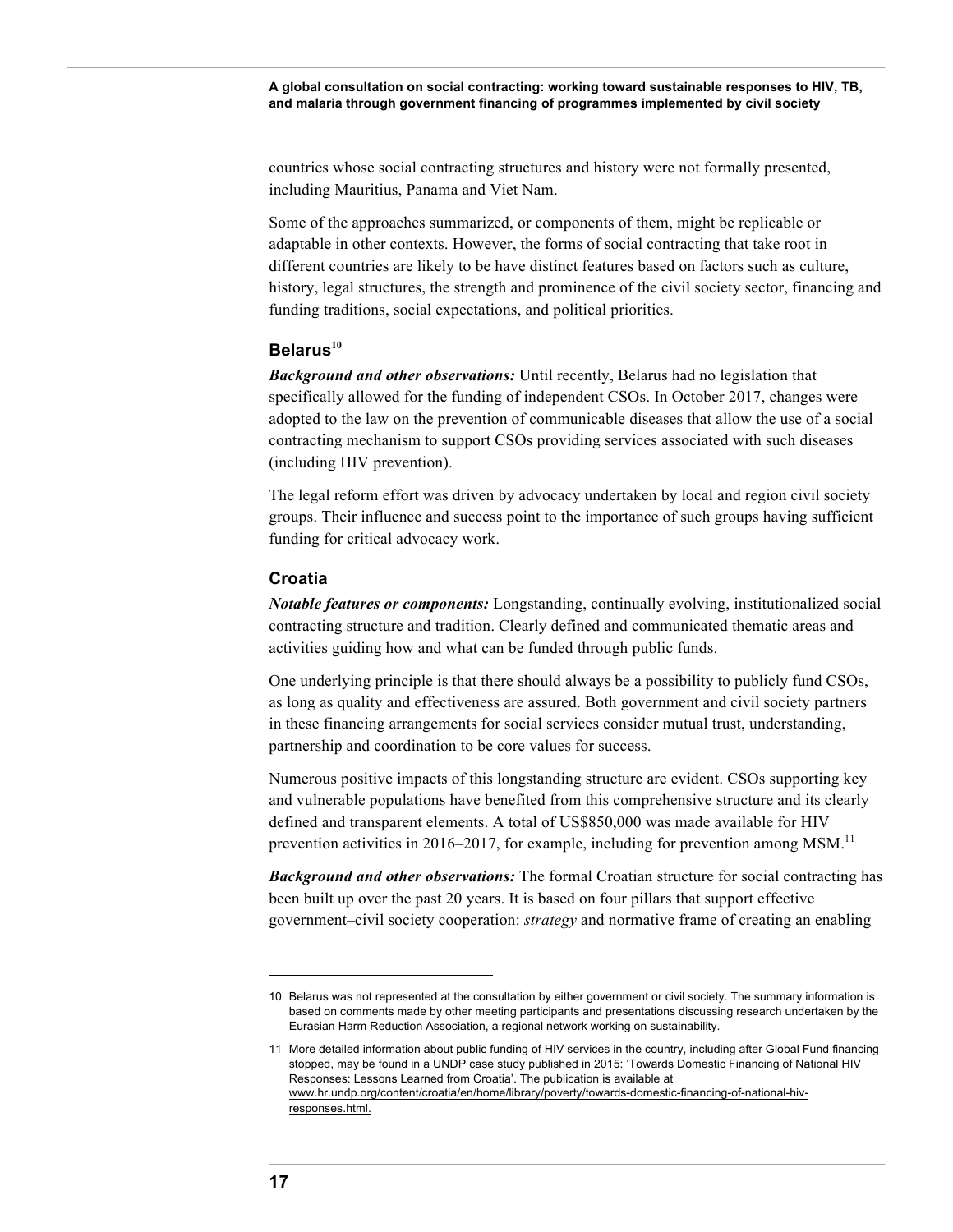environment for civil society; *structures* promoting cooperation between government and CSOs; *funding* schemes ensuring sustainable CSO programmes and projects; and *consultation* standards allow timely involvement of CSOs in policy making.

The normative framework for public funding of associations and non-profit organizations has evolved over time through four key laws, the first of which (a law allocating revenues from the national lottery to CSOs working in eight areas) was passed in 2002. More recently, a law from 2014 provided more structure and guidance for the financial activities and accounting of non-profit groups.<sup>12</sup>

Three main government offices and advisory groups collectively seek to strengthen and raise awareness of the civil society sector and promote sustainability of civil society groups themselves and the specific services they provide. The oldest and most important is the Government Office for Cooperation with NGOs, which was created in 1998 and has led the government's efforts to devise effective financing arrangements and other partnerships with eligible  $CSOs$ <sup>13</sup>. That office has its own annual budget and full-time staff.

The Croatian structure includes both centralized and decentralized elements. For example, to be eligible for public funding, CSOs must be listed on a national register of non-profit organizations. That register contains CSOs' annual financial reports, which can be reviewed by all potential decentralized sources of public funding for social services, including the national and subnational budgets and European Union funds.

#### **Former Yugoslav Republic of Macedonia**

*Notable features or components:* The core of the structure, which had not been launched as of October 2017, is public procurement (tender) for CSOs. The revised 2017 national budget includes specific budget lines for HIV prevention and other services targeting key populations, including people who inject drugs and MSM. That step suggests that such funding has been institutionalized, which greatly increases the likelihood that it will be sustained. Civil society advocacy with the government played a major role in these crucial developments.

*Background and other observations:* The new Prime Minister in September 2017 agreed to add about US\$2 million to the 2018 budget to help sustain HIV prevention programmes for key populations, which formerly had been financed primarily by the Global Fund. The new budget funds also will cover antiretroviral therapy (ART) services for people living with HIV. This amount is nearly four times larger than the amount budgeted by the previous government.

<sup>12</sup> As described in a presentation by Croatia participants at the consultation, the four laws are titled as follows (and are listed chronologically): Law on Games of Chance (2002), Law on Fiscal Responsibility (2010), Law on Associations (2014), and Law on financial activities and accounting of non-profit organizations (2014).

<sup>13</sup> The other two entities are the Council for Civil Society Development (2002) and the National Foundation for Civil Society Development (2003).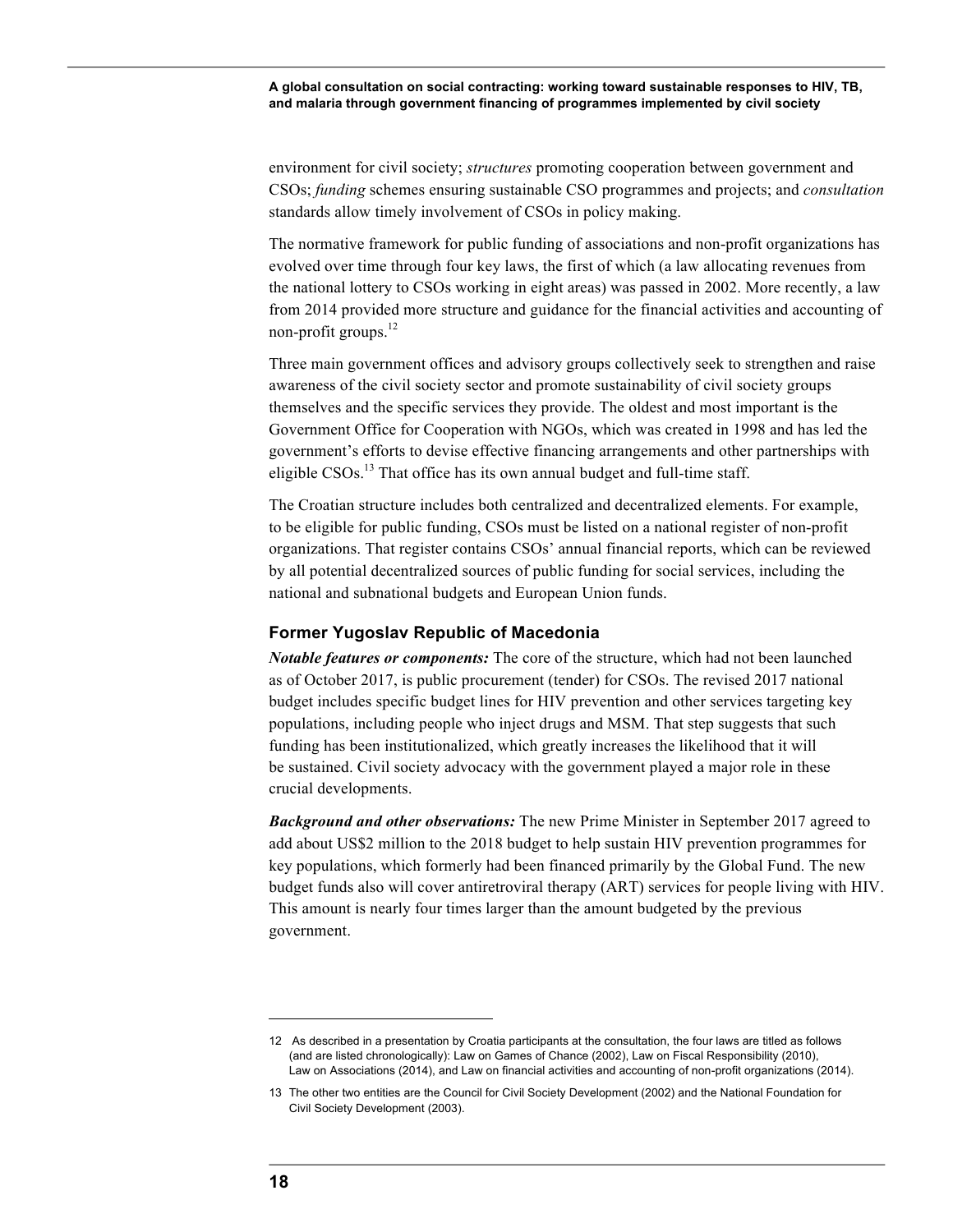Details have yet to be finalized for how the new funding mechanism for CSOs will operate in practice. One issue whichneeds to be addressed is important from the trust and capacity perspectives: the Ministry of Health, which will oversee the social contracting mechanism, has never before worked directly with CSOs; likewise, CSOs have never worked directly with the government on a contract basis.

#### **Guyana**

*Notable features or components:* Discussions on social contracting have started with the implementation of a social contracting diagnostic tool (SCDT) that explores opportunities, barriers and priorities for public funding of CSO service delivery to key and vulnerable populations.

*Background and other observations:* The SCDT results have strengthened evidence that key population groups and other CSOs are legally allowed to incorporate, and that existing legal and administrative structures exist to direct government funding to them. Some gaps and potential restrictions identified are related to training and licensing regulations.

Next steps include costing of the services and defining and developing specific mechanisms. This work is being led by a Sustainability Steering Committee that includes representatives from various government ministries as well as civil society and private sector representatives.

#### **Kazakhstan<sup>14</sup>**

*Notable features or components:* Two mechanisms are now used. One, adopted in 2015, is based on contractual arrangements and therefore is considered closely aligned with core assumptions regarding social contracting. Another, adopted in 2016, is used to provide grants to CSOs.

*Background and other observations:* According to input at the consultation, the grants option seems to be easier and more useful for CSOs to date. The social contracting mechanism has numerous regulations that are time-consuming to fulfil, including for filling out forms for compliance. Long delays have been reported for promised funds to be delivered, which means that CSOs have few if any resources available to initiate programmes on a timely basis.

Another concern noted about the social contracting mechanism is that because funding decisions are based on price/cost competition, there is often a "race to the bottom" that puts the quality of the services and financial stability of implementing CSOs at risk.

#### **Kyrgyzstan**

*Notable features or components:* Social contracting for HIV services appears likely to be focused somewhat narrowly, with CSOs primarily being funded for certain prevention and

<sup>14</sup> Kazakhstan was not represented at the consultation by either government or civil society. The summary information is based on comments made by other meeting participants and presentations discussing research undertaken by the Eurasian Harm Reduction Association, a regional network working on sustainability.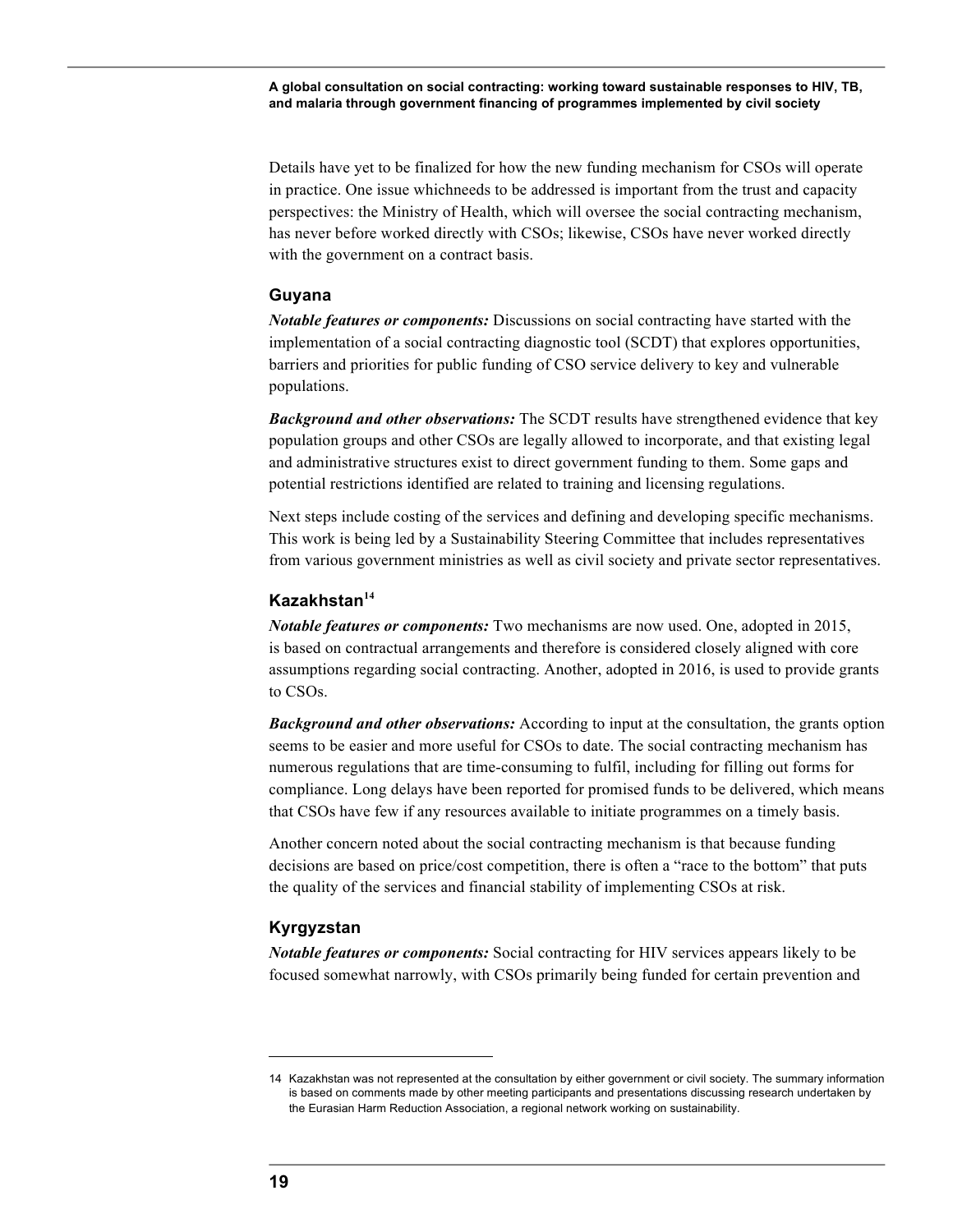support activities. As in some other contexts where social contracting has been or will soon be implemented, the government likely will retain oversight and control of 'medical' services.

*Background and other observations:* Social contracting for health services, including HIV programming, is now legal. It has not been introduced in a systematic way because standardized rules and regulations do not yet exist. A technical working group within the Ministry of Health is developing a clearer and stronger mechanism for contracting as well as a system of standards for licensing the provision of selected services. Civil society representatives are on the consultative body.

Civil society groups are hoping that funding for social contracting for HIV programming might also be provided from the budgets of agencies other than the health ministry.

#### **Mexico**

*Notable features or components:* Government funding for targeted HIV services delivered by CSOs has been provided continuously for more than 11 years, including throughout the Global Fund programme and after it ended in 2014. The government planned and implemented social contracting while Mexico was still receiving Global Fund support, a decision that helped ensure a relatively seamless transition and continuance of services after the Global Fund programme ended in 2014.The comprehensive process is highly streamlined.

From 2013–2017, an amount equivalent to about US\$31 million was publicly financed for 645 HIV-related projects. The Global Fund's departure in 2014 did not result in significant changes overall regarding these metrics. The number of projects fell from 184 in 2013 to 123 in 2017, but not due to reductions in funding. In fact, the total amount allocated annually in Mexican pesos remained about the same: nearly 101 million pesos in 2014, and slightly more than 102 million pesos in 2017; however, reorganizations in program design and configuration resulted in fewer projects funded. One long-term measure of impact of the country's HIV response overall—of which social contracting is one important part—is that an estimated 45,000 infections have been averted since universal access to antiretroviral therapy (ART) was achieved in 2003.

*Background and other observations:* The federal government early on recognized and responded to the unique and valuable role of civil society groups in the HIV response. Creating a legal environment has been a critical part of the process. Provisions in several laws specifically allow and promote the participation of CSOs, including the general law on health and the law on public administration.<sup>15</sup>

Transparency is another longstanding priority principle. Relevant government entities, including the health and finance ministries, prepare budgets indicating funding amounts potentially available for civil society contracting. Drafters of these budgets recognize the

<sup>15</sup> The official names of the three main laws in Spanish are: Ley de la Administración Pública Federal, Ley General de Salud, and Ley Federal de Fomento a las Actividades realizadas por las Organizaciones de la Sociedad Civil. In English, these are the Federal Public Administration Law, the General Law of health, and the Federal Law for the Promotion of Activities carried out by Civil Society Organizations.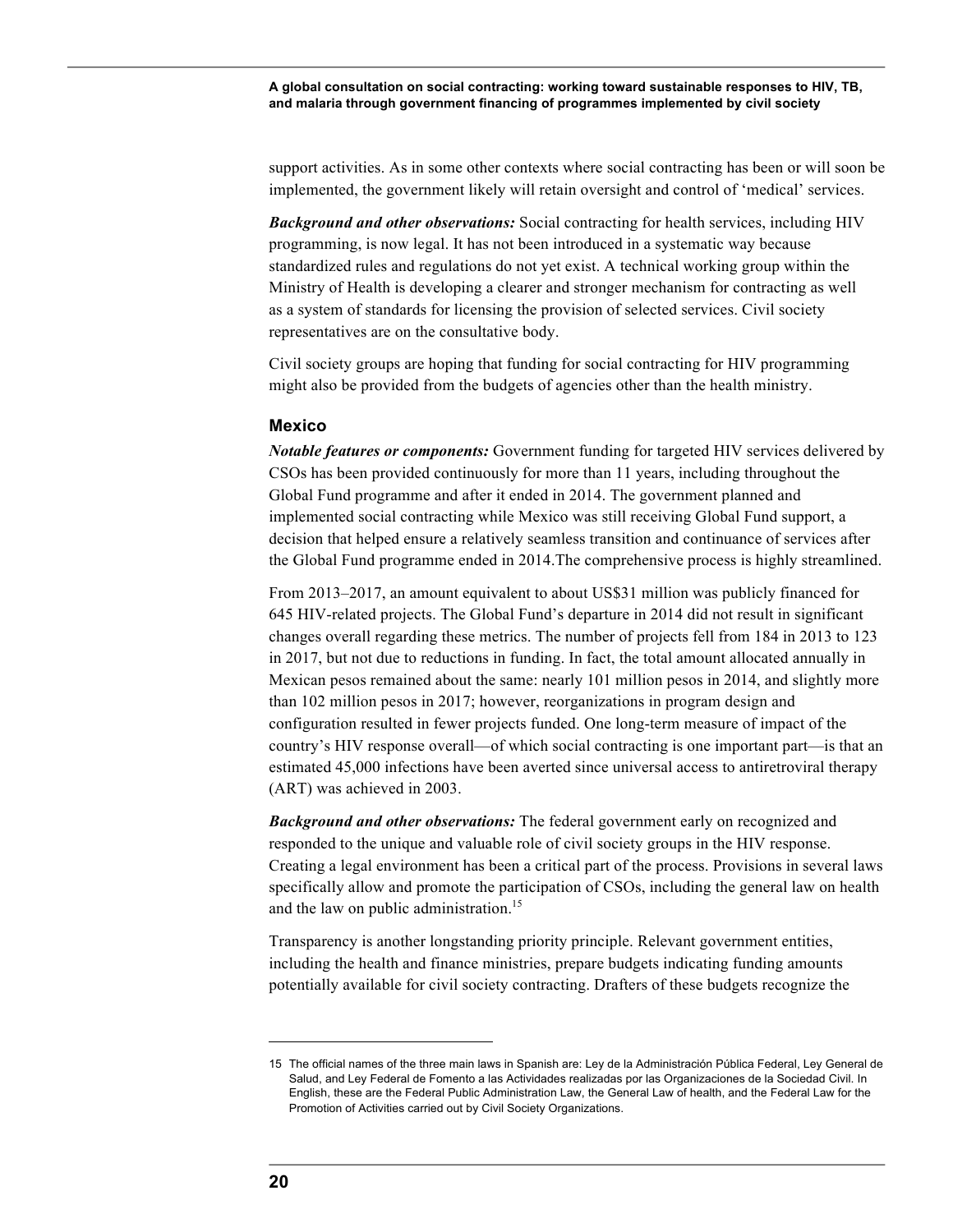importance to the success of the HIV response of targeted services for key and vulnerable populations. Years of civil society advocacy have also made them aware that CBOs and other civil society groups tend to be best-placed to reach those populations.

Tenders are awarded based on responses to public calls for proposals. For HIV, the cascade of care is the benchmark for public policy, with other guiding principles being human rights, supportive legislation (e.g., affecting people living with and at risk for HIV), and zero tolerance for violence. These top-level issues are reflected in the predetermined categories for funding that help to guide the process for HIV programming: they include, for example, prevention areas around vertical transmission, people who use drugs, and young MSM. Specific interventions to be funded are associated with these categories.

Some limitations were noted at the consultation, both regarding the Mexico social contracting system overall and more specifically for HIV services. The contracting and operating system is electronic, which although convenient for the government can cause complications among civil society groups that do not have the capacity or time to engage regularly. Compliance and reporting requirements reportedly can be extensive. To some observers, this suggests that the government did not adequately plan for how best to integrate and support CBOs that need to transition from Global Fund support. Such observations are reinforced by the number of civil society groups providing HIV prevention, support and other services that closed due to lack of funding after the Global Fund left. One consultation participant said that some CSOs had "disappeared' since then. These closures do not necessarily minimize the overall positive effect of Mexico's social contracting process, but they underscore the complexities inherent in domestic financing of HIV responses in large, diverse settings in particular.

Other cited limitations refer to difficulty in validating information provided by CSOs on measures such as the effectiveness of activities provided, number of people served, and costs of inputs. Government stakeholders reportedly aim for improved technical efficiency by, for example, more effectively linking interventions with specific populations. They also want to encourage the most qualified CSOs to implement new and innovative interventions.

#### **Montenegro**

*Notable features or components:* Core Global Fund structures and systems, including the country coordinating mechanism (CCM), are being retained as part of the governance and management architecture for social contracting.

*Background and other observations:* The Global Fund exited Montenegro before the adoption of its Sustainability, Transition and Co-Financing (STC) policy. Advocates considered it an 'unplanned exit', and as a result many services for key and vulnerable populations collapsed and the country saw an increase inHIV infections.

Advocacy by local CSOs led to the adoption of a law, in 2015, that for the first time allowed the allocation of funding specifically for 'non-governmental organizations who provide services for support to people living with HIV/AIDS and affected populations'. No mechanism was yet in place to allow such funding to place, however.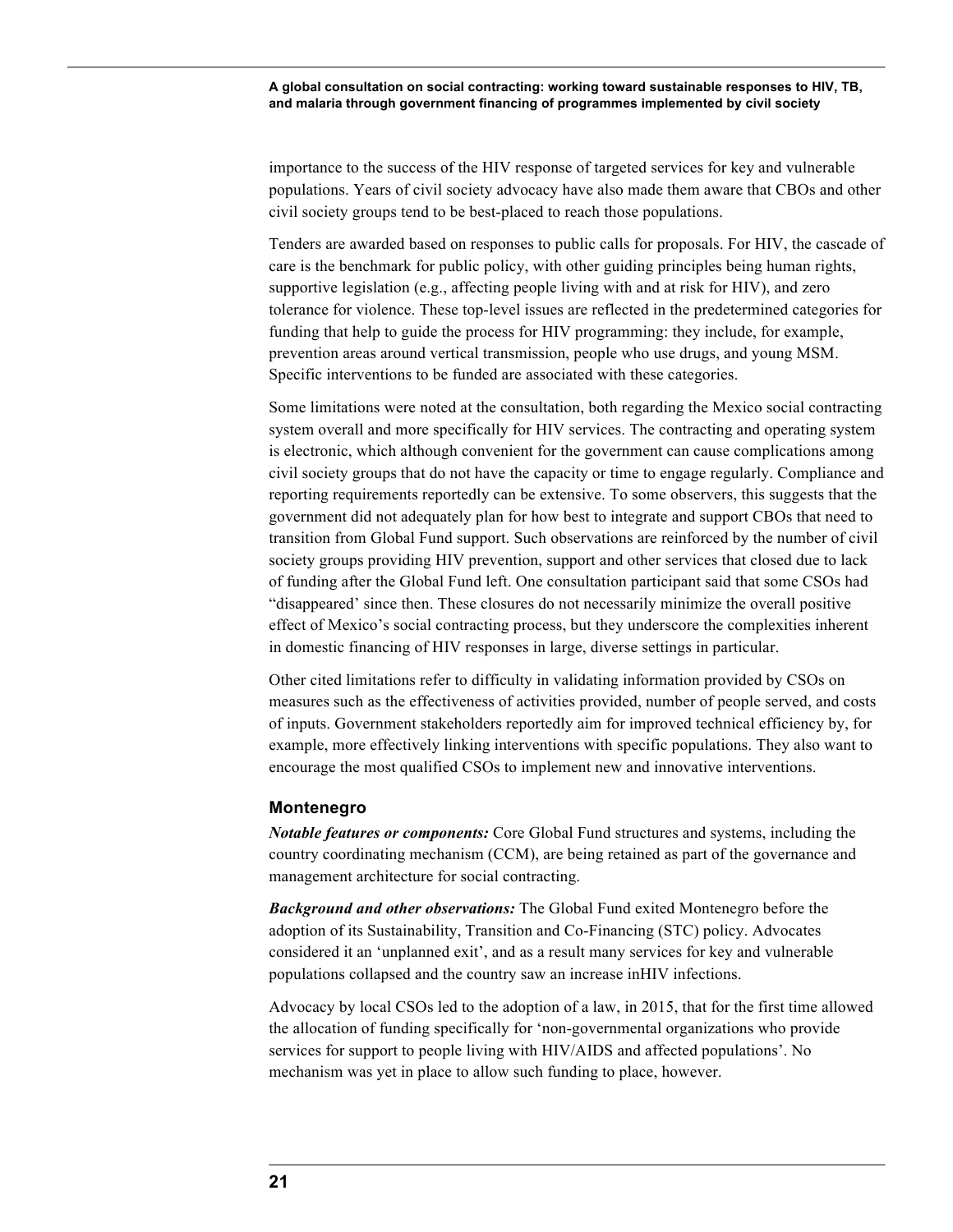With the support of policy makers and civil society advocates, the Global Fund provided a grant to support the CCM Secretariat even though the Global Fund HIV programme had ended. That step is intended to make the transition smoother and to limit the reduction in funding for civil society groups that provide essential HIV prevention and support services. In the meantime, a long-term mechanism is being developed collaboratively, with technical support from both OSF and UNDP, to meet both the stipulations of new domestic legislation and the needs of key and vulnerable populations on the ground. Additional transition funding from the Global Fund from the 2017–2019 allocation period is being used to strengthen this mechanism during its start-up.

#### **Ukraine**

*Notable features or components:* Financing of CSOs through subnational (regional) government budgets. Encouraging regional budgets to have a 'boosting' effect by taking over responsibility for some interventions is considered an important way to ensure sustainability.

*Background and other observations:* The Ukrainian model allows CSOs to receive funding through different channels at the regional level to provide a wide range of services, including some traditionally offered only by the government. This includes mechanisms for financing of core HIV prevention interventions through regional health administrations, as well as financing of community strengthening and social support work through structures of the Ministry of Social Policy. The stated goal is to award contracts to organizations or institutions that can provide the highest-quality services in the most cost-effective and efficient manner. The resulting competition for government funding reportedly has helped push providers from both sectors (government and civil society) to be more innovative and improve their services.

Ukraine's recently submitted HIV/TB proposal to the Global Fund, to cover a three-year cycle through 2019, prioritizes this decentralization. Global Fund programme implementation in 2018 will shift to having grants from the Global Fund passing through a national principal recipient, the Public Health Center, and then flowingdirectly to regional administrations for allocation based on local needs and priorities. Ideally, regional governments will contribute budget funds to boost the total amount available for procurement and contracting. At national level, the Public Health Center has piloted procurement of services from two NGOs (principle recipients of the current Global Fund grant) using funds from thatthree-year grant. This pilot along with the decentralized financing of services and a gradual increase in the percentage of prevention services financed by the government sector is part of the transition plan to domestic financing of HIV response.

# **4. Concerns about Social Contracting**

This section summarizes several concerns—about social contracting more generally and in specific situations—that were raised throughout the consultation, both during plenary discussions and in presentations.They are among the issues that deserve consideration when developing social contracting systems for service delivery related to HIV, TB and malaria.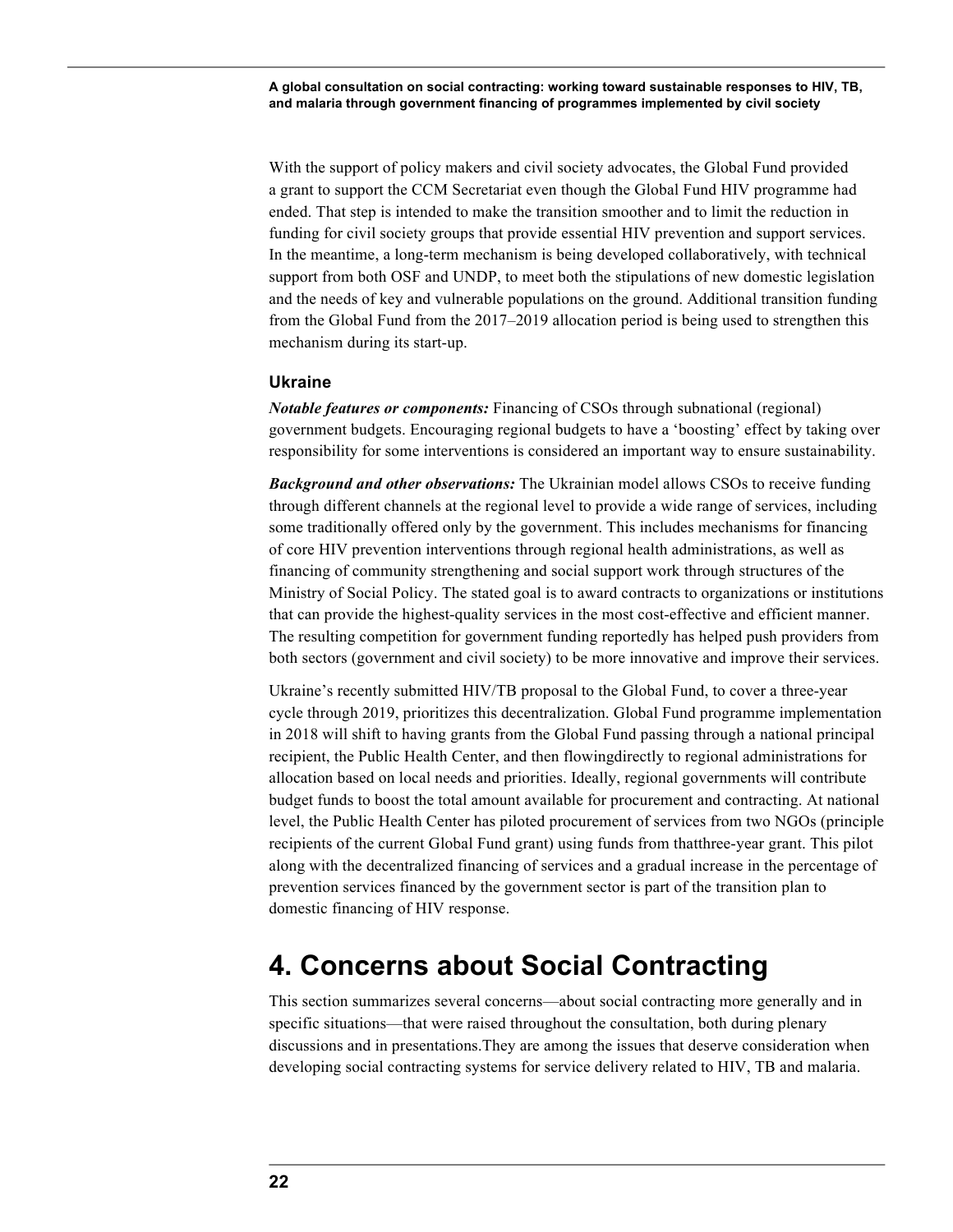As indicated by the contents of the list below, most concerns raised at the meeting focused on the impact on civil society groups' independence and effectiveness and the resulting possible consequences for their clients. At various points in the meeting, government representatives from different countries also referred to concerns related to civil society groups' ability and capacity to successfully fulfil contractual requirements and provide valid, comprehensive reporting of activities and impact.

- Governments are likely to be unwilling to contract for core funding for CSOs, preferring instead to focus only on project funding. Yet CSOs cannot implement effective projects without having **sufficient core funding** behind them. If other sources are not available for such essential funding, they will be unable to meet their contractual requirements.
- If communities become reliant on government funding, they might feel constrained or **unable to fulfil essential advocacy roles** that include close monitoring and criticism of the government if warranted. Programmes for key and vulnerable populations in particular could regress if civil society groups cannot and do not have sufficient advocacy capacity.
- Governments tend to be interested in funding specific services for which reasonable indicators can be set and impact quantified and monitored. The value and usefulness of **some of the most important activities performed by CBOs and other civil society groups cannot be measured in such ways.** A related yet different challenge is that existing information and monitoring and evaluation  $(M&E)$  systems in many countries do not adequately capture or reflect the disease-response work undertaken by many CSOs. How then can the sustainability of activities focused on social and legal support, advocacy, human rights and community systems strengthening (CSS) be ensured?
- The **quality and extent of services** provided to the most 'controversial' people, including criminalized groups, **could be reduced** overall because governments refuse to allocate funding for such services or believe they cannot do so for risk of violating laws. For example, how could a government contract a sex worker coalition through social contracting if sex work is illegal?
- CSOs risk **losing their autonomy,** which could also limit their creativity, innovation, and flexibility to respond to new and sudden priorities. Particularly problematic could be a **lessening of trust** between clients and civil society groups because of suspicions about CSOs' formal, close arrangements with governments.
- **Changes in government** could lead to changes in the interest in or desire to engage in social contracting with civil society. Abrupt or sudden financing decisions could have disastrous consequences for CSOs and the populations they are serving.
- With social contracting, governments are responsible for evaluating the CSOs they engage with. They may not have the ability or inclination to identify CBOs and other groups in the civil society sector that **provide the most acceptable and best services** from the perspective of expected clients.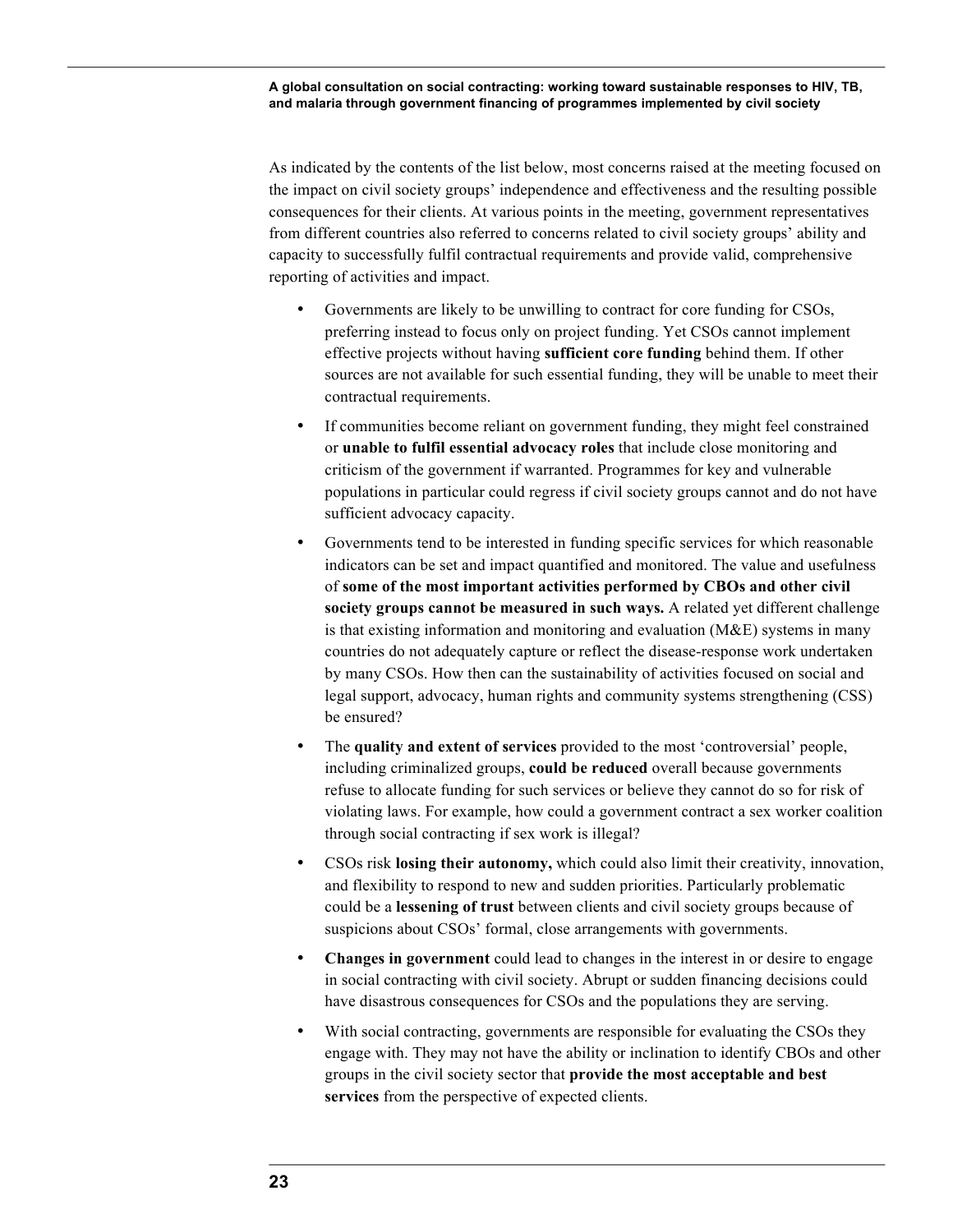- Social contracting will be difficult to implement, or must be highly adaptable, in places where **independent CSOs find it hard to thrive and exist.** For example, CBOs deemed 'difficult' because they are critical of the government could be shut out for reasons unrelated to their ability to provide the intended services properly and effectively. For such reasons, some CSOs will reasonably fear being co-opted or silenced politically.
- **Smaller CSOs may find it difficult to compete** with larger ones, due to factors such as limited capacity for meeting rigorous contract requirements (such as reporting and impact measurement). **Competition could also be a challenge for all CSOs, regardless of size, when private-sector entities are eligible** for social contracting participation. Many CBOs and other civil society groups could be pushed to the margins, which could result in less effective services for key and vulnerable populations that trust and rely on their support and advocacy.

Many of the concerns mentioned above are not solely or even primarily about social contracting. Participants were generally enthusiastic about exploring ways to use social contracting in context-relevant ways to benefit both those receiving critical HIV, TB and malaria services and the governments that want to reach them. The concerns instead more directly reflect apprehension and frustration about ongoing and seemingly intractable barriers to access for many key and vulnerable populations, and the worry that current political, funding and human rights landscapes offer limited hope for improvement.

## **5. Lessons Learned**

Some lessons learned can be noted from the country examples and overall consultation discussions about social contracting, including those associated with the numerous concerns.

Several are summarized below.

(a) *Existing mechanisms for contracting can work (but not always).* The Mexico situation is instructive from the positive side. Social contracting existed before the Global Fund arrived and has continued after it left. It was not donor-driven or donordependent. In such contexts, mechanisms exist at the national level because they are important to ensuring that services get to those who need them most. Designing and implementing new mechanisms might not be useful or constructive.

Existing mechanisms are likely to have the best chance of succeeding in contexts with adequate political will and acceptable regulatory frameworks. Yet even when such an environment exists, not all existing mechanisms are right or good for both partners. Civil society groups could find their impact, effectiveness and independent nature greatly reduced unless changes are made to mechanisms guiding social contracting. Governments might wish to alter mechanisms if they find it more difficult than anticipated to maintain sufficient oversight and confidently guarantee quality services.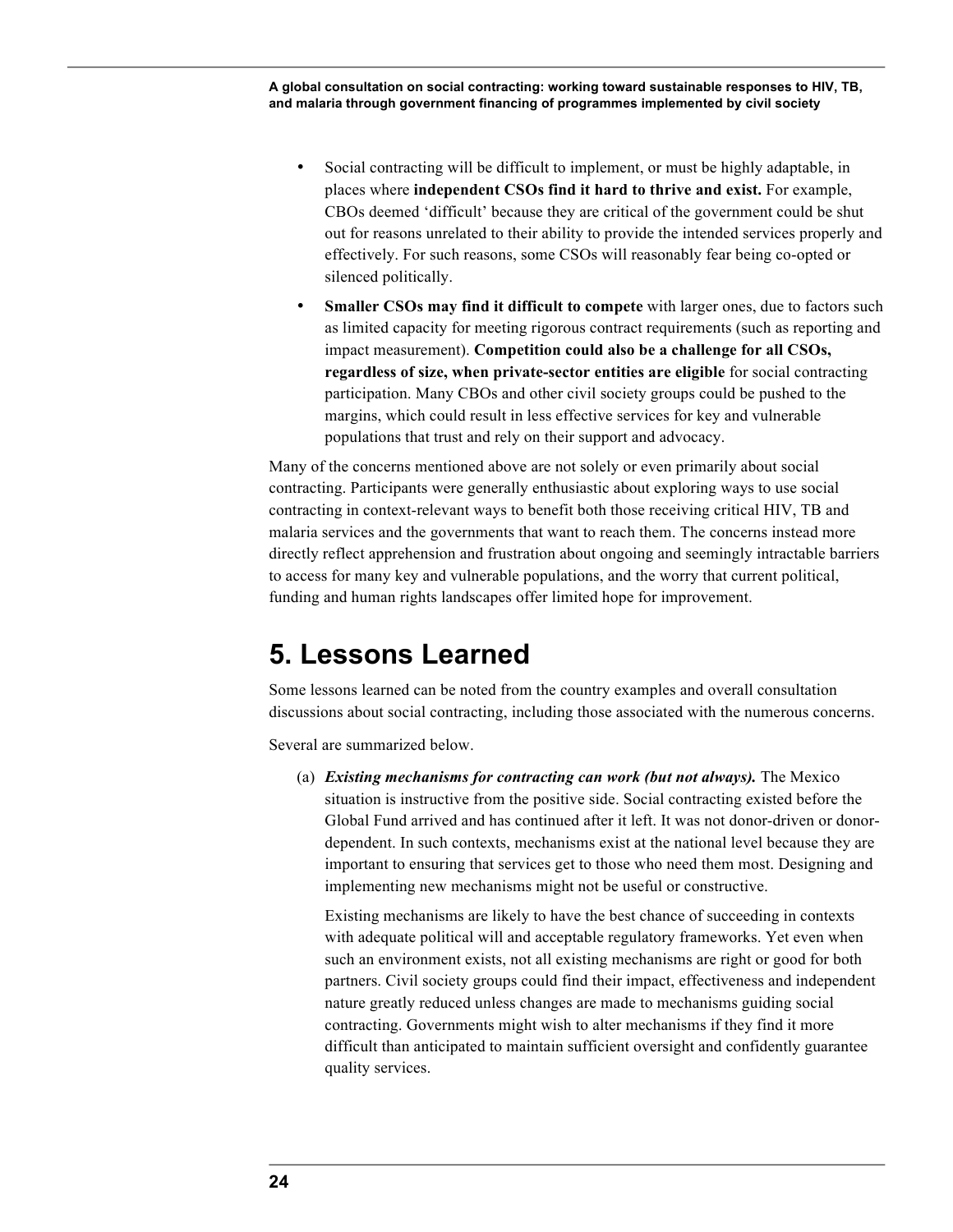Such possibilities point to the *importance of regular dialogue about all relevant mechanisms already in place or being developed or considered*. All partners recognize the opportunities offered by social contracting, and therefore the will and interest to explore ways to improve them tend to be strong and constant. Expansive, regular dialogue also can help to raise awareness about social contracting opportunities across a broader range of CBOs and other civil society groups, thereby increasing options for the provision of efficient, quality and sustainable services.

- (b) *External donor financing, structures and partnershipscan be used to build viable, efficient environments for social contracting and promote sustainability overall.*  The Global Fund's role in supporting the Montenegro CCM for additional years and its partnership with OSF to support community engagement in the development of the social contracting mechanism is a good example that could be considered for adaptation in other contexts.
- (c) *Advance planning can help to make social contracting arrangements more efficient, convenient and effective.* Montenegro's decision to maintain and adapt the CCM prior to the Global Fund's departure offers a good example. A mechanism for social contracting has been put in place that is valued and supported by government and civil society partners.

On the other hand, according to some respondents, the end of Global Fund financing in Mexico has had negative consequences for many CBOs even though social contracting of a sort had existed since before the Global Fund provided Mexico with financing. One negative impact cited was the end of centralized purchasing when the Global Fund grant finished. Now, each organization must purchase its own supplies and has fewer opportunities to buy in bulk, thereby increasing costs for commodities such as condoms. Such challenges might have been avoided through more careful, in-depth advance planning prior to the end of Global Fund financing.

- (d) *Diversification in financing is important for civil society groups.* Many CBOs and other groups are seeing funding dry up as the Global Fund and other funding is reduced. They will find it difficult to maintain their independence if they have only one or a small number of funding sources moving forward, government or not. All stakeholders interested in ensuring strong, committed, independent civil society voices should recognize the need for such diversity of financing and work to support it.
- (e) *Examples exist of contexts where civil society groups have largely maintained their independence, autonomy and voice while engaged in social contracting.* The situation in Ukraine illustrates how it is possible for this to be done. Many Ukrainian CSOs that have contracted with government entities to provide a wide range of HIV and TB services, and not just in prevention, have not lost their ability or inclination to advocate. Even though contexts differ widely—with Ukraine being a more or less open democracy with a strong civil society sector—the successes there offer models and hope elsewhere.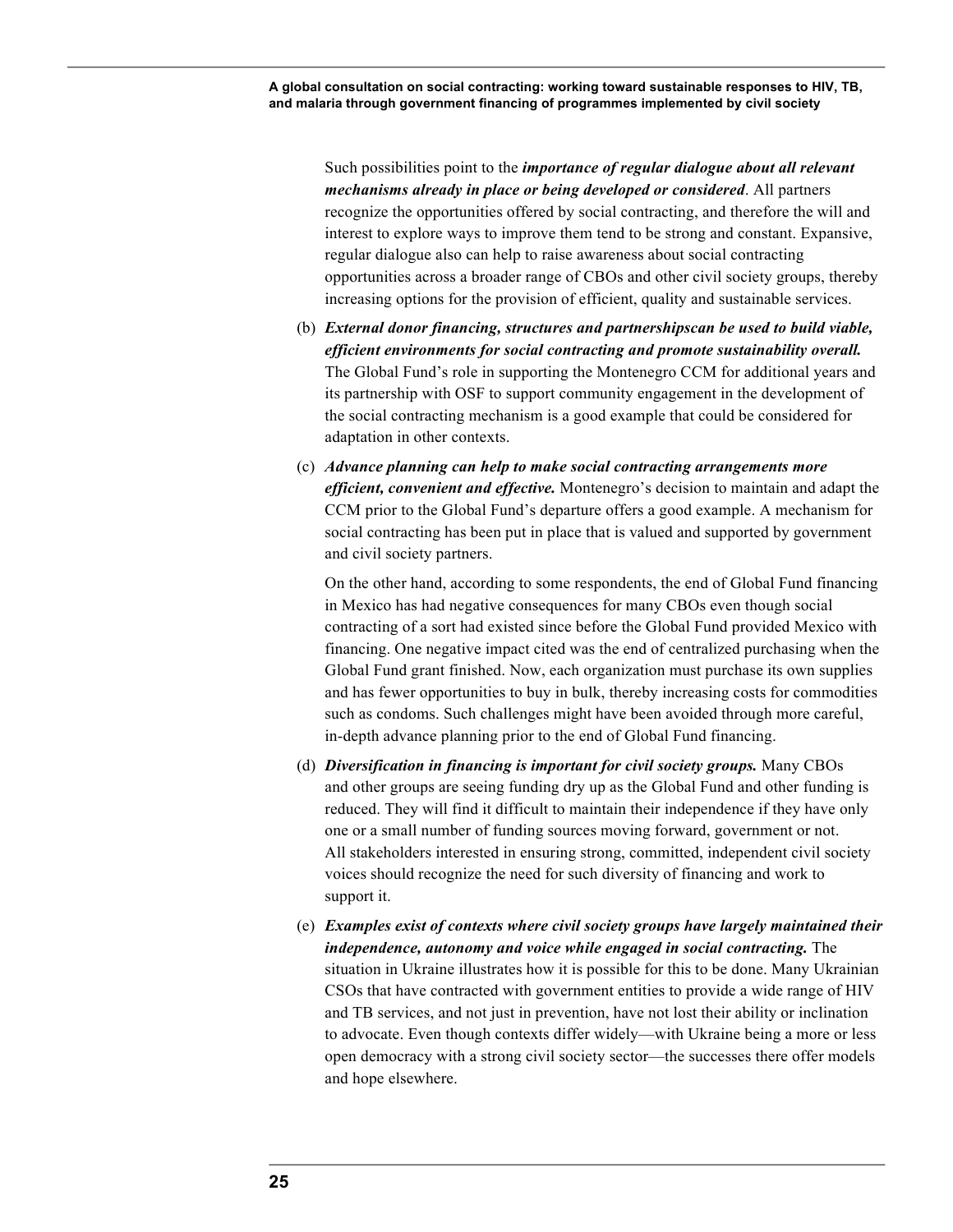- (f) *Accountability matters for all: contracting arrangements between governments and civil society are a two-way street.* Civil society groups are as responsible for meeting the terms of contracts as are governments, as long as neither side faces undue burdens. Joint accountability should be clarified at the very beginning of any arrangement.
- (g) *Feasibility studiesmake sense in contexts with little or no history of government contracting with civil society groups to provide HIV, TB or malaria services.*  Would a social contracting mechanism make sense from legal, social, economic or political perspectives? The energy and time needed to establish an acceptable mechanism might not be worthwhile if the potential barriers seem too high or insurmountable. Assessing and reforming relevant laws, policies and regulations would need to come first.

# **6. Moving Forward on Social Contracting**

#### **6.1 Suggestions for focus and priorities**

The consultation did not conclude with any consensus recommendations. There was broad agreement that some system of government support will be required in most countries as external financing decreases. Social contracting therefore represents an important way to ensure sustainability of services for key and vulnerable populations. Not all CSOs will want to receive government funding for HIV, TB or malaria services. But many willseize the opportunity, especially as local civil society groups increasingly rely on domestic funding sources.

Suggestions were made throughout the consultation as to priority action steps or options that could help improve understanding and uptake of governments contracting with civil society groups to provide HIV, TB and malaria services—regardless of whether a model or mechanism is referred to as social contracting. An overarching principle noted by many participants is that civil society should be involved in each step of any analysis or action associated with financial or other arrangements that could affect the sector.

The observations and suggestions mentioned about moving forward include the following, among others:

(a) *Raise awareness of civil society's crucial role.* The Global Fund, other donors and technical partners<sup>16</sup> should assist governments to recognize the unique roles played by CBOs and other civil society groups in these disease responses. They should also emphasize that due in part to donor programmes, these groups have the necessary capacity in place to boost and improve epidemic responses. Governments should

<sup>16</sup> Shortly after this meeting took place, on 10 October 2017, UNAIDS and UNFPA released a joint HIV Prevention 2020 Roadmap, which calls for at least 30% of service delivery to be community-led, via social contracting mechanisms (point #7 of the 10-point plan). http://www.unaids.org/sites/default/files/media\_asset/hiv-prevention-2020-road-map\_en.pdf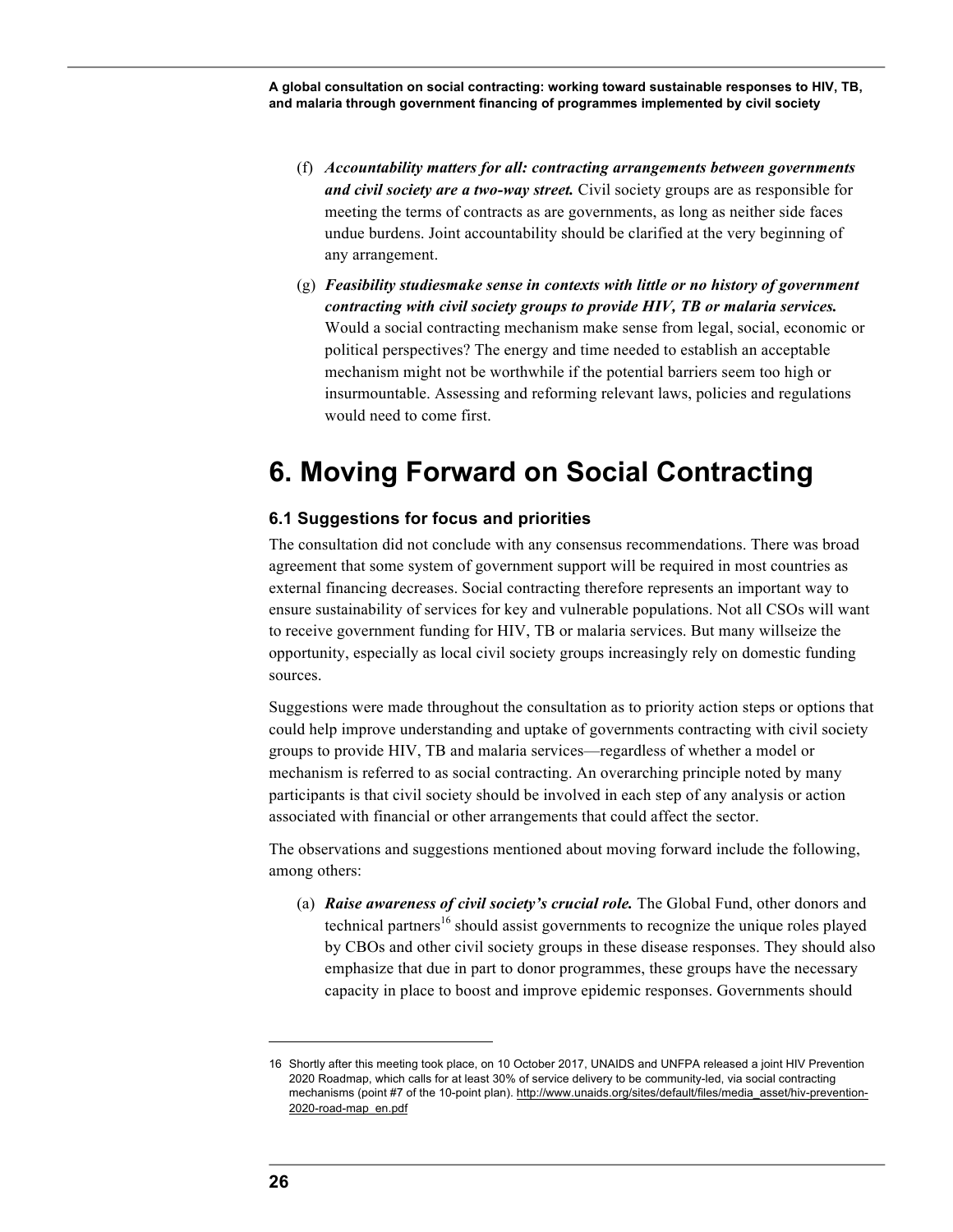utilize this opportunity because CBOs and CSOs are often the only way to reach vulnerable groups with many essential interventions.

- (b) *Know and use budgets.* To ensure robust and expanded public funding of civil society activities, civil society groups should prioritize **budget advocacy**. This means they need to understand how public budgets are made at national and local levels; be able to analyse them effectively; understand the wide-ranging political sphere (e.g., beyond just the health ministry) that determines where and with whom they should advocate; and understand the role of relevant parliaments in budgetmaking processes. Such steps are important to help achieve an important and valuable objective: **ensuring that social contracting services are institutionalized in budgets** (as has occurred to different extents in Macedonia and Mexico). Once this happens, the likelihood of sustainable financing and services is far greater.
- (c) *Know the territory before making decisions.* 
	- **Extensive mapping** is needed to ensure the most effective and useful social contracting arrangements are designed. In most contexts mapping should take into account not just HIV, TB and malaria services, but also services delivered in the broader health and development spheres. Among the many reasons this wider scope is important is that in certain contexts, responses covering numerous steps along a range of health responses—including design, planning and implementation of non-communicable diseases programmes—are integrated within the same health department.

Comprehensive mapping of this sort ideally should focus on the following, among other things: the legal environment, baseline relationships (between government and civil society), extent and quality of services, and gaps in financing and other resources. Support for such mapping already exists. For example, as noted Annex 1, the Global Fund recently has finalized a diagnostic tool on public financing of CSOs. It offers specific guidance on what kind of questions to ask, whose opinions and input is important, and how to assess situations with little or no history of these kind of arrangements. Civil society groups, in particular, would benefit as well if **mapping also aims to provide a greater understanding of the full range of domestic funding opportunities** at national and subnational levels. In many contexts, they have not had the need to explore widely and deeply because significant shares of their funding have been provided by external donors such as the Global Fund.

- **More and better data,** in addition to costing information, should be generated to influence improved decision-making by governments when prioritizing interventions to be funded. **Context-relevant evidence** often is the best way to make a case for supporting prevention interventions among key and vulnerable populations, for example.
- (d) *Know the costs.* Detailed costing is useful for all social and other services that potentially could be provided by CSOs through social contracting arrangements.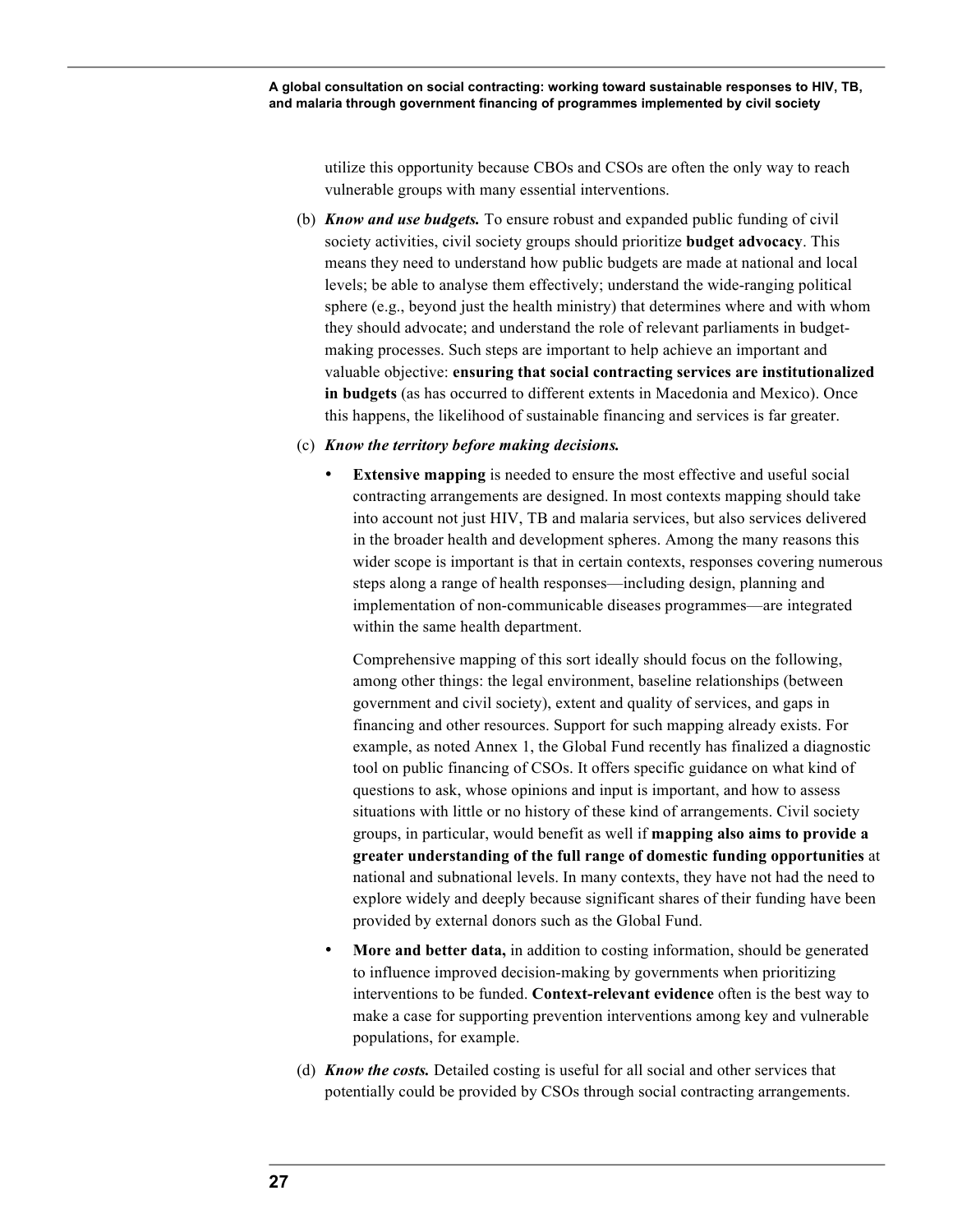The results can help CSOs and governments have a clearer idea of how much money is realistically needed to deliver specific services.

- **Costing** can also be a good tool for civil society for both effectiveness and advocacy purposes. In terms of the former, it can help to ensure CSOs have the necessary internal processes and systems to provide high-quality services in the most efficient and effective manner. In regard to advocacy, costing information can help CSOs make the case for why such services are cost-effective in overall epidemic responses.
- (e) *Prepare for the future.* More concentrated, serious steps should be taken now to **introduce and consider the use of social contracting–type approaches in lower-income countries** that do not yet face the challenges of transitions from external financing. Defining preliminary mechanism frameworks can make it much easier and quicker to finalize and put in place when needed. Additional time also allows for greater contemplation of options and revisions as needed.
- (f) *Learn from what is already taking place.* As indicated throughout the consultation, there are many places with operational forms of financial arrangements that might be considered social contracting. Comprehensive, systematic **analysis and monitoring**  should be undertaken to provide detailed evidence as to how well they function and levels of satisfaction among both government and civil society contractual partners. What seems to be working? Why or why not? What is the impact of such mechanisms? Analysis of this sort should also seek to evaluate disease-response impacts, such as contracted interventions' impact on HIV incidence, prevalence, etc.

The learning referenced above echoes a frequent comment by consultation participants. **The sharing of country experiences was a highly popular part of the meeting, and it was referred to positively in many immediate post-consultation evaluation forms**. More extensive sharing could magnify the benefits, and both donors and domestic actors can play central roles in expediting. Opportunities for South-South learning exist, with stakeholders from Mexico among those able and willing to discuss their experiences with social contracting. In another region, Montenegrin government and civil society representatives have learned from Croatia and continue to learn through visits to Estonia, for example.

**Representatives from both the government and civil society sectors indicated that they wanted to know more about similar arrangements, whether called social contracting or not, in additional countries and contexts.** Many also signalled a desire for 'deeper dives' into the models discussed at the consultation and any other case studies that could be made available. Among other things, the additional detail and analysis might include (1) technical information from countrylevel implementers; (2) support options (e.g., tools and plans) from technical partners; and (3) candid assessments from in-country contracting partners as to successes and challenges.

**This strong level of interest in the social contracting concept in general is a notable outcome of the consultation.** It suggests that the opportunities and potential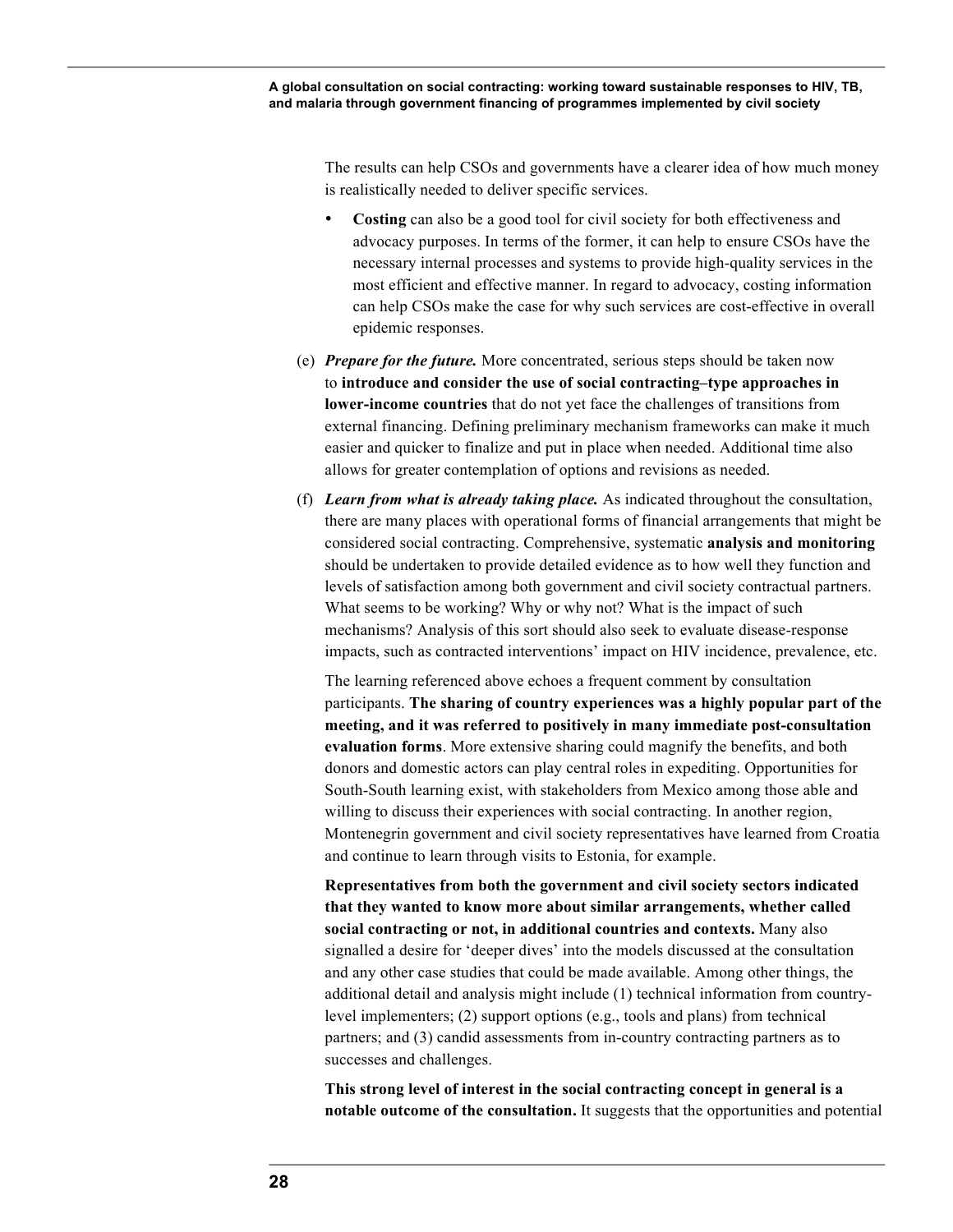benefits offered have wide appeal across a range of different contexts—although it is also evident that participants are not likely to commit to any sort of approach without careful, extensive consideration.

The additional, and deeper, sharing of experiences also includes two other relatively common requests, according to participants' observations during the consultation and in evaluation forms:

- Many stressed the need for more contributions in the future from sectors and multi-lateral institutions that either were not represented at the consultation. For example, **greater government input and engagement**—including by finance ministry officials—in discussions around social contracting was seen as essential, as was greater engagement by multi-lateral institutions.
- HIV dominated the discussion, even though the consultation was presented as being about financing for TB and malaria as well. Several participants called for more equal balance, with many also suggesting that the use of social contracting–type mechanisms for broader health areas also be a priority topic.

### **6.2 Commitments by consultation co-conveners to advance social contracting opportunities**

After the meeting ended, representatives from each of the three consultation cosponsors outlined focus areas and (in some cases) specific activities at the centre of their institutions' follow-up work to support and expand social contracting models and opportunities. That input is listed below, in alphabetical order by institution.

### **Global Fund**

Representatives from The Global Fund highlighted the following envisaged steps:

- Engage in dialogue with country stakeholders and partners about strategies to ensuring key and vulnerable populations have sustainable access to services. Public financing for CSO-led service delivery is one of the potential strategies to maintain and scale up effective interventions for key and vulnerable populations.
- Fund technical assistance to: a) conduct analysis of the context for public financing of CSO service delivery; b) support the design and implementation of mechanisms, including legal frameworks, tendering processes, M&E plans, etc.; c) document / collect best practices and lessons learned from different countries and regions; d) support costing of the services provided by CSOs; and e) support efforts to advocate for increasing public financing for key interventions currently funded by Global Fund and implemented by civil society organizations; etc.
- Support capacity building of governments and civil society organizations to develop adequate public financing mechanisms and to implement them effectively.
- Support and foster experience sharing and technical support among countries (i.e., South-South collaboration).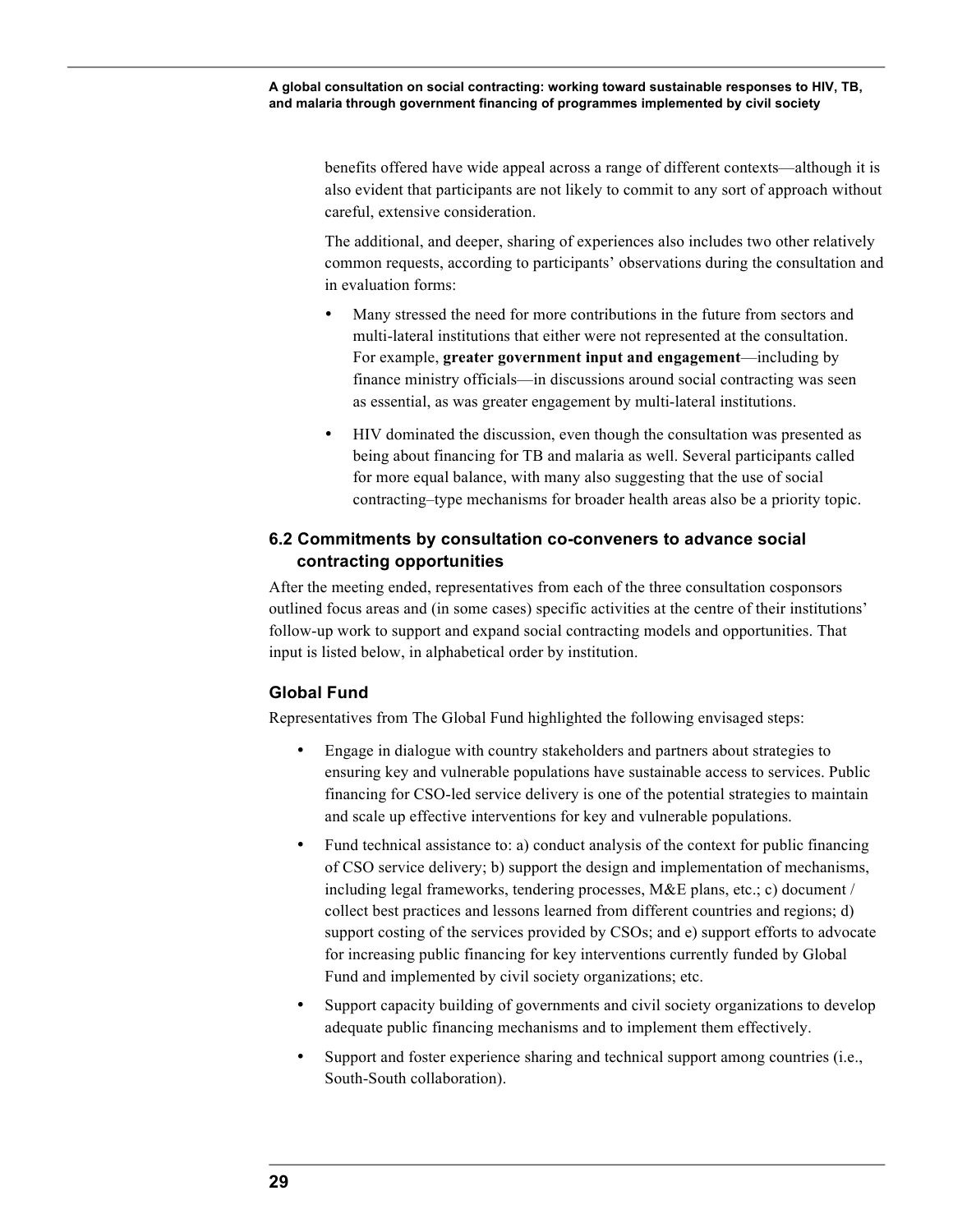#### **UNDP**

UNDP's commitments for social contracting and opportunities for follow-up include the following:

- Continuing global, regional and country efforts for improving legal, policy and regulatory environments for the response to the three diseases
- Developing a case study compendium of good practices (with the Global Fund, also OSF, UNAIDS). (*pending available funding*)
- Exploring regional initiatives on social contracting, particularly in the Eastern Europe and Central Asia, Latin America and the Caribbean, and Asia-Pacific regions. Ensuring that Global Fund priority countries are considered in the process, as well as countries where the other partners have invested (e.g., OSF in Ukraine, Kyrgyzstan and the former Yugoslav Republic of Macedonia). Support to ongoing social contracting initiatives.
- Developing regional guidelines how to develop country factsheets and assess the opportunities for social contracting. (Global guidelines are not a viable solution due to the various legal and regulatory systems.) (*pending available funding*)
- Currently UNDP is the principal recipient for 35 Global Fund grants in 18 countries, several of which are in or nearing transition from Global Fund funding. UNDP is committed to developing national capacities and to leveraging this role through facilitation of South-South cooperation to share experience and tools/resources from these processes.

#### **OSF**

OSF's commitment to social contracting:

- OSF's focus on social contracting is part of its broader work on ensuring responsible transition from donor to domestic financing of HIV prevention programs for key population groups. OSF will continue to support civil society engagement in transition planning and oversight, including advocacy for development and implementation of social contracting mechanisms and making sure that sustainability plans developed by the state are explicit about key population needs, with a specific focus on harm reduction programming in such countries as Kyrgyzstan, Ukraine and the former Yugoslav Republic of Macedonia.
- OSF will also support piloting and documentation of elements required for successful transition to domestic financing of harm reduction in selected countries in Southeast Europe where Global Fund financing is ending.
- OSF will also continue to support civil society groups to advocate for allocation of resources at national and provincial level and making sure that governments are living up to their commitments to support the prevention and treatment needs of key populations by monitoring domestic spending and highlighting gaps between political commitments and actual allocations.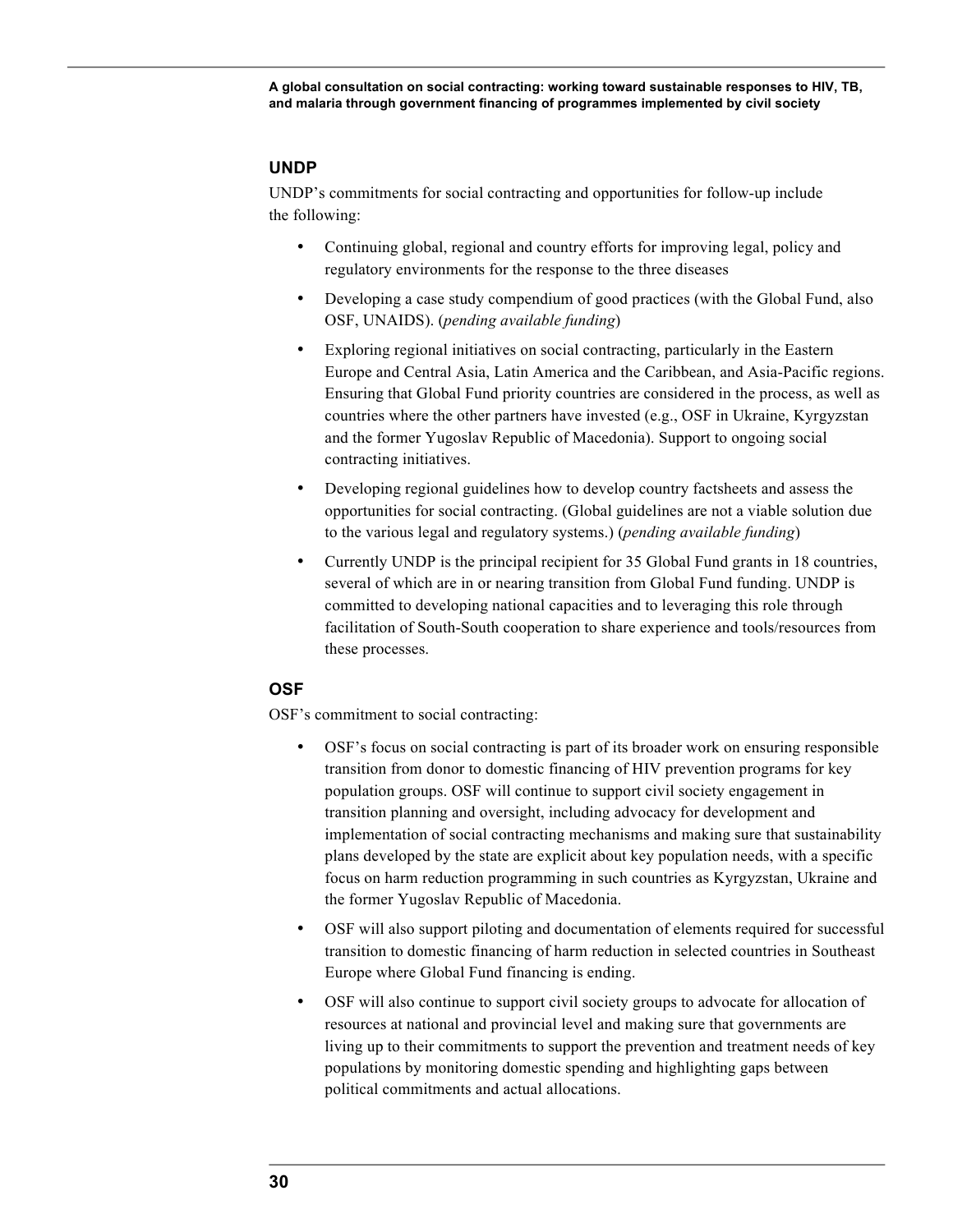• Finally, OSF will continue to play its role as a convener bringing together civil society groups, donors and governments to ensure that transition and sustainability stays on the agenda and providing space for exchange of advocacy strategies and knowledge sharing in this area.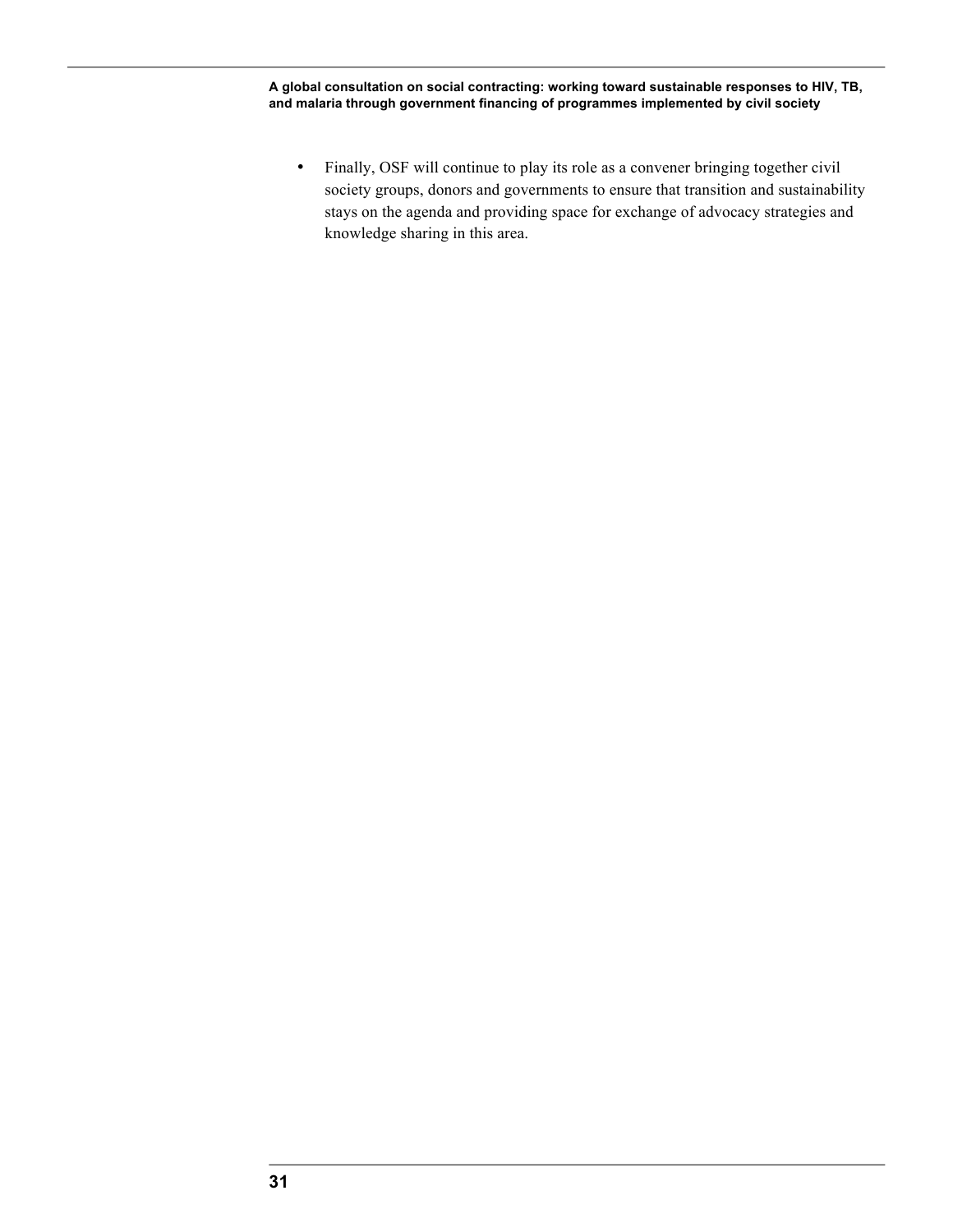### **Annex 1. Background Paper to the Consultation: Social Contracting Obstacles and Opportunities Highlighted**

A background paper was prepared specifically for the consultation and distributed in advance to all participants. Many of the paper's research findings and observations were reflected in discussions, directly or indirectly. Based on the discussions and potential future actions suggested, the following information from the paper is expected to be particularly worthy of close consideration:

### *Some notable obstacles to social contracting include:*

- The need to build trust between CSOs and government
- Non-existent or weak legal or policy framework to allow social contracting
- Regulatory systems (licensing, accreditation and permits) that could impede CSOs from delivering services, including under social contracts
- Fragmented data systems and reporting that make it difficult to demonstrate the effectiveness and value of CSO involvement

### *How have these challenges been addressed?*

- Building the case for civil society involvement—e.g., a 2013 World Bank overview of community responses (15 studies including 11 evaluations carried out in 8 countries) set out in detail some of the evidence for positive outcomes from civil society involvement in HIV programmes.
- Development of handbooks on social contracting mechanisms—e.g., UNDP and the European Center for Not-for-Profit Law have produced a Handbook on Non-State Service Delivery Models for the Commonwealth of Independent States (CIS).
- Development of tools and guidance for assessing preparedness for domesticallyfunded social contracting—e.g., the Global Fund has been conducting national assessments to determine the readiness of countries to either take over or scale up social contracting in HIV, TB and malaria.
- Specific country analysis. For example:
	- a Global Fund tool, the Diagnostic Tool on Public Financing of CSOs for Health Service Delivery, has been piloted in Latin America and the Caribbean (Dominican Republic, Panama and Paraguay) and Namibia, and also used by HP+ in Guyana and Kyrgyzstan.
	- UNDP Europe and Central Asia Regional Office has produced lessons learned documents on domestic financing of HIV response in two countries (Croatia and Serbia); NGO social contracting country fact sheets in 10 other countries in the region; and two NGO social contracting case reports to date. These documents are available online at

http://www.eurasia.undp.org/content/rbec/en/home/ourwork/democraticgovernance-and-peacebuilding/hiv-and-health/sustainable-financing-of-hivresponses.html.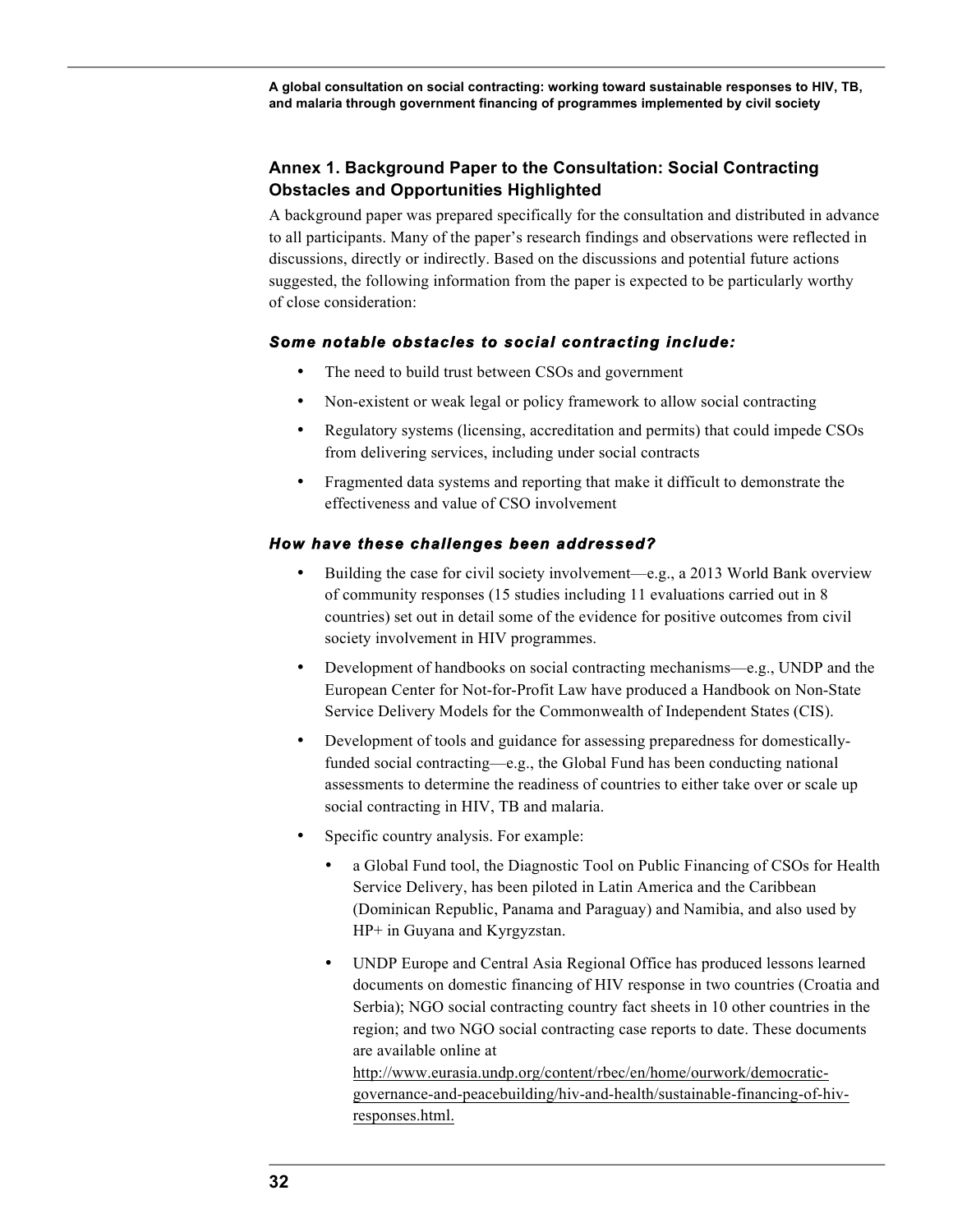## **Annex 2. Agenda**

| <b>TIME</b>     | <b>TOPIC</b>                                                                                                                                                                                                                                                                                                                                                                                                                                          |
|-----------------|-------------------------------------------------------------------------------------------------------------------------------------------------------------------------------------------------------------------------------------------------------------------------------------------------------------------------------------------------------------------------------------------------------------------------------------------------------|
| $8:15 - 8:45$   | <b>Registration and Breakfast</b>                                                                                                                                                                                                                                                                                                                                                                                                                     |
| $8:45 - 9:15$   | <b>Welcome and Opening Remarks</b><br>The importance of sustaining community responses to HIV<br>• Welcome from Julia Greenberg, OSF, on behalf of co-conveners<br>Community representative: Raoul Fransen (Communities delegation)<br>٠<br>• Video presentation<br>• Logistical announcements                                                                                                                                                        |
| $9:15 - 9:50$   | Session 1: State of Play: International Commitments to Scale up National<br>Responses to AIDS, TB, and Malaria. Review of relevant commitments: Agenda<br>2030 and SDG3, GF Strategy, UNAIDS Strategy. The importance to leave no one<br>behind<br>Chair: Vivek Anand, HUMSAFAR Trust, India<br>• Mandeep Dhaliwal, UNDP<br>• Dr. Viorel Soltan, Stop TB<br>• Nertila Tavanxhi, UNAIDS<br>• Matt MacGregor, Global Fund to Fight AIDS, TB and Malaria |
| $9:50 - 10:10$  | Break                                                                                                                                                                                                                                                                                                                                                                                                                                                 |
| 10:10-10:45     | Session 2: Overview of social contracting: What is it and how can it be used to<br>scale up responses to the three diseases?<br>Chair: Boyan Konstantinov, UNDP<br>• Dave Burrows, APMG Health: What is social contracting?<br>• Respondents: Vesna Lendic Kasalo, Croatia and Kunal Naik, Mauritius                                                                                                                                                  |
| $10:45 - 11:15$ | <b>Moderated Discussion</b><br>Facilitators: Raminta Stuikyte/Melania Trejo                                                                                                                                                                                                                                                                                                                                                                           |
| 11:15-11:45     | Session 3: Cases of successful support by government to civil society through<br>social contracting. How was contracting initiated? How has it contributed to<br>effective responses? What are the lessons learned?<br>Chair: Carmen Gonzalez, Global Fund<br>• Ukraine: Oleh Pruglo and Maxim Demchenko<br>India: Vivek Anand                                                                                                                        |
| 11:45-12:30     | <b>Moderated Discussion</b><br>Facilitators: Raminta Stuikyte/Melania Trejo<br><b>Suggested Questions:</b><br>• What does success look like from government and CSO perspectives?<br>• What can we take away to replicate in other geographies?                                                                                                                                                                                                       |
| 12:30-13:30     | Lunch                                                                                                                                                                                                                                                                                                                                                                                                                                                 |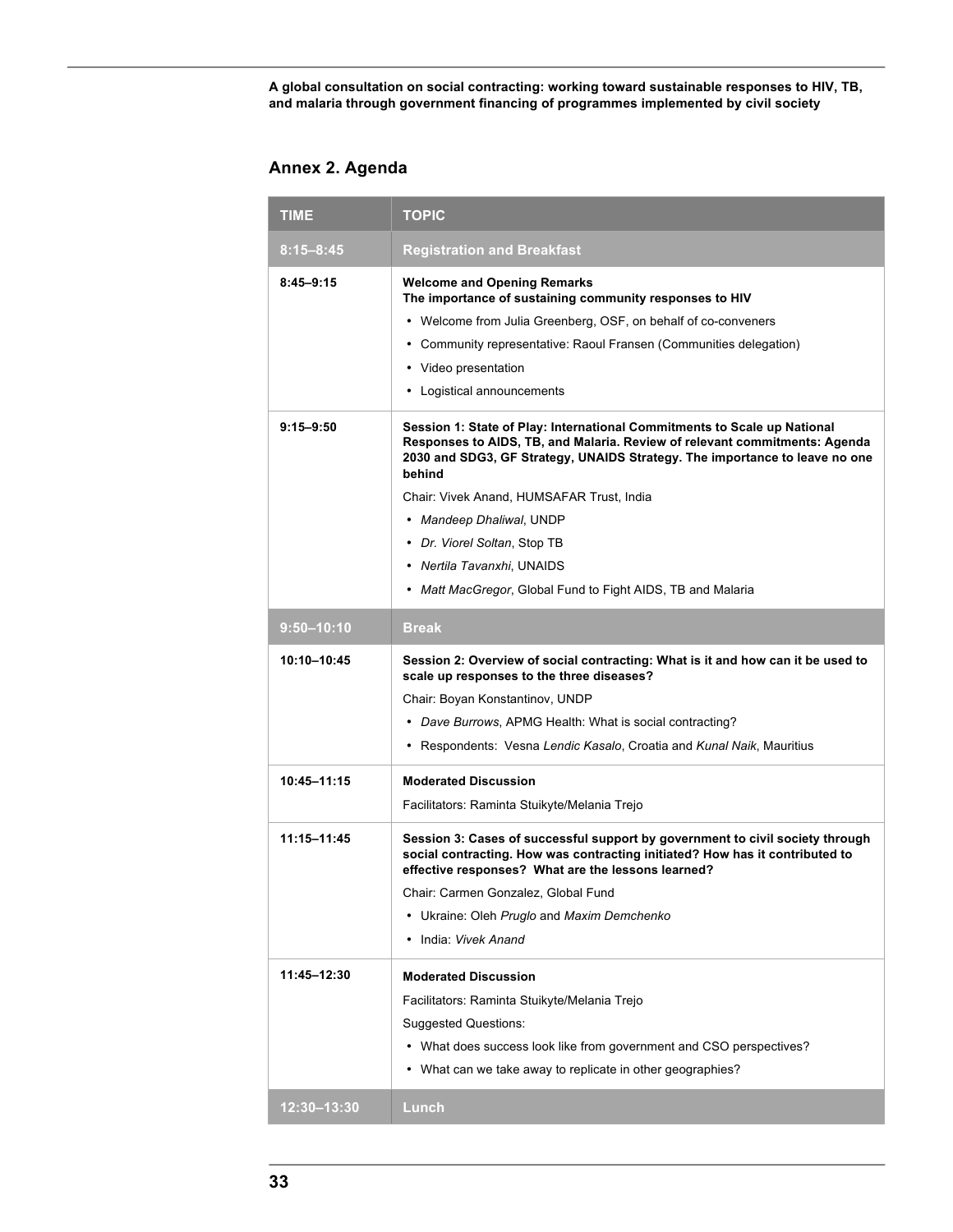| Chair: Ron MacInnis, HP+<br>• Batma Estebesova, Kyrgyzstan: Obstacles and barriers to allocating funding to<br>CSOs for service delivery<br>• Dr. Morris Edwards, Guyana: Piloting social contracting in Guyana<br>• Dr. Ketevan Goguadze, Curatio: Challenges across the social contracting<br>management system<br>• Ivan Varentsov, Eurasian Harm Reduction Association: Autonomy and preserving<br>space for CSO advocacy: good practices and common challenges<br>14:10-15:00<br><b>Moderated Discussion</b><br>Facilitators: Raminta Stuikyte/Melania Trejo<br><b>Suggested Questions:</b><br>• How can permit/licensing systems be revised to allow CSO staff to take on<br>more functions?<br>• What new tasks are CSOs performing? What's on the horizon? What will be<br>required to allow them to do these?<br>• What political support is needed?<br>15:00-15:20<br>Break<br>Session 5: Creating an enabling environment for social contracting:<br>15:20-16:00<br>How to implement and support these efforts<br>Chair: John Macauley, UNDP<br>Jocelyn Nieva, ICNL: What is considered an enabling environment for social<br>contracting?<br>• Vladan Golubovic, Chair CCM Montenegro: Country experience in developing<br>enabling environment for social contracting<br>• Giselle Scanlon, Insalud, Dominican Republic: Nothing about us without us: civil<br>society engagement in developing/protecting enabling policies for social<br>contracting<br>16:00-17:00<br><b>Moderated Discussion</b><br>Facilitators: Raminta Stuikyte/Melania Trejo<br><b>Suggested Questions:</b><br>• What is the best way to support countries to amend existing laws and policies or<br>put new supportive ones in place?<br>• What's the most effective way of continuously sharing information between<br>countries on these issues including model policies, templates, etc.?<br>• How do CSOs make the shift from external advocate to implementation partner -<br>are there sample 'rules of engagement' or Memoranda of Understanding<br>available?<br>What about in situations where CSOs have been leading (as PR for example)?<br>$\bullet$<br>What needs to happen for a smooth transition back to government leadership<br>whilst preserving a role for CSOs?<br>$17:30 - 19:00$<br><b>Cocktail Reception at OSF</b> | 13:30-14:10 | Session 4: Barriers and challenges in developing mechanisms for government<br>support of NGOs and community led services and how to overcome them |  |  |
|-----------------------------------------------------------------------------------------------------------------------------------------------------------------------------------------------------------------------------------------------------------------------------------------------------------------------------------------------------------------------------------------------------------------------------------------------------------------------------------------------------------------------------------------------------------------------------------------------------------------------------------------------------------------------------------------------------------------------------------------------------------------------------------------------------------------------------------------------------------------------------------------------------------------------------------------------------------------------------------------------------------------------------------------------------------------------------------------------------------------------------------------------------------------------------------------------------------------------------------------------------------------------------------------------------------------------------------------------------------------------------------------------------------------------------------------------------------------------------------------------------------------------------------------------------------------------------------------------------------------------------------------------------------------------------------------------------------------------------------------------------------------------------------------------------------------------------------------------------------------------------------------------------------------------------------------------------------------------------------------------------------------------------------------------------------------------------------------------------------------------------------------------------------------------------------------------------------------------------------------------------------------------------------------------------------------------------------|-------------|---------------------------------------------------------------------------------------------------------------------------------------------------|--|--|
|                                                                                                                                                                                                                                                                                                                                                                                                                                                                                                                                                                                                                                                                                                                                                                                                                                                                                                                                                                                                                                                                                                                                                                                                                                                                                                                                                                                                                                                                                                                                                                                                                                                                                                                                                                                                                                                                                                                                                                                                                                                                                                                                                                                                                                                                                                                                   |             |                                                                                                                                                   |  |  |
|                                                                                                                                                                                                                                                                                                                                                                                                                                                                                                                                                                                                                                                                                                                                                                                                                                                                                                                                                                                                                                                                                                                                                                                                                                                                                                                                                                                                                                                                                                                                                                                                                                                                                                                                                                                                                                                                                                                                                                                                                                                                                                                                                                                                                                                                                                                                   |             |                                                                                                                                                   |  |  |
|                                                                                                                                                                                                                                                                                                                                                                                                                                                                                                                                                                                                                                                                                                                                                                                                                                                                                                                                                                                                                                                                                                                                                                                                                                                                                                                                                                                                                                                                                                                                                                                                                                                                                                                                                                                                                                                                                                                                                                                                                                                                                                                                                                                                                                                                                                                                   |             |                                                                                                                                                   |  |  |
|                                                                                                                                                                                                                                                                                                                                                                                                                                                                                                                                                                                                                                                                                                                                                                                                                                                                                                                                                                                                                                                                                                                                                                                                                                                                                                                                                                                                                                                                                                                                                                                                                                                                                                                                                                                                                                                                                                                                                                                                                                                                                                                                                                                                                                                                                                                                   |             |                                                                                                                                                   |  |  |
|                                                                                                                                                                                                                                                                                                                                                                                                                                                                                                                                                                                                                                                                                                                                                                                                                                                                                                                                                                                                                                                                                                                                                                                                                                                                                                                                                                                                                                                                                                                                                                                                                                                                                                                                                                                                                                                                                                                                                                                                                                                                                                                                                                                                                                                                                                                                   |             |                                                                                                                                                   |  |  |
|                                                                                                                                                                                                                                                                                                                                                                                                                                                                                                                                                                                                                                                                                                                                                                                                                                                                                                                                                                                                                                                                                                                                                                                                                                                                                                                                                                                                                                                                                                                                                                                                                                                                                                                                                                                                                                                                                                                                                                                                                                                                                                                                                                                                                                                                                                                                   |             |                                                                                                                                                   |  |  |
|                                                                                                                                                                                                                                                                                                                                                                                                                                                                                                                                                                                                                                                                                                                                                                                                                                                                                                                                                                                                                                                                                                                                                                                                                                                                                                                                                                                                                                                                                                                                                                                                                                                                                                                                                                                                                                                                                                                                                                                                                                                                                                                                                                                                                                                                                                                                   |             |                                                                                                                                                   |  |  |
|                                                                                                                                                                                                                                                                                                                                                                                                                                                                                                                                                                                                                                                                                                                                                                                                                                                                                                                                                                                                                                                                                                                                                                                                                                                                                                                                                                                                                                                                                                                                                                                                                                                                                                                                                                                                                                                                                                                                                                                                                                                                                                                                                                                                                                                                                                                                   |             |                                                                                                                                                   |  |  |
|                                                                                                                                                                                                                                                                                                                                                                                                                                                                                                                                                                                                                                                                                                                                                                                                                                                                                                                                                                                                                                                                                                                                                                                                                                                                                                                                                                                                                                                                                                                                                                                                                                                                                                                                                                                                                                                                                                                                                                                                                                                                                                                                                                                                                                                                                                                                   |             |                                                                                                                                                   |  |  |
|                                                                                                                                                                                                                                                                                                                                                                                                                                                                                                                                                                                                                                                                                                                                                                                                                                                                                                                                                                                                                                                                                                                                                                                                                                                                                                                                                                                                                                                                                                                                                                                                                                                                                                                                                                                                                                                                                                                                                                                                                                                                                                                                                                                                                                                                                                                                   |             |                                                                                                                                                   |  |  |
|                                                                                                                                                                                                                                                                                                                                                                                                                                                                                                                                                                                                                                                                                                                                                                                                                                                                                                                                                                                                                                                                                                                                                                                                                                                                                                                                                                                                                                                                                                                                                                                                                                                                                                                                                                                                                                                                                                                                                                                                                                                                                                                                                                                                                                                                                                                                   |             |                                                                                                                                                   |  |  |
|                                                                                                                                                                                                                                                                                                                                                                                                                                                                                                                                                                                                                                                                                                                                                                                                                                                                                                                                                                                                                                                                                                                                                                                                                                                                                                                                                                                                                                                                                                                                                                                                                                                                                                                                                                                                                                                                                                                                                                                                                                                                                                                                                                                                                                                                                                                                   |             |                                                                                                                                                   |  |  |
|                                                                                                                                                                                                                                                                                                                                                                                                                                                                                                                                                                                                                                                                                                                                                                                                                                                                                                                                                                                                                                                                                                                                                                                                                                                                                                                                                                                                                                                                                                                                                                                                                                                                                                                                                                                                                                                                                                                                                                                                                                                                                                                                                                                                                                                                                                                                   |             |                                                                                                                                                   |  |  |
|                                                                                                                                                                                                                                                                                                                                                                                                                                                                                                                                                                                                                                                                                                                                                                                                                                                                                                                                                                                                                                                                                                                                                                                                                                                                                                                                                                                                                                                                                                                                                                                                                                                                                                                                                                                                                                                                                                                                                                                                                                                                                                                                                                                                                                                                                                                                   |             |                                                                                                                                                   |  |  |
|                                                                                                                                                                                                                                                                                                                                                                                                                                                                                                                                                                                                                                                                                                                                                                                                                                                                                                                                                                                                                                                                                                                                                                                                                                                                                                                                                                                                                                                                                                                                                                                                                                                                                                                                                                                                                                                                                                                                                                                                                                                                                                                                                                                                                                                                                                                                   |             |                                                                                                                                                   |  |  |
|                                                                                                                                                                                                                                                                                                                                                                                                                                                                                                                                                                                                                                                                                                                                                                                                                                                                                                                                                                                                                                                                                                                                                                                                                                                                                                                                                                                                                                                                                                                                                                                                                                                                                                                                                                                                                                                                                                                                                                                                                                                                                                                                                                                                                                                                                                                                   |             |                                                                                                                                                   |  |  |
|                                                                                                                                                                                                                                                                                                                                                                                                                                                                                                                                                                                                                                                                                                                                                                                                                                                                                                                                                                                                                                                                                                                                                                                                                                                                                                                                                                                                                                                                                                                                                                                                                                                                                                                                                                                                                                                                                                                                                                                                                                                                                                                                                                                                                                                                                                                                   |             |                                                                                                                                                   |  |  |
|                                                                                                                                                                                                                                                                                                                                                                                                                                                                                                                                                                                                                                                                                                                                                                                                                                                                                                                                                                                                                                                                                                                                                                                                                                                                                                                                                                                                                                                                                                                                                                                                                                                                                                                                                                                                                                                                                                                                                                                                                                                                                                                                                                                                                                                                                                                                   |             |                                                                                                                                                   |  |  |
|                                                                                                                                                                                                                                                                                                                                                                                                                                                                                                                                                                                                                                                                                                                                                                                                                                                                                                                                                                                                                                                                                                                                                                                                                                                                                                                                                                                                                                                                                                                                                                                                                                                                                                                                                                                                                                                                                                                                                                                                                                                                                                                                                                                                                                                                                                                                   |             |                                                                                                                                                   |  |  |
|                                                                                                                                                                                                                                                                                                                                                                                                                                                                                                                                                                                                                                                                                                                                                                                                                                                                                                                                                                                                                                                                                                                                                                                                                                                                                                                                                                                                                                                                                                                                                                                                                                                                                                                                                                                                                                                                                                                                                                                                                                                                                                                                                                                                                                                                                                                                   |             |                                                                                                                                                   |  |  |
|                                                                                                                                                                                                                                                                                                                                                                                                                                                                                                                                                                                                                                                                                                                                                                                                                                                                                                                                                                                                                                                                                                                                                                                                                                                                                                                                                                                                                                                                                                                                                                                                                                                                                                                                                                                                                                                                                                                                                                                                                                                                                                                                                                                                                                                                                                                                   |             |                                                                                                                                                   |  |  |
|                                                                                                                                                                                                                                                                                                                                                                                                                                                                                                                                                                                                                                                                                                                                                                                                                                                                                                                                                                                                                                                                                                                                                                                                                                                                                                                                                                                                                                                                                                                                                                                                                                                                                                                                                                                                                                                                                                                                                                                                                                                                                                                                                                                                                                                                                                                                   |             |                                                                                                                                                   |  |  |
|                                                                                                                                                                                                                                                                                                                                                                                                                                                                                                                                                                                                                                                                                                                                                                                                                                                                                                                                                                                                                                                                                                                                                                                                                                                                                                                                                                                                                                                                                                                                                                                                                                                                                                                                                                                                                                                                                                                                                                                                                                                                                                                                                                                                                                                                                                                                   |             |                                                                                                                                                   |  |  |
|                                                                                                                                                                                                                                                                                                                                                                                                                                                                                                                                                                                                                                                                                                                                                                                                                                                                                                                                                                                                                                                                                                                                                                                                                                                                                                                                                                                                                                                                                                                                                                                                                                                                                                                                                                                                                                                                                                                                                                                                                                                                                                                                                                                                                                                                                                                                   |             |                                                                                                                                                   |  |  |
|                                                                                                                                                                                                                                                                                                                                                                                                                                                                                                                                                                                                                                                                                                                                                                                                                                                                                                                                                                                                                                                                                                                                                                                                                                                                                                                                                                                                                                                                                                                                                                                                                                                                                                                                                                                                                                                                                                                                                                                                                                                                                                                                                                                                                                                                                                                                   |             |                                                                                                                                                   |  |  |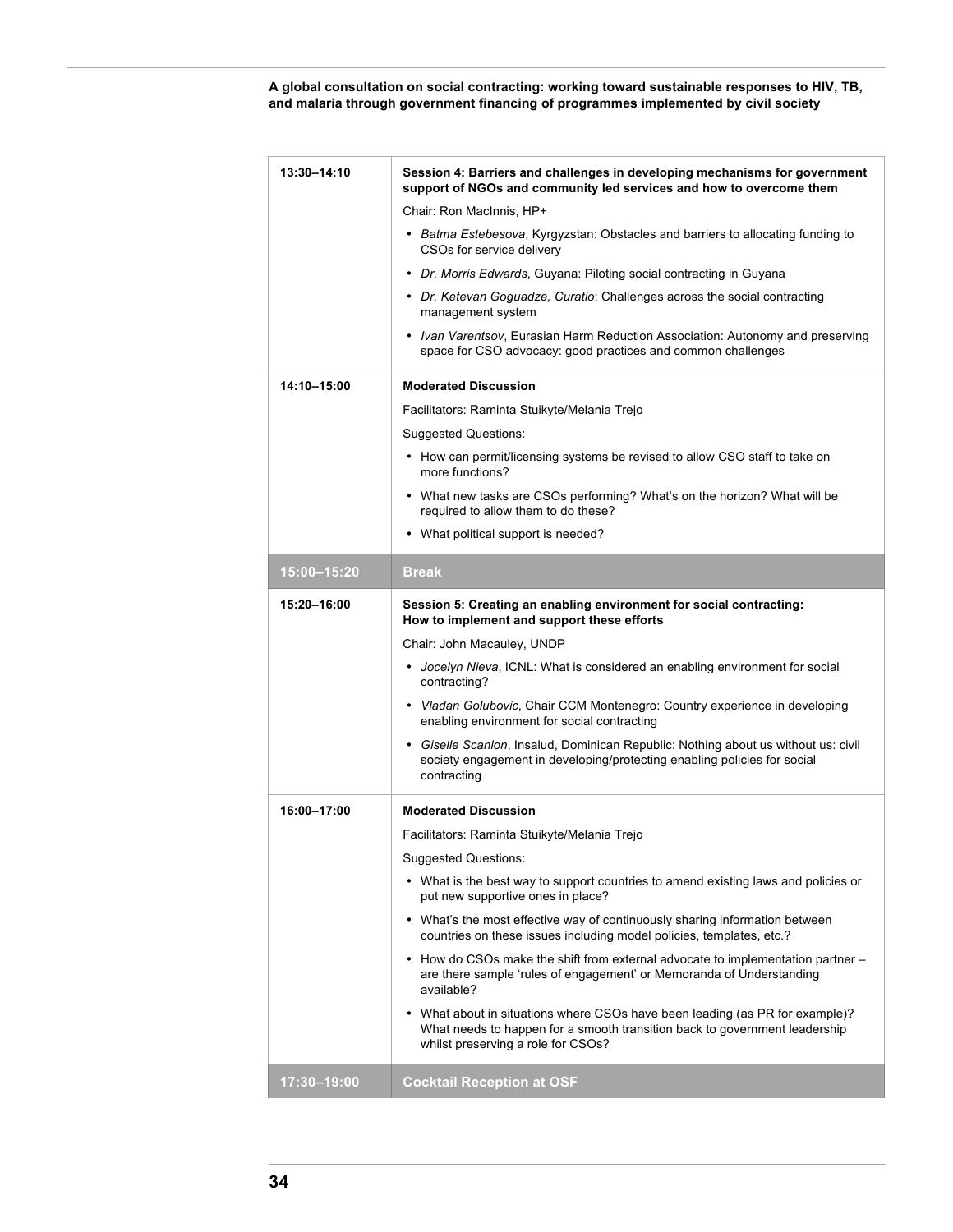| $8:15 - 8:45$  | <b>Registration and Breakfast</b>                                                                                                                                                                                          |  |  |  |
|----------------|----------------------------------------------------------------------------------------------------------------------------------------------------------------------------------------------------------------------------|--|--|--|
| $8:45 - 9:15$  | Recap 1st Day                                                                                                                                                                                                              |  |  |  |
|                | Facilitators: Raminta Stuikyte/Melania Trejo                                                                                                                                                                               |  |  |  |
| $9:15 - 10:00$ | Session 6: Operationalizing social contracting Mechanisms: How is it done?<br><b>Government and CSO perspectives:</b>                                                                                                      |  |  |  |
|                | Carmen Gonzalez, Global Fund: Principles of effective social contracting                                                                                                                                                   |  |  |  |
|                | Vesna Lendic Kasalo and Dr. Iva Jovovic: Social Contracting in Croatia: the<br>mechanisms, how they were set up and how they operate                                                                                       |  |  |  |
|                | Respondents: Dr. Do Huu Thuy, Vietnam and Jaime Luna, Panama                                                                                                                                                               |  |  |  |
| 10:00-10:20    | Break                                                                                                                                                                                                                      |  |  |  |
| 10:20-11:00    | Session 7: Operationalizing social contracting mechanisms: How is it done?<br>(cont.) Government and CSO perspectives:                                                                                                     |  |  |  |
|                | • Agustin Lopez and Carlos Leon de Garcia: Social Contracting in Mexico: the<br>mechanisms, how they were set up and how they operate                                                                                      |  |  |  |
|                | • Respondents: Nikola Antovic, Montenegro and Anara Eskhodzhaeva, Kyrgyzstan                                                                                                                                               |  |  |  |
| 11:00-12:00    | <b>Moderated Discussion</b>                                                                                                                                                                                                |  |  |  |
|                | Facilitators: Raminta Stuikyte/Melania Trejo                                                                                                                                                                               |  |  |  |
|                | Questions:                                                                                                                                                                                                                 |  |  |  |
|                | • What safeguards are needed for government and for CSOs in social contracting?                                                                                                                                            |  |  |  |
|                | • What role can results-based financing/performance-based contracting play in<br>improving the accountability of CSO engagement?                                                                                           |  |  |  |
| 12:00-13:00    | Lunch                                                                                                                                                                                                                      |  |  |  |
| 13:00-14:00    | Session 8: From External to Domestic Support of HIV, TB and malaria Services:<br>What might we gain and what might we lose?                                                                                                |  |  |  |
|                | Facilitated discussion with civil society about the challenges related to future<br>quality of services, ongoing civil society engagement, probable lack of support for<br>advocacy, etc.<br>Chair: Julia Greenberg, OSF   |  |  |  |
|                | Panellists: Cindy Kelemi, Botswana; Kunal Naik, Mauritius; Jaime Luna, Panama;<br>Simone Sills, Guyana                                                                                                                     |  |  |  |
| 14:00-15:00    | Session 9: Next Steps: What is needed at international, regional and country<br>level in order to scale up social contracting? What are stakeholder<br>responsibilities? (civil society, government, donors, and partners) |  |  |  |
|                | Facilitators: Raminta Stuikyte/Melania Trejo                                                                                                                                                                               |  |  |  |
|                | Small group discussion divided by regions                                                                                                                                                                                  |  |  |  |
| 15:00-15:15    | Break                                                                                                                                                                                                                      |  |  |  |
| 15:15-16:00    | Report back from small groups and discussion                                                                                                                                                                               |  |  |  |
|                | Facilitators: Raminta Stuikyte/Melania Trejo                                                                                                                                                                               |  |  |  |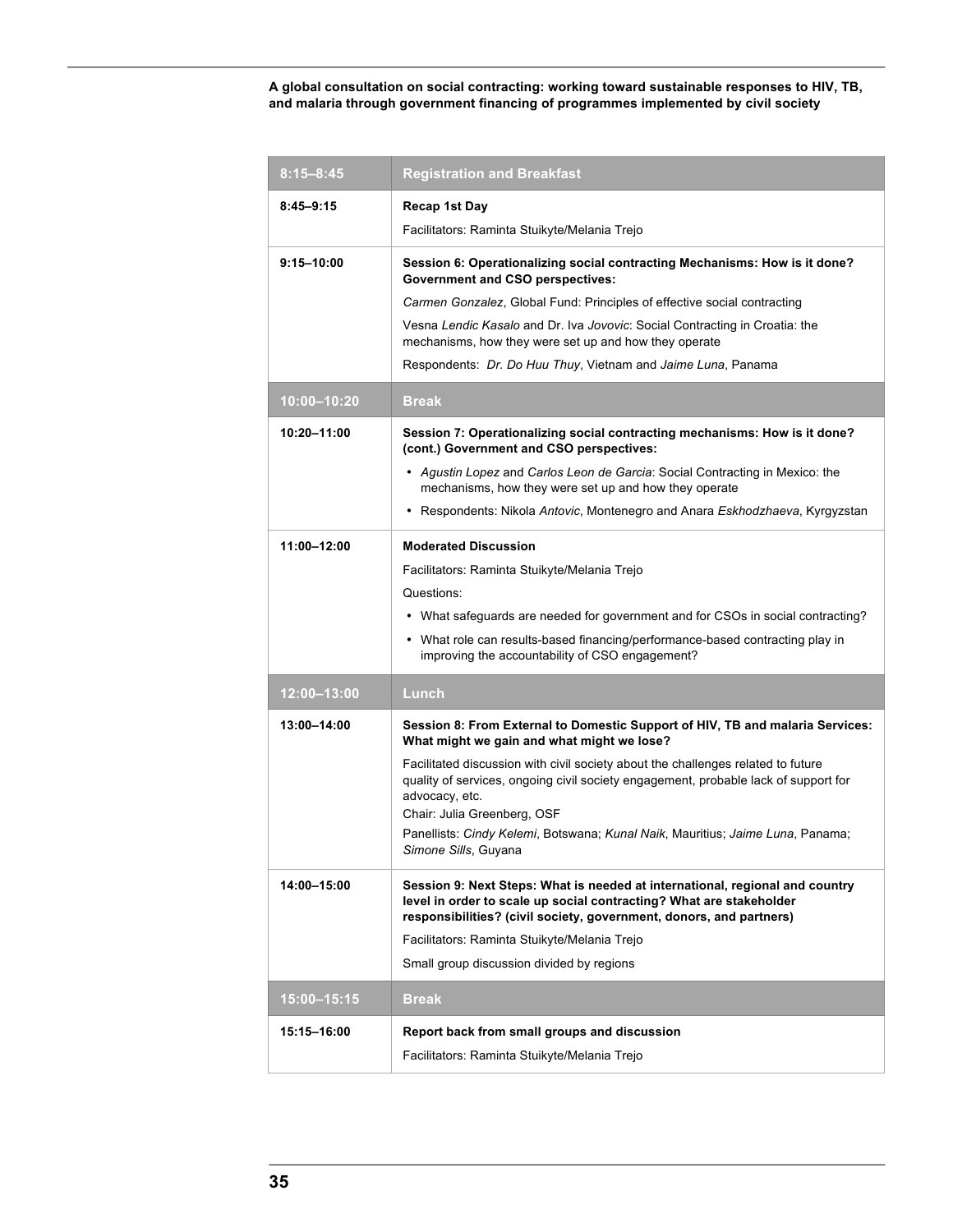| 16:00-17:00 | <b>Session 10. Next Steps: Commitments</b>                                                                                                      |  |  |
|-------------|-------------------------------------------------------------------------------------------------------------------------------------------------|--|--|
|             | Representatives of donor and partner agencies will describe future plans for support<br>for social contracting (5 mins each):                   |  |  |
|             | Julia Greenberg, OSF                                                                                                                            |  |  |
|             | • Boyan Konstantinov and Mark DiBiase, UNDP                                                                                                     |  |  |
|             | Carmen Gonzalez, Global Fund to Fight AIDS, TB and Malaria                                                                                      |  |  |
|             | • Nertila Tavanxhi, UNAIDS                                                                                                                      |  |  |
|             | • Viorel Soltan, Stop TB                                                                                                                        |  |  |
|             | • Serge Votyagov, RCN                                                                                                                           |  |  |
|             | Deborah Kaliel, USAID                                                                                                                           |  |  |
|             |                                                                                                                                                 |  |  |
|             | Moderated discussion, Questions:                                                                                                                |  |  |
|             | • What commitments can participants make?                                                                                                       |  |  |
|             | • Apart from the donors present at the meeting, who else can be approached for<br>support? How can linkages be created with potential partners? |  |  |
| 17:00-17:30 | <b>Evaluation and Closure</b>                                                                                                                   |  |  |
|             | Facilitators: Raminta Stuikyte/Melania Trejo                                                                                                    |  |  |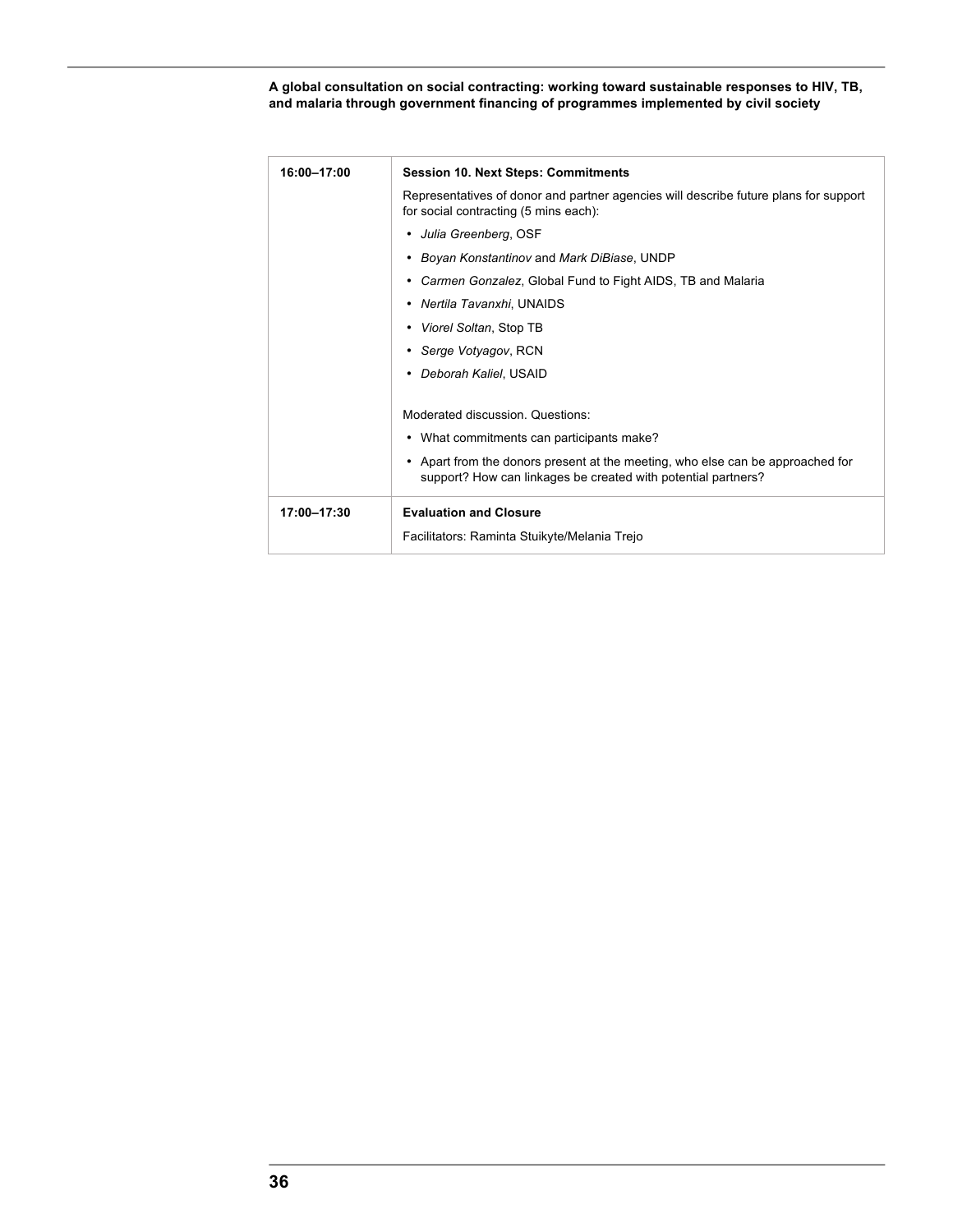**Annex 3. List of Participants**

| 1  | Mr. | <b>Agustin Lopez</b>                          | CENSIDA (Centro Nacional<br>para la prevención y el<br>control del VIH y el Sida)<br>(Mexico)                  | <b>Team Director</b>                                                                       |
|----|-----|-----------------------------------------------|----------------------------------------------------------------------------------------------------------------|--------------------------------------------------------------------------------------------|
| 2  | Ms. | Alysa Remtulla                                | STOPAIDS                                                                                                       | Policy Officer                                                                             |
| 3  | Ms. | Ana Filipovska                                | Global Fund Board                                                                                              | Board Member, EECA                                                                         |
| 4  | Ms. | Anara Eskhodzhaeva                            | Social Development Unit of<br>the Executive Office of the<br>President (Kyrgyzstan)                            | <b>Healthcare Expert</b>                                                                   |
| 5  | Mr. | <b>Ashis Kumar Hoolass</b>                    | Ministry of Social Integration<br>and Economic<br>Empowerment (Mauritius)                                      | <b>Permanent Secretary</b>                                                                 |
| 6  | Dr. | Aurelio Nuñez                                 | National HIV, STI and<br><b>Hepatitis Program</b><br>(Panama)                                                  | <b>Director</b>                                                                            |
| 7  | Ms. | <b>Batma Estebesova</b>                       | Sotsium (Kyrgyzstan)                                                                                           | Director                                                                                   |
| 8  | Mr. | <b>Boyan Konstantinov</b>                     | <b>UNDP</b>                                                                                                    | Policy Specialist, Key<br>Populations, LGBTI<br>and Rights                                 |
| 9  | Mr. | <b>Carlos Garcia de Leon</b>                  | Mexico                                                                                                         | Civil society representative                                                               |
| 10 | Ms. | <b>Carmen Gonzalez</b>                        | Global Fund                                                                                                    | Specialist on Sustainability<br>and Transition, GF focal<br>point on social<br>contracting |
| 11 | Ms. | <b>Celeste Silie de</b><br><b>Castellanos</b> | Centro Nacional de<br>Fomento y Promocion de<br>las Asociaciones sin Fines<br>de Lucro (Dominican<br>Republic) | Directora Ejecutiva                                                                        |
| 12 | Ms. | <b>Cindy Kelemi</b>                           | BONELA (Botswana)                                                                                              | <b>Executive Director</b>                                                                  |
| 13 | Ms. | <b>Danielle Parsons</b>                       | <b>APMG Health</b>                                                                                             | <b>Managing Director</b>                                                                   |
| 14 | Mr. | <b>Dave Burrows</b>                           | <b>APMG Health</b>                                                                                             | Director                                                                                   |
| 15 | Ms. | Deborah Kaliel                                | PEPFAR/USAID                                                                                                   | Lead Technical Advisor,<br><b>HIV/AIDS</b>                                                 |
| 16 | Dr. | Do Huu Thuy                                   | Administration on HIV/AIDS<br>Prevention and Control<br>(VAAC), Ministry of Health                             | Chief of Communication<br>Department                                                       |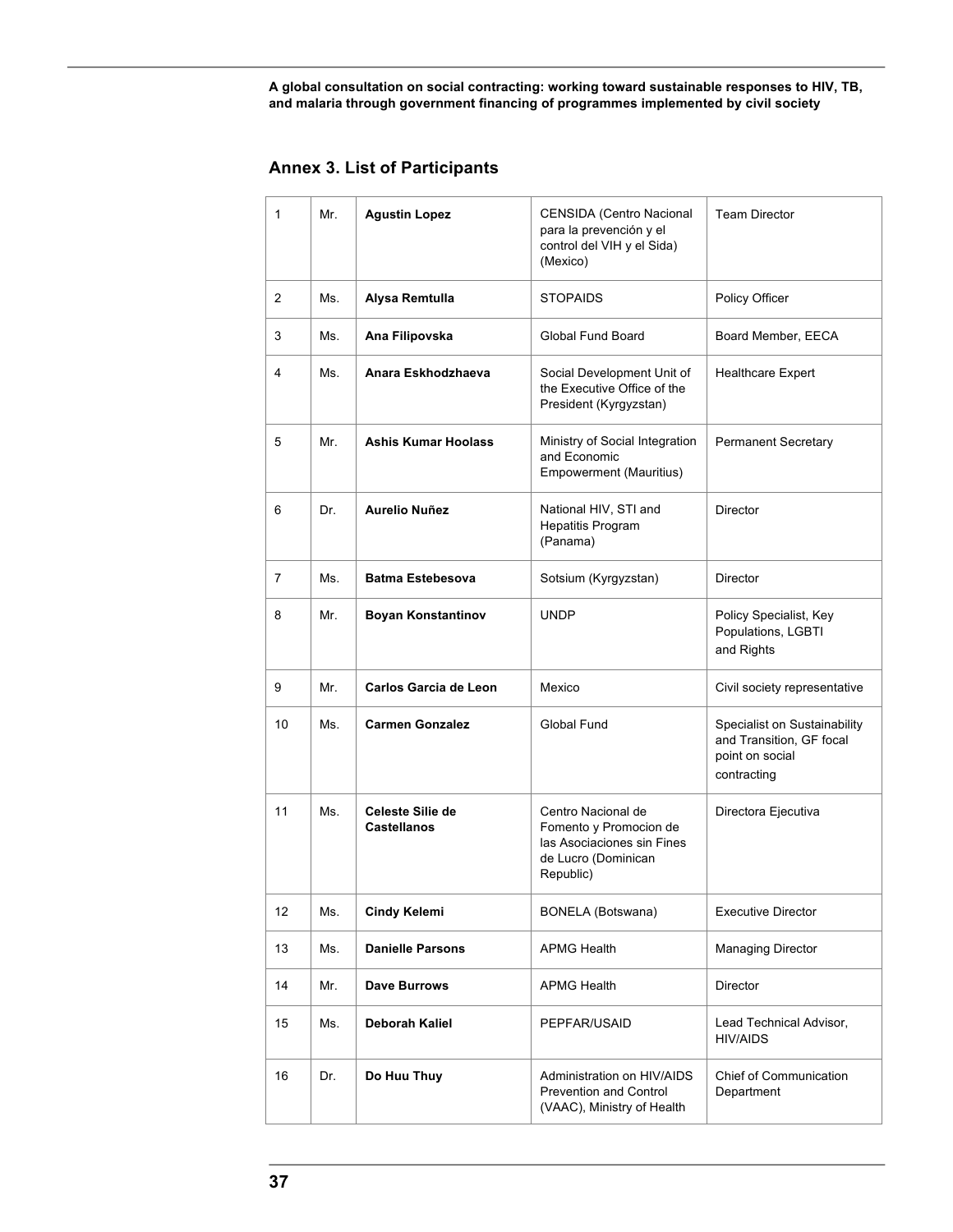|    |     |                            | (Vietnam)                                                         |                                                                                                |
|----|-----|----------------------------|-------------------------------------------------------------------|------------------------------------------------------------------------------------------------|
| 17 | Mr. | Dong Do Dang               | Vietnam Network of People<br>Living with HIV and AIDS<br>$(VNP+)$ | Chairperson                                                                                    |
| 18 | Ms. | <b>Dorothy Tlagae</b>      | PCI Botswana;<br>Botswana CCM                                     | Country Director; Vice Chair                                                                   |
| 19 | Mr. | <b>Edmund Settle</b>       | <b>UNDP</b>                                                       | Policy Advisor, UNDP<br>Bangkok Regional Hub                                                   |
| 20 | Mr. | <b>Elfatih Abdelraheem</b> | <b>UNDP</b>                                                       | Team leader for UNDP HHD<br>work in the Arab States                                            |
| 21 | Mr. | George Sakvarelidze        | Global Fund                                                       | Senior Fund Portfolio<br>Manager, Eastern Europe<br>and Central Asia Team                      |
| 22 | Ms. | <b>Giselle Scanlon</b>     | <b>INSALUD</b><br>(Dominican Republic)                            | Director                                                                                       |
| 23 | Ms. | <b>Haley Falkenberry</b>   | <b>APMG Health</b>                                                | Consultant                                                                                     |
| 24 | Dr. | Iva Jovovic                | LET (Croatia)                                                     | Director                                                                                       |
| 25 | Mr  | <b>Ivan Varentsov</b>      | Eurasian Harm Reduction<br>Association (EHRA)                     | Advisor                                                                                        |
| 26 | Ms. | Ivana Vujovic              | Juventas (Montenegro)                                             | <b>Executive Director</b>                                                                      |
| 27 | Mr. | Jaime Luna                 | Grupo Génesis Panamá<br>Positivo (Panama)                         | <b>Executive Director</b>                                                                      |
| 28 | Mr. | <b>Jeff Hoover</b>         | <b>APMG Health</b>                                                | Consultant                                                                                     |
| 29 | Ms. | Jocelyn Nieva              | International Center for Not-<br>for-Profit Law (ICNL)            | Senior Legal Advisor - Latin<br>America and the Caribbean                                      |
| 30 | Mr. | John Macauley              | <b>UNDP</b>                                                       | Programme Specialist,<br><b>UNDP Istanbul Regional</b><br>Hub                                  |
| 31 | Ms. | Julia Greenberg            | Open Society Foundations<br>(OSF)                                 | Director, Governance<br>& Financing                                                            |
| 32 | Ms. | Julieth Karirao            | Ministry of Health and<br>Social Services (Namibia)               | Chief Health Program<br>Administrator                                                          |
| 33 | Ms. | <b>Karin Santi</b>         | <b>UNDP</b>                                                       | Team Leader, HIV, Health<br>and Development Group<br>(UNDP Regional Service<br>Center, Panama) |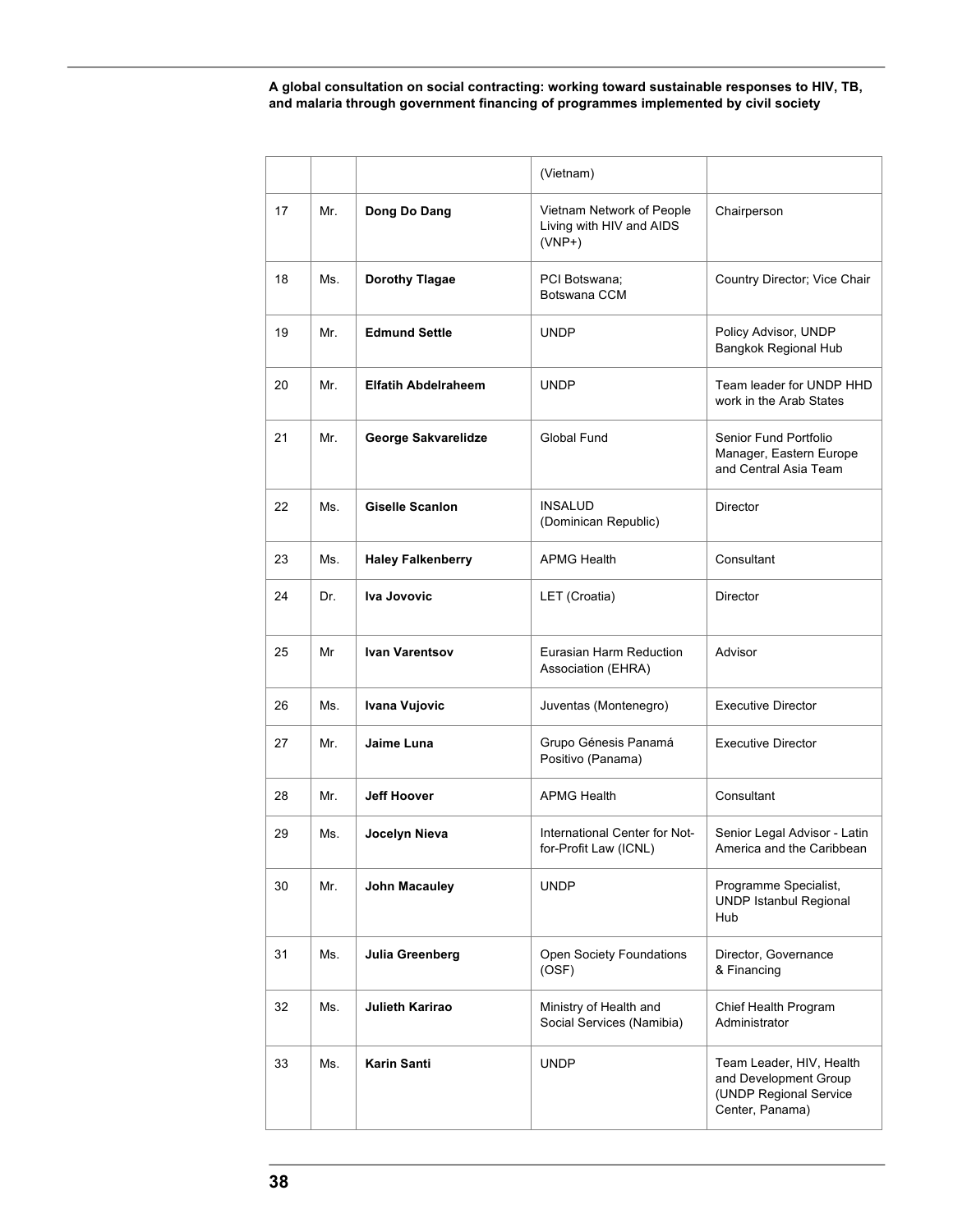| 34 | Dr. | <b>Ketevan Goguadze</b>            | Curatio International<br>Foundation                                      | <b>Business Development Unit</b><br>Director                            |
|----|-----|------------------------------------|--------------------------------------------------------------------------|-------------------------------------------------------------------------|
| 35 | Mr. | <b>Kunal Naik</b>                  | <b>Mauritius Country</b><br><b>Coordinating Mechanism</b>                | Chair                                                                   |
| 36 | Ms. | Mamka Anyona                       | Open Society Foundations<br>(OSF)                                        | Program Specialist                                                      |
| 37 | Dr. | <b>Mandeep Dhaliwal</b>            | <b>UNDP</b>                                                              | Director: HIV, Health &<br>Development Group                            |
| 38 | Mr. | <b>Mark DiBiase</b>                | <b>UNDP</b>                                                              | <b>Policy Specialist</b>                                                |
| 39 | Mr. | <b>Matthew MacGregor</b>           | Global Fund                                                              | Senior Project Lead,<br>Sustainability, Transition,<br>and Co-Financing |
| 40 | Mr. | <b>Maxim Demchenko</b>             | Light of Hope (Ukraine)                                                  | <b>Executive Director</b>                                               |
| 41 | Ms. | Melania Trejo                      |                                                                          | Consultant                                                              |
| 42 | Mr. | <b>Michael Chaitkin</b>            | Results for Development                                                  | Senior Program Officer                                                  |
| 43 | Dr. | <b>Morris Edwards</b>              | Health Sector Development<br>Unit, Ministry of Public<br>Health (Guyana) | <b>Executive Director</b>                                               |
| 44 | Mr. | <b>Mykola Povoroznyk</b>           | Kyiv City Administration<br>(Ukraine)                                    | Deputy Head                                                             |
| 45 | Ms. | Nertila Tavanxhi                   | <b>UNAIDS</b>                                                            | Technical Advisor, Health<br>Economics                                  |
| 46 | Ms. | Nikola Antovic                     | Ministry of Health<br>(Montenegro)                                       | Secretary                                                               |
| 47 | Mr. | Oleh Pruglo                        | Poltava (Ukraine)                                                        | Deputy Governor                                                         |
| 48 | Ms. | Raminta Stuikyte                   | Office of the UN Special<br>Envoy for AIDS In EECA                       |                                                                         |
| 49 | Mr. | <b>Raoul Fransen-dos</b><br>Santos | Communities Delegation to<br>the Global Fund Board                       | Administrative Working<br>Group Member                                  |
| 50 | Mr. | <b>Ronald MacInnis</b>             | Health Policy Plus (HP+)                                                 | Senior Technical Advisor                                                |
| 51 | Mr. | Sandie Tjaronda                    | NANASO (Namibia)                                                         | <b>Executive Director</b>                                               |
| 52 | Mr. | <b>Sergey Votyagov</b>             | <b>Robert Carr Networks Fund</b><br>(RCNF)                               | Director                                                                |
| 53 | Ms. | <b>Simone Sills</b>                | Guyana Global Fund CCM                                                   | Civil Society Representative                                            |